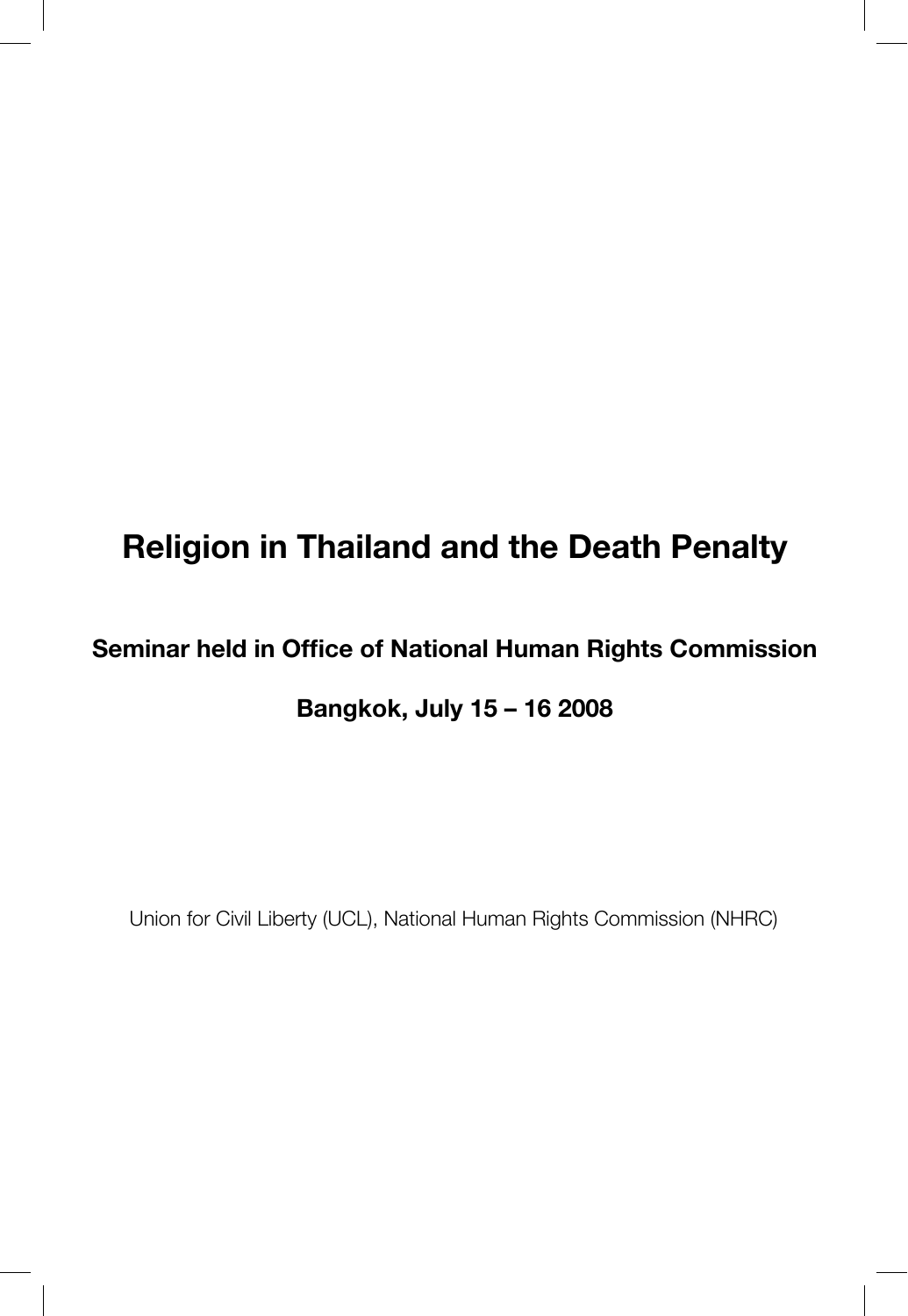Religion in Thailand and the Death Penalty Seminar held in Office of National Human Rights Commission

I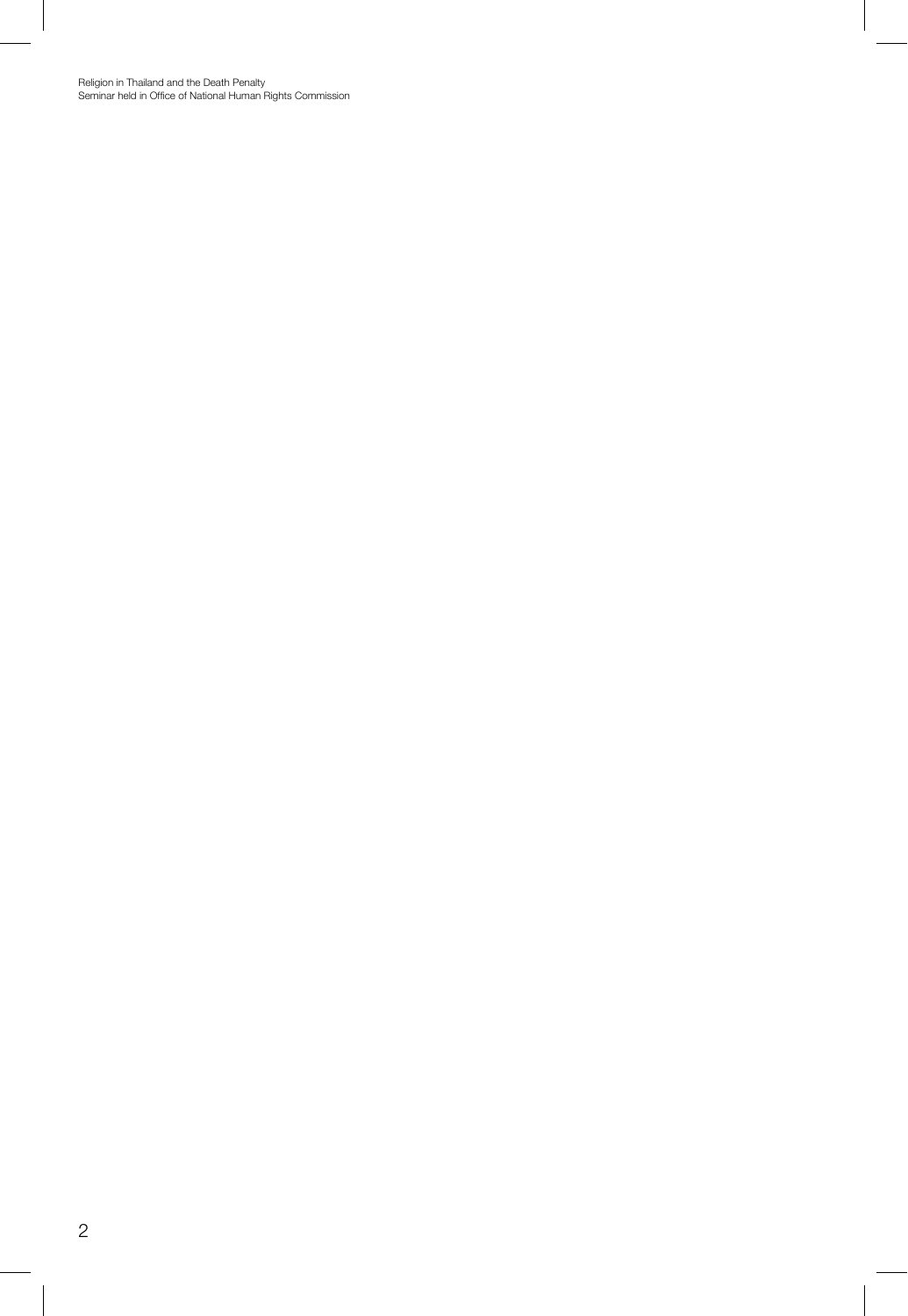To Julia, who lived a full life 1908 – 2008

For all those condemned to an untimely death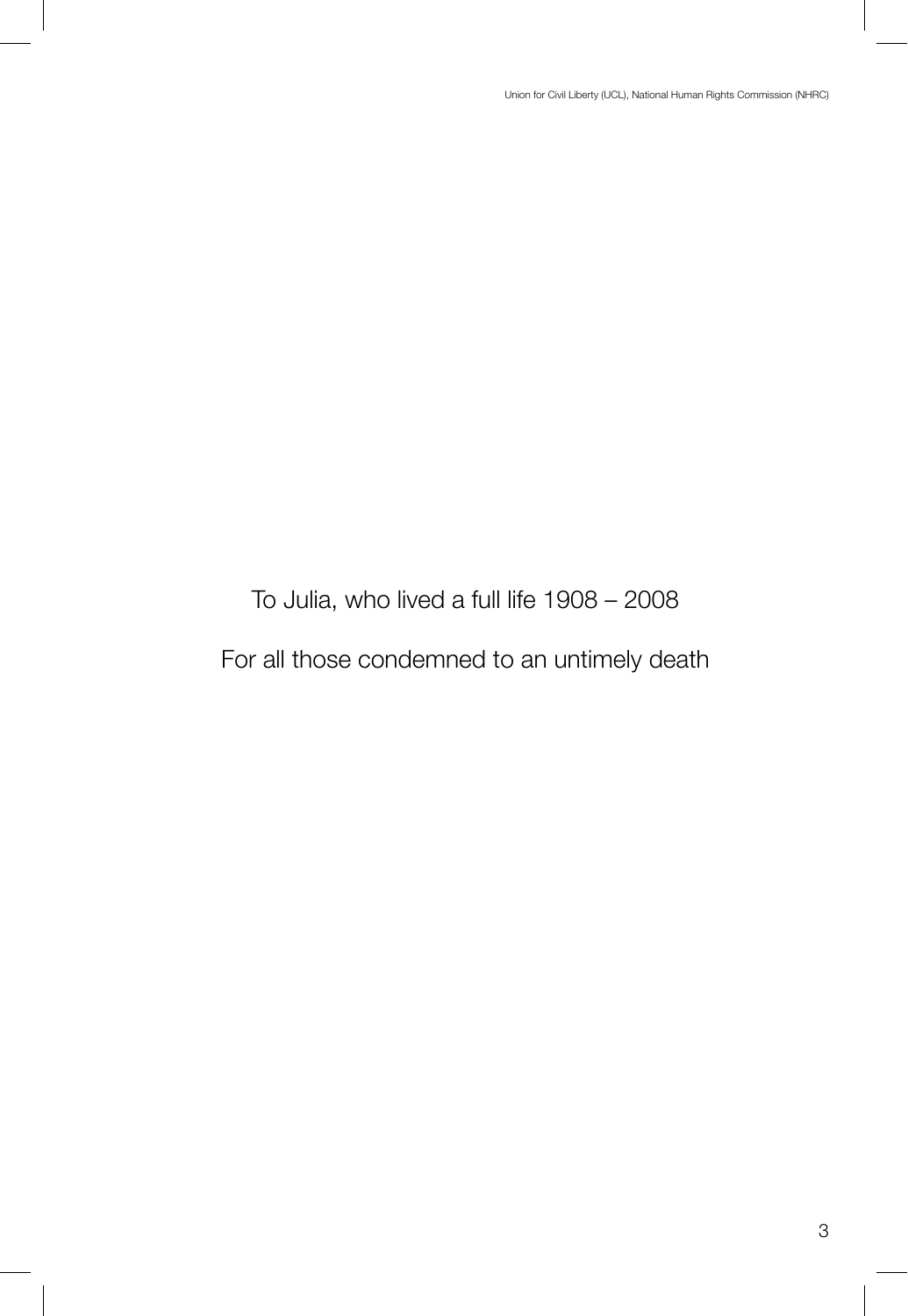### **Table of Contents**

Introduction 1 Timetable Synopsis of Discussions Feedback Opinions

Appendix 1 A Christian Perspective on the Death Penalty Ms. Sylvie Bukhari-de Pontual Appendix 2 Abolition of death penalty in international Law M. Michel Forst Appendix 3 The Death Penalty and Thai Religions:

Article published in Bangkok Post on 1st October 2008

Photos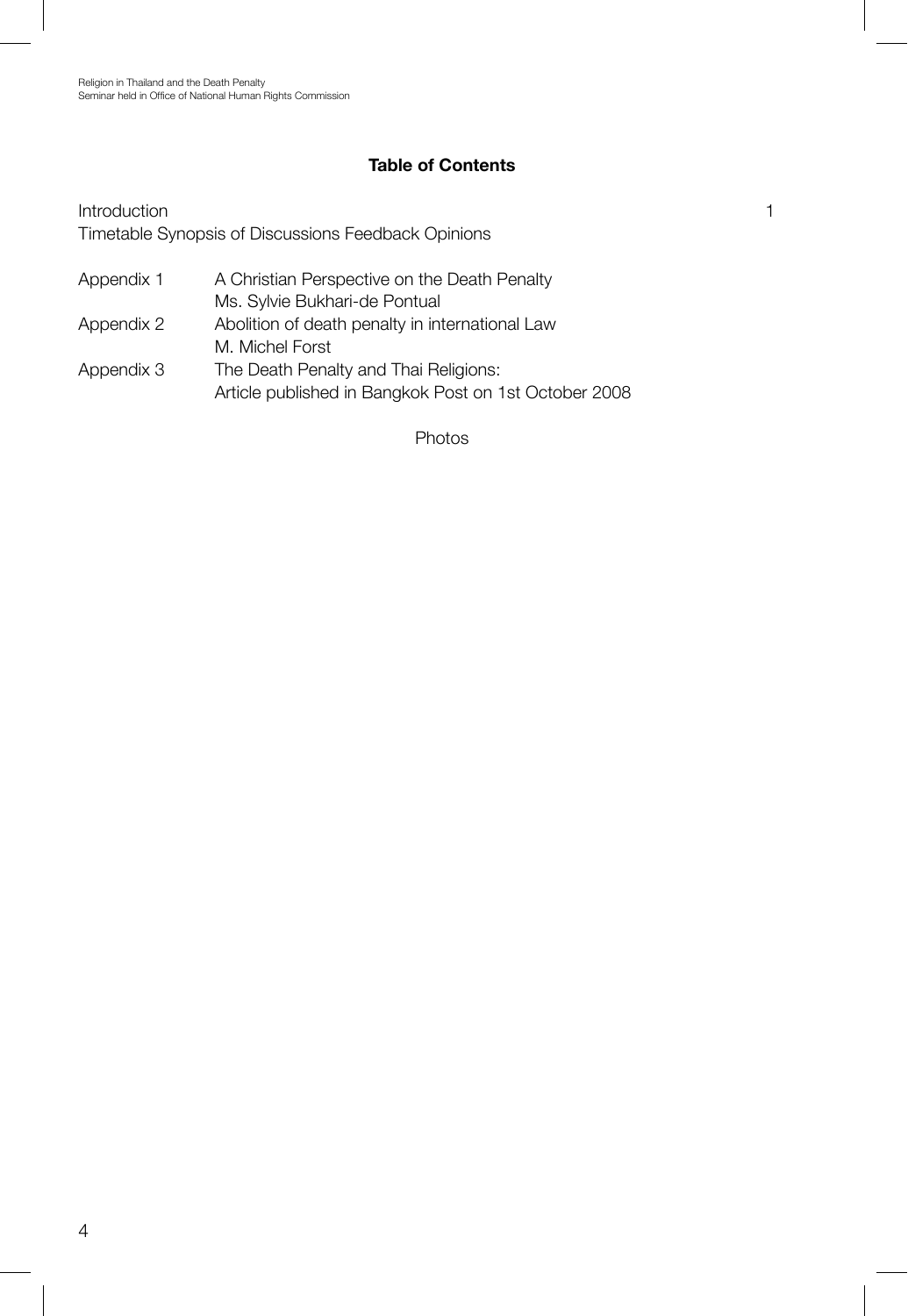### **Introduction**

Thailand remains one of the minority of countries in the world where death sentences are still handed down by the courts, despite the general conclusion that the death penalty is an ineffectual deterrent to crime, despite a growing revulsion worldwide at the barbarity of the practice, and despite a 104 to 54 majority vote in favour of a moratorium by the General Assembly of the United Nations.

Why this refusal to respect the right to life, the most fundamental of all human rights? One reason is inertia against change, the urge to leave alone what is thought to be well enough. Another is that Thailand, believing that what is good enough for arch-executioners the USA and China is good enough for Thailand, is unaware of the reversal in juridical practice throughout the world. But what is most serious is a lack of moral leadership and a lack of ethical sense among our leaders. As becomes clearer by the day in our decaying society, it is not so much that our leaders choose evil over good, but even that they do not know the difference between the two. This judgement was bluntly enunciated several times by both Buddhist monks and Muslim leaders throughout a series of seminars concerning a religious perspective on the death penalty.

This seminar of the 15th, 16th July aims to present conclusions from seminars of Buddhist monks and Muslim leaders, held in different provinces. The objective of all the seminars is to find in the major religions of Thailand a moral and ethical motivation for the value of human life and thereby enlist allies in a campaign for popular support to abolish the death penalty.

These proceedings summarise ideas we have heard and debated in the provinces. The seminar also provided an opportunity for interaction between different religious traditions. Invited speakers from abroad presented the evolution of Christian thinking in favour of abolition and also the new juridical framework which is emerging worldwide. We hope that this report may be a useful record of information and an introduction to the wellsprings of moral insight which are inherent in Thai religions.

While I was preparing these documents for printing, my mother died. Her life span had been one hundred years. With enough to eat and drink, medical care when it is needed, and a stable democratic system of government, such a life span is becoming possible for many. How can any person dare pass sentence, carry out or participate in any way in putting to death a man or woman, before their life has run its course?

Danthong Breen, UCL

We gratefully acknowledge the support of: The Delegation of the European Commission The Embassy of France The Embassy of the Netherlands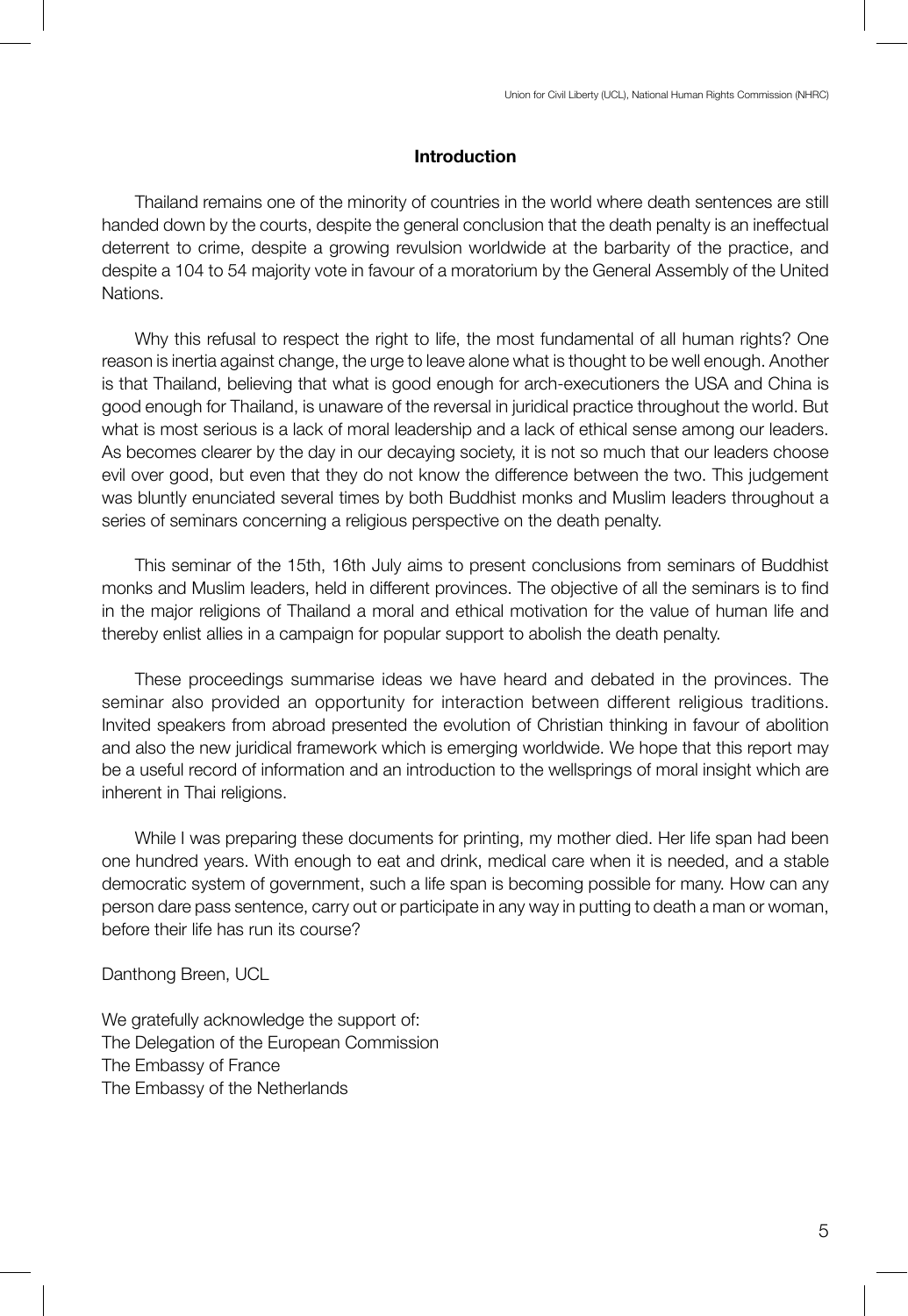### **Seminar on Religious Perspectives on the Death Penalty**

15<sup>th</sup> July 2008, 8.30 to 17.00, 16<sup>th</sup> July 2008, 9.0 to 12.00 Office of the National Human Rights Commission

Organized by National Human Rights Commission (NHRC) and Union for Civil Liberty (UCL)

\*\*\*\*\*\*\*\*\*\*

### **15th July 2008**

| $08.30 - 09.00$ | Registration                                                                                 |
|-----------------|----------------------------------------------------------------------------------------------|
| $09.00 - 09.05$ | Seminar Objective: Danthong Breen, Chairman UCL                                              |
| $09.05 - 09.25$ | Opening of Seminar                                                                           |
|                 |                                                                                              |
| $09.25 - 09.45$ | Address by H.E. Dr. Friedrich Hamburger                                                      |
|                 | Ambassador - Head of EU Delegation                                                           |
| $09.45 - 10.00$ | Address by Mr. Pascal La Deunff<br>Deputy Head of Mission, Embassy of France                 |
| $09.45 - 10.30$ | A Buddhist perspective on the Death Penalty                                                  |
|                 | Reverend Phra Mahanarul Kantasiro,                                                           |
|                 | Mahachulalonghornrajavidyalaya University, Chiangmai                                         |
|                 |                                                                                              |
| $10.30 - 10.45$ | Coffee                                                                                       |
|                 |                                                                                              |
| $10.45 - 11.30$ | A Muslim perspective on the Death Penalty<br>Mr. Sarawut Sriwannayut, Muslim Representative, |
|                 | Muslim Centrof Thailand                                                                      |
| $11.30 - 12.30$ | Lunch                                                                                        |
|                 |                                                                                              |
| $12.30 - 13.00$ | Report on three local seminars for religious leaders Mr. Pitak Kerdhom                       |
| $13.00 - 13.30$ | Experience of a Condemned Prisoner on Death Row                                              |
|                 | Mr. Tanadech Kantachote                                                                      |
| $13.30 - 14.15$ | A Christian Perspective on the Death Penalty                                                 |
|                 | Mrs Sylvie Bukhari de Pontual                                                                |
|                 | President of the International Federation of                                                 |
|                 | Action by Christians for the Abolition of Torture (FIACAT)                                   |
|                 |                                                                                              |
| $14.15 - 16.30$ | Discussion Religious Perspectives on the Death Penalty<br>Reverend Phra W. Wesinmethi        |
|                 | Mrs Sylvie Bukhari de Pontual President of FIACAT                                            |
|                 |                                                                                              |
| $16.30 - 17.00$ | Summary of seminar                                                                           |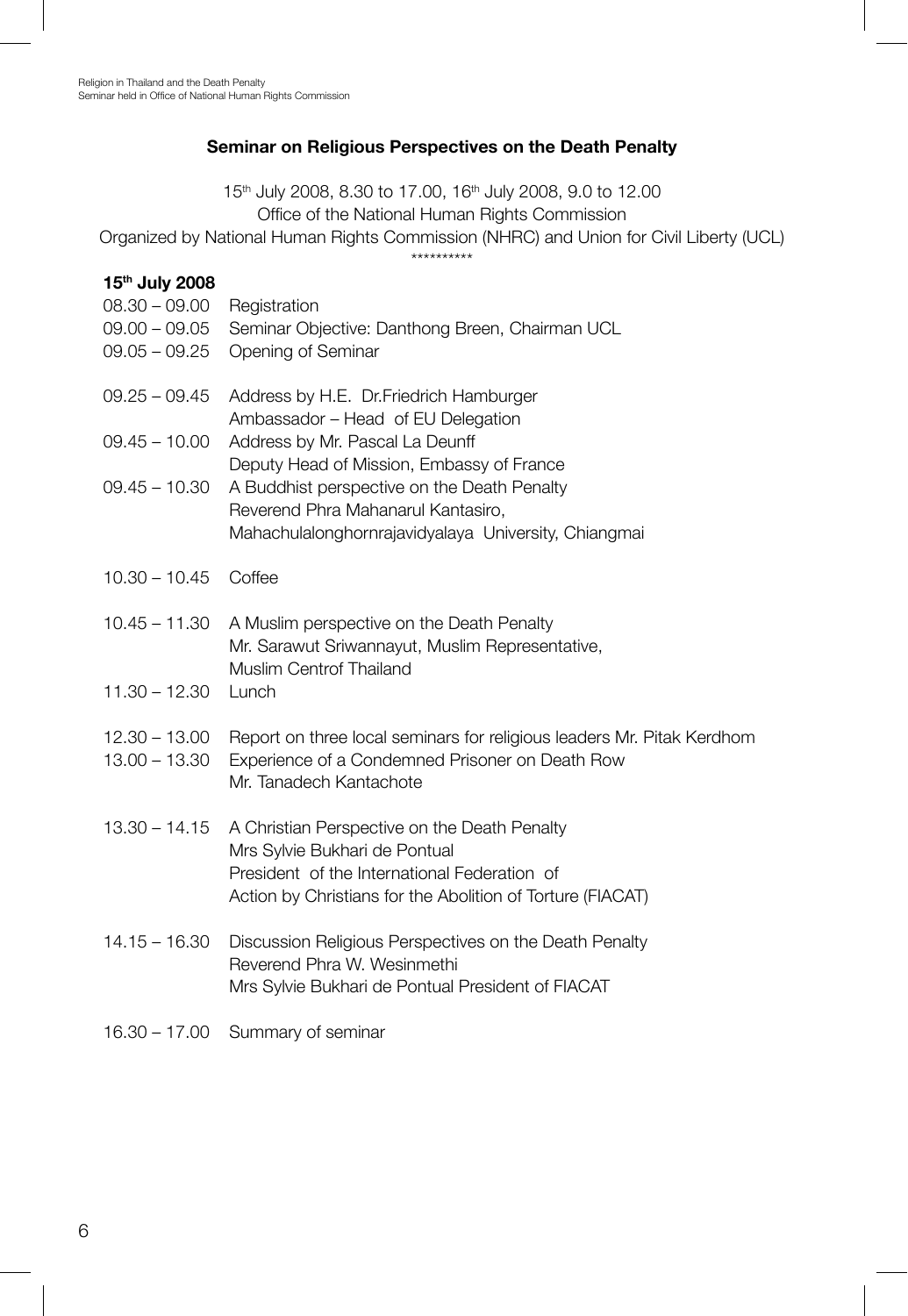#### **Seminar on Religious Perspectives on the Death Penalty**

Union for Civil Liberty (UCL), National Human Rights Commission (NHRC)

15th July 2008, 8.30 to 17.00, 16th July 2008, 9.0 to 12.00 Office of the National Human Rights Commission

Organized by National Human Rights Commission (NHRC) and Union for Civil Liberty (UCL) \*\*\*\*\*\*\*\*\*\*

#### **16th July 2008**

08.30 – 09.00 Registration

- 09.15 10.15 International Law, the Moratorium, and the Death Penalty Mr. Michel Forst Secretary General of the French National Consultative Commission on Human Rights (CNCDH)
- 10.15 10.30 Coffee
- 10.30 12.00 Discussion on The Death Penalty in Thailand Mr. Boonthan Verawongse, General Secretary, AI Thailand Mr. Pairoj Polphet, General Secretary, UCL Ms. Somsri Hananuntasuk, Member of Campaign for Popular Human Rights
- 12.00 12.15 Summary and Close of Seminar: Danthong Breen, Chairman, UCL
- 12.15 13.00 Lunch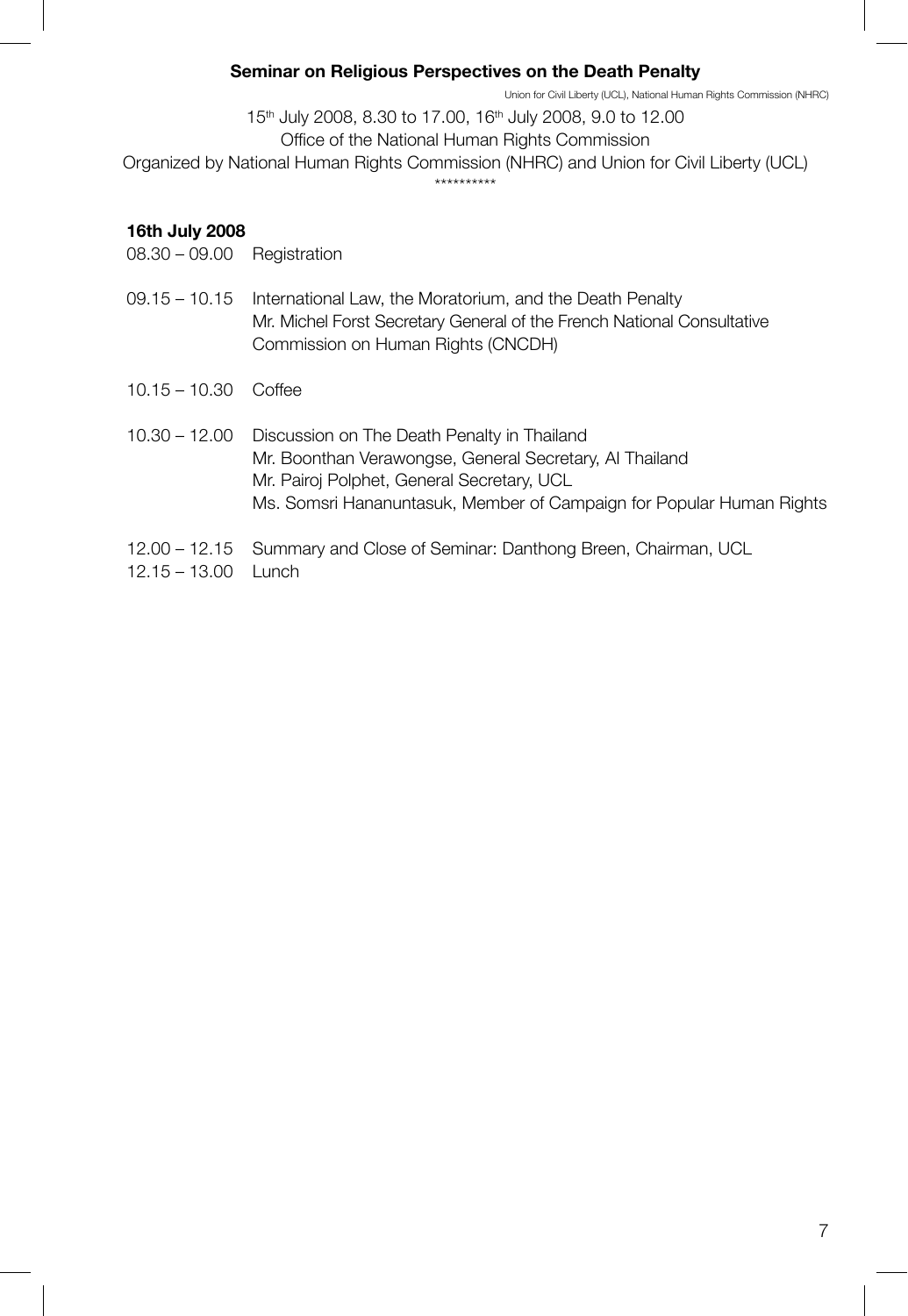### **Summary of Discussions in Seminar in Office of National Human Rights Commission**

This seminar was planned to be a presentation of the points of view expressed in earlier seminars devoted to Buddhist and Muslim perspectives on the death penalty, and to provide a forum for discussion on the relevance of these perspectives to abolition of the death penalty in Thailand. Noteworthy speakers from the earlier seminars were invited to summarise the various religious perspectives, to be followed by a general discussion of the consequences for the movement towards abolition in Thailand. The intended audience were the donor embassies of the project, influential religious leaders in the Bangkok region, representatives of the Government ministries and agencies relating to the death penalty, the media, NGO representatives, academics, and interested members of the public.

# **The seminar was addressed by His Excellency Dr. Friedrich Hamburger, Ambassador of the European Union.**

He began by relating that from the time he had been a student of law he had been fascinated by the rationale for the death penalty:

"The death penalty is not just a matter of western interest but one of universal human interest, a question of life and death that is worthy of frequent discussion. Our approach to the subject is based on the aspect of human dignity which exists, even in the most conspicuous criminal. In the beginning of history, capital punishment was attributed to a divine lawmaker. There followed a pivotal relegation of the matter to civil authority, except in the Muslim world, as exemplified in the words of Christ, 'Leave to Caesar what is Caesar's and to God what is God's'. Over time the drafting of penal codes and ensuing punishments were left to civil society.

Punishment is justified under the headings of;

- 1.Deterrence
- 2.Rehabilitation
- 3.Prevention of further offence by the criminal.

In the case of Capital Punishment, the first reason, considered the most important, was ineffective, as shown by the experience of my own country, Austria, when the death penalty was still applied, but also in other countries where other religions predominated. The second aspect had very limited application, while the third might be 100% effective, but prison terms are also mostly effective.

However, application of the death penalty is always cruel and degrading, irrespective of the length of time involved in carrying out the execution. It is always degrading both to the person executed and to the executioner. The degradation extends to every participant in the process of execution, up to the person signing the death warrant.

Given human fallibility, how many mistakes have been made in wrongful execution? The act of clemency itself can appear as an arbitrary act, in light of the ability required to read through a judgment, to make a rational and human judgment. These are my personal thoughts on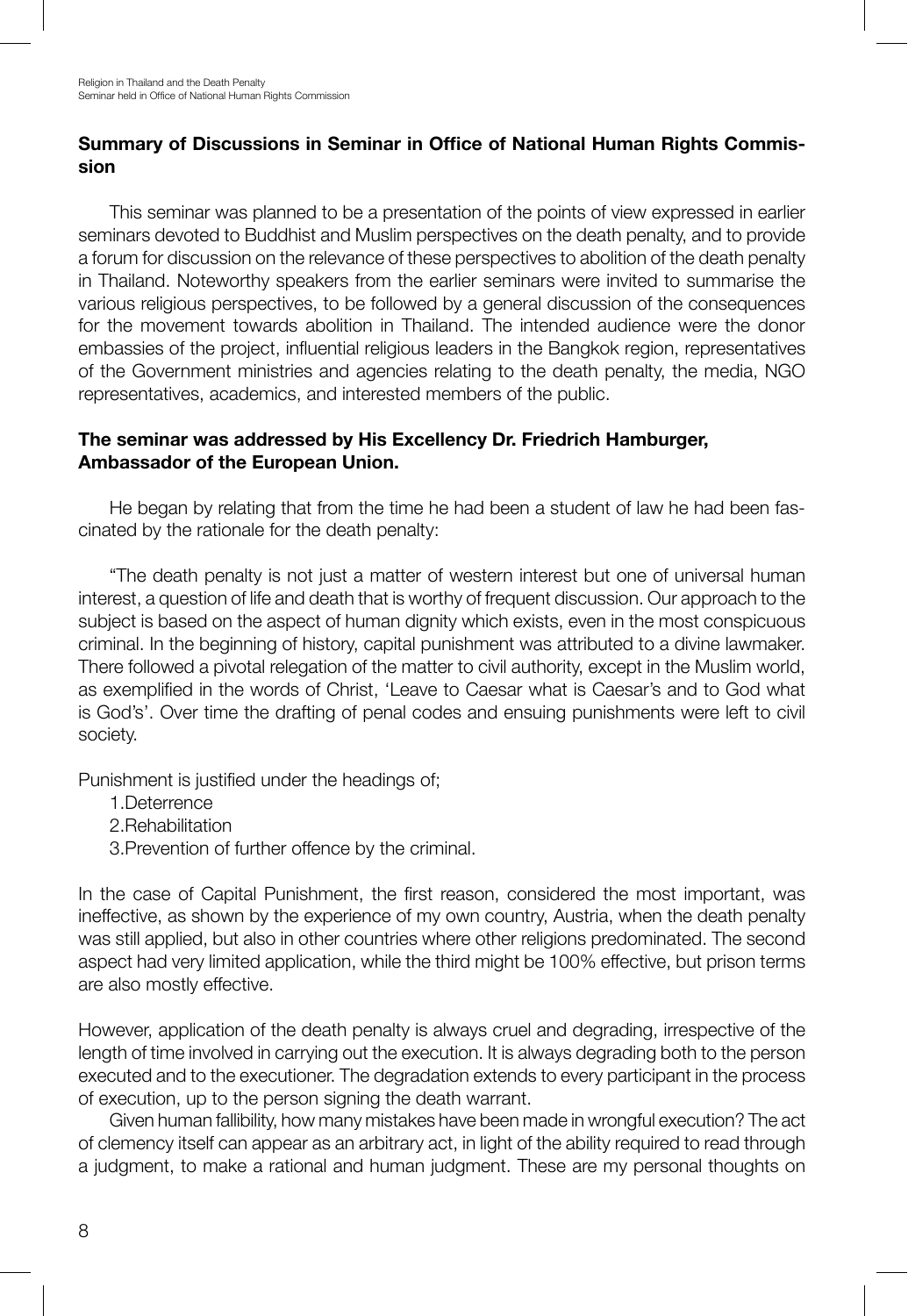this subject. Such ideas have led to the consensus of the 47 states of the Council of Europe on abolition of the death penalty.

This year we celebrate the 60th anniversary of the Universal Declaration of Human Rights which inspired the choice of the Council of Europe. We do not wish to impose this viewpoint on others but we favour and recommend it. I would like to propose a question. If in a general election a party proposed the policy of introducing the death penalty, it is likely that a majority would give support. On the other hand, a political party opposing the death penalty would be likely to lose votes. But the sentiment that abolition of the death penalty is unpopular is not proven. If it did exist one would expect an active civil society to promote the death penalty. Why are there not active demonstrations calling for the execution of the approximately 1000 people condemned to death in Thailand? Because such demonstrations would be inhuman.

A final point, those who are on death row are condemned to death, not to unending imprisonment. The matter of life and death should be considered again. This is our plea to our friends in other countries."

**M. Pascal La Deunff, representative of the Embassy of France**, also addressed the seminar, recalling that the death penalty had, in practice, been used to punish crimes but also to suppress political dissent. The arguments of those who favour the death penalty claim that it is a deterrence, prevents recidivism, that it is less expensive than life imprisonment, that it is an appropriate form of punishment for certain crimes. Those opposing the death penalty counter these arguments, asserting that innocent people are executed, that the death penalty discriminates against minorities and the poor. It does not deter more than imprisonment. The death penalty is an encouragement for a culture of violence. In the words of Albert Camus, 'Isn't the death penalty the most premeditated murder?'

In 1829, Victor Hugo praised action opposing the death penalty. M. La Deunff pointed to the significant contribution of Robert Badinter who, in 1981as French Minister of Justice, promoted abolition of the death penalty in France by affirming that the human passion to crime cannot be stopped by fear of death. While some of those condemned are entirely guilty, a system of justice without mistake is not possible. He recalled that the religious prohibition, 'Thou shalt not kill' found positive and legal expression in Article 3 of the Universal Declaration of Human Rights signed in Paris in 1948, 'Everyone has the right to life'. But the perspective is different. He referred to the words of Sister Helen Prejean, the Catholic nun and abolition activist, who recalled that the need for a religious participation in the movement to abolish the death penalty follows from the fact that the heart of religion is about compassion, human rights, and the indivisible dignity of each human person. It is the wish of the speaker that the wisdom of Buddhist and Muslim people in Thailand will drive the Government of Thailand to reconsider the issue of the death penalty.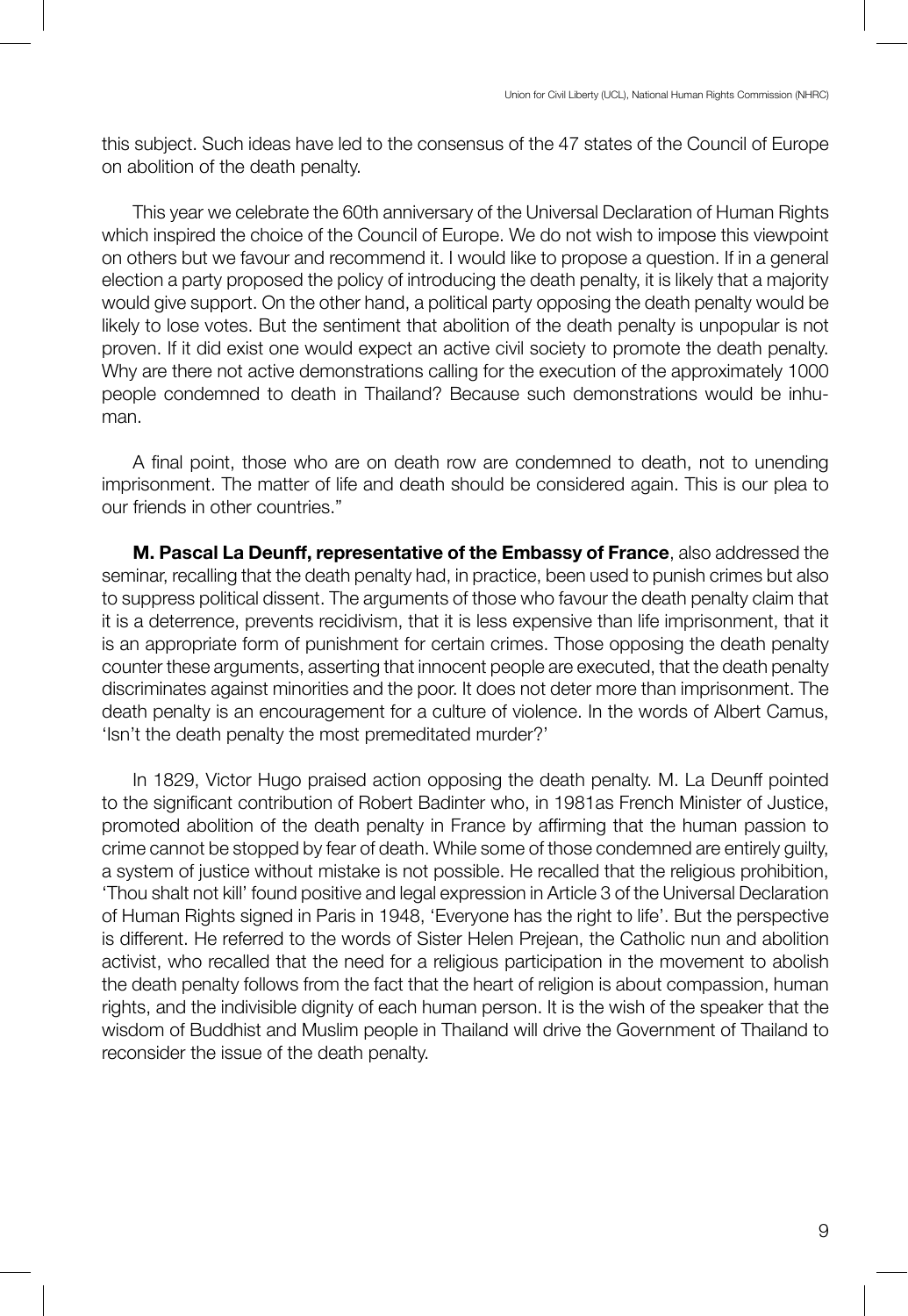Religion in Thailand and the Death Penalty Seminar held in Office of National Human Rights Commission

### **A Buddhist perspective on the death penalty was presented by the Reverend Phra Mahanarul Kantasiro from Wat Suan Dork, Chiangmai.**

The mission of Buddhism is to promote happiness and peace among human beings. The Buddha taught that every living thing has a right to life, that even thinking of harming a living being is a mistake. In Buddhist thinking the source of evil is in harmful thought. Harmful thought leads to bad speech, and thence to bad action. Crime cannot be prevented by fear of death, but may be stopped by shame. It is otherwise impossible to stop harmful thought leading to crime.

Killing cannot be approved, execution as a legal process is no different from illegal crime. The judge himself is partner to the killing whether the sentence is imposed by word or written document. The rejection of killing by Buddhism is uncompromising.

Related to this absolute rejection of capital punishment on Buddhist principles is the belief that any prisoner can change and reform. Thought must change from the intention to kill the criminal to an intention to develop a human being, based on a belief in the potential to develop in every person. The often repeated story of the conversion of the killer Angulimala, enshrines the Buddhist teaching that the most notorious killer is capable of reform. Angulimala had killed 999 persons in an effort to follow the perverse instruction of a religious teacher that he would attain enlightenment if he could achieve 1000 killings. His attempt to kill his own mother was frustrated by the Buddha who intervened by walking between the two. Angulimala tried to run after the Buddha to kill him too, but no matter how fast he ran he could not overtake him. He called out to the Buddha to stop and the Buddha replied, "I have already stopped, but you never stop". Angulimala understood that the Buddha was referring to his killings and was overcome with remorse, repented, and was ordained to the monkhood by the Buddha.

Buddhist belief proposes a practical programme of reform to avoid killing:

- 1. Develop the virtuous quotient of life, moral practice, fullness of mind, body and speech
- 2. Develop the professional quotient, the ability to earn a living, poverty could lead to a return to crime
- 3. Develop the mental quotient, right thought, right speech, and right action. Nothing is achieved by executing the criminal, but very great value is achieved if the prisoner is developed and released.
- 4. Develop the intelligence quotient, delusion and not nature is the cause of evil.

### **The way of compassion consists in offering these four ways to the wrongdoer.**

The speaker then considered the social conditions for reform of the criminal. In Thailand ordinary people do not know the law. The government has made the mistake of neglecting the task of educating them. Law must accord with morality. Law without morality is dangerous. The aim of the police is to punish, not to develop the people. Neither compassion nor loving kindness are found in the law. How can such law promote welfare, peace, wellbeing, and happiness? Law alone cannot solve problems of crime, nor can fear of death.

Religion must play a part. How can we support people in society to learn about religion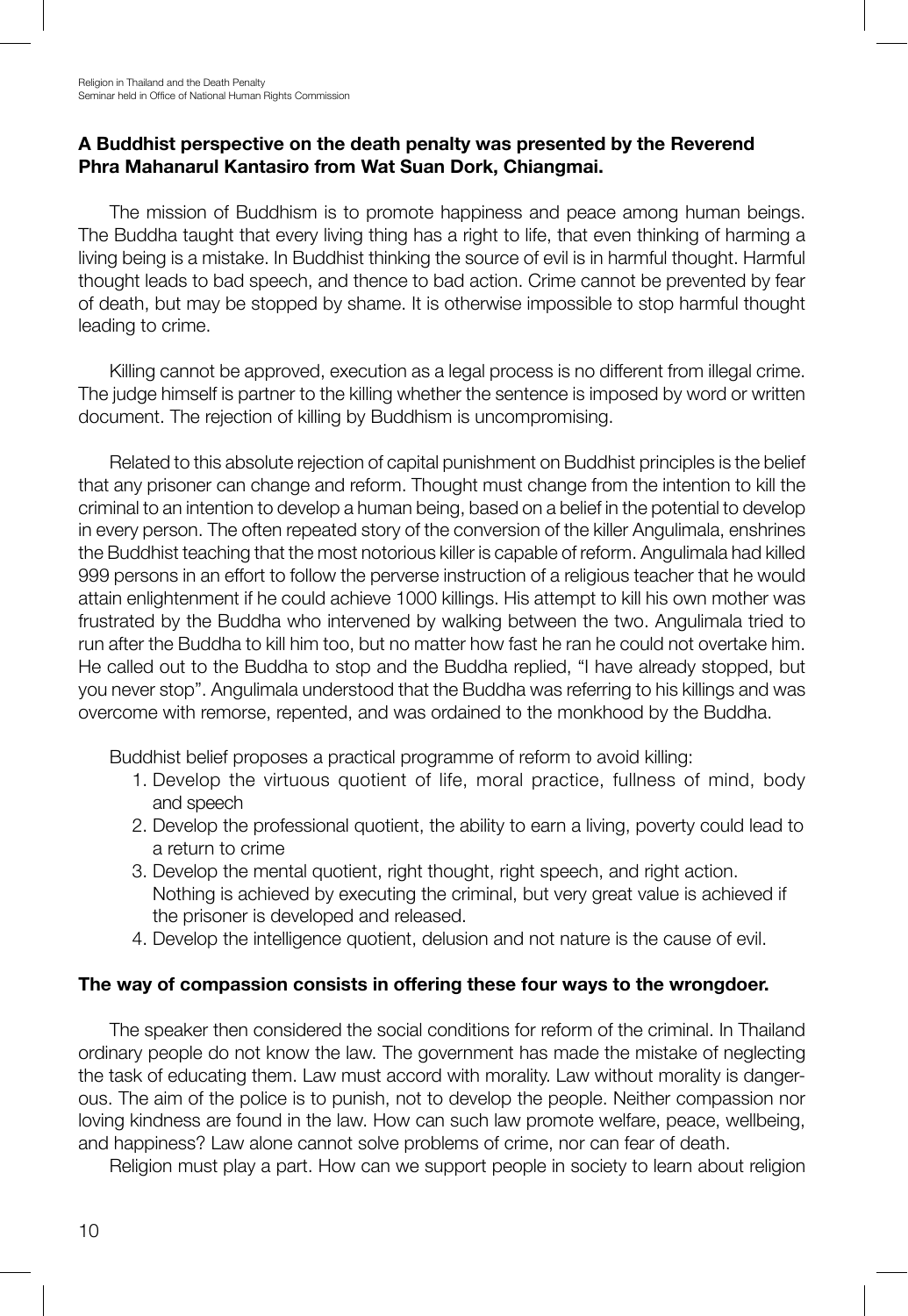from childhood? A child must be trained. Create a peaceful mind, first in our own minds. The words of the Buddha are a means to promote peace.

The government must not just release prisoners, but support them on their release. Nevertheless, some cannot be helped and must be detained without release.

It is asked what monks are doing about it. In fact, monks try a lot. They are very often invited to teach in the jails. But in the present state of our country, criminals have become ministers and prime minister.

The message of Buddhism is that peace inside the person must combine with compassion and loving kindness outside. But what is to be done with the person who repeats crime and does not reform?

(In response to a question regarding a condemned person who resists all efforts of reform, the speaker conceded that the law should take its course.)

In summary, Buddhism combines a total prohibition on killing which implies a rejection of the death penalty to be combined with a programme of enlightenment which will lead the wrongdoer to reform.

### **Further Reflections on a Buddhist Perspective on the Death Penalty Luang Mae Thammananta**

Further reflections on the death penalty were given by Luang Mae thammananta. It is difficult to be born, there is a Buddhist myth that a blind turtle swims once in a hundred years to the surface of a pool to deliver a human soul for birth; the rarity and improbability of the event mirrors the great value of a human life.

- 1. A human being makes a serious mistake which leads them to the death penalty. Which of us has not made a mistake in life?
- 2. A crime occurs in a social setting, it cannot be considered as an isolated and independent act.
- 3. People are influenced by the acts of others and follow their example
- 4. In the heat of anger a person thinks that there is no other option than the act of violence.

The speaker recalled a notorious case of a man who raped and killed a kindergarten child. The case caused universal revulsion and expectation that the culprit be executed. She was curious to know how a person could have committed such a terrible crime and studied the case. It appeared that the condemned man had been a drug addict who had been jailed and who, on his release, had received no support from his family. Whether as a result of a flaw of character or because of his sad history he had no ability to relate to a woman. In desperation he had raped a child. When the child screamed he had held her head under water to stop the screaming, and had not the intention to kill the child. Yes, his action should be punished, but not by taking his life. The result was that violence had prevailed.

The problem is that in Thailand we can no longer discern between good and evil. And a life sentence in jail is not truly a life sentence. It is the duty of the government to prevent crime. Applying the death penalty is denial of responsibility by the government.

As an example of human dignity prevailing, the speaker related the story of Jay, a Thai living in the US who had been condemned to death for his part in a robbery which resulted in the death of a shop owner. Although Jay had not inflicted the death he was sentenced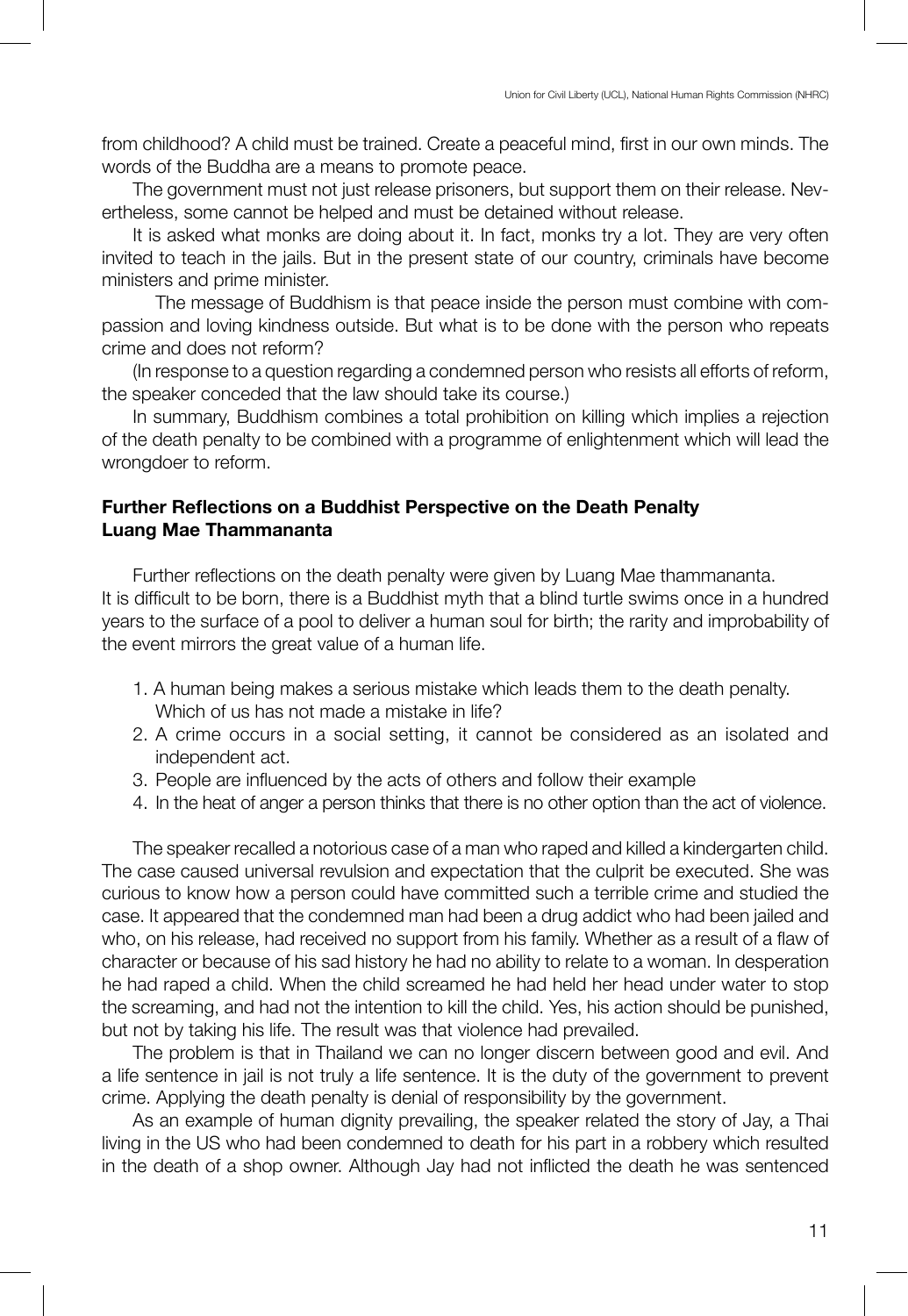on account of his refusal to identify the killer. After 16 years on death row the execution was to proceed. During his final seven days he was instructed by a meditation master who had studied meditation in a Thai temple and he met his death in peace and with serenity.

There is a difference between the Muslim and Buddhist beliefs. What is written in the Koran must not be questioned. Buddhism emphasises practice; if it works, keep it.

### **Mr. Sarawut Sriwannayut, Muslim Centre of Thailand**

Islam is not just a religion but a way of life for humanity. The whole human family is descended from Adam. Muslims are those who follow the way of Islam as preached by Mohammad. For the Islamic way of life to flourish there is need of regulation and security in society. There are several sources to the moral teaching of Islam, the Koran itself, the practice of Mohammad and his followers, and finally the reflections of different Muslim schools of thought. Sharia is the system of law which is derived from belief. Muslim acceptance of the death penalty is based on the revealed word of Allah as recorded in the Koran which cannot be cancelled.

The death penalty is mandated for premeditated homicide, for the adultery of a married person, for abandoning religion, and for spying in time of war.

However, the requirements of evidence are strict, there must be four witnesses. Lack of intention can allow release of the prisoner and depends on the wisdom of the judge. Capital punishment is required to ensure the security of society which is essential if good people are to lead their lives. Peace originates from within the individual, spreads to the family, the country, and to the whole world.

Islam also favours the intervention of mercy, relatives of an innocent victim may pardon the killer if he is truly repentant, and accept restitution and alternative punishment.

But the death penalty is only one part of Muslim law and in Thailand Muslims form a minority. They follow the laws of the State and would not protest if the death penalty were abolished. In fact there are many faults in the administration of Thai justice; the poor and the innocent are often victims. In such a situation it were better that the death penalty be abolished. The same argument was used by Buddhist speakers in a demand that Law accord with morality.

### **Further Reflections on the Death Penalty by a Muslim Khun Wirachot Hayeema**

No force may be applied in matters of religion. The Word of God must be accepted willingly and then the believer must act accordingly, as closely as we can to the teaching of the Koran.

In Muslim belief a punishment accepted in this life will not be inflicted in the next. Allah has given the right to man to show mercy to a person who truly repents of a crime.

The speaker noted that Buddhism does not have the concept of destroying a part for the sake of the whole. The teaching of the Koran is very different.

Buddhist belief is more liberal, there are layers of authority; if it works, then do it.

Does the guilt of an action depend on the circumstances? In Muslim practice the investigation must be very thorough. But in fact no Muslim country follows a strictly Muslim system.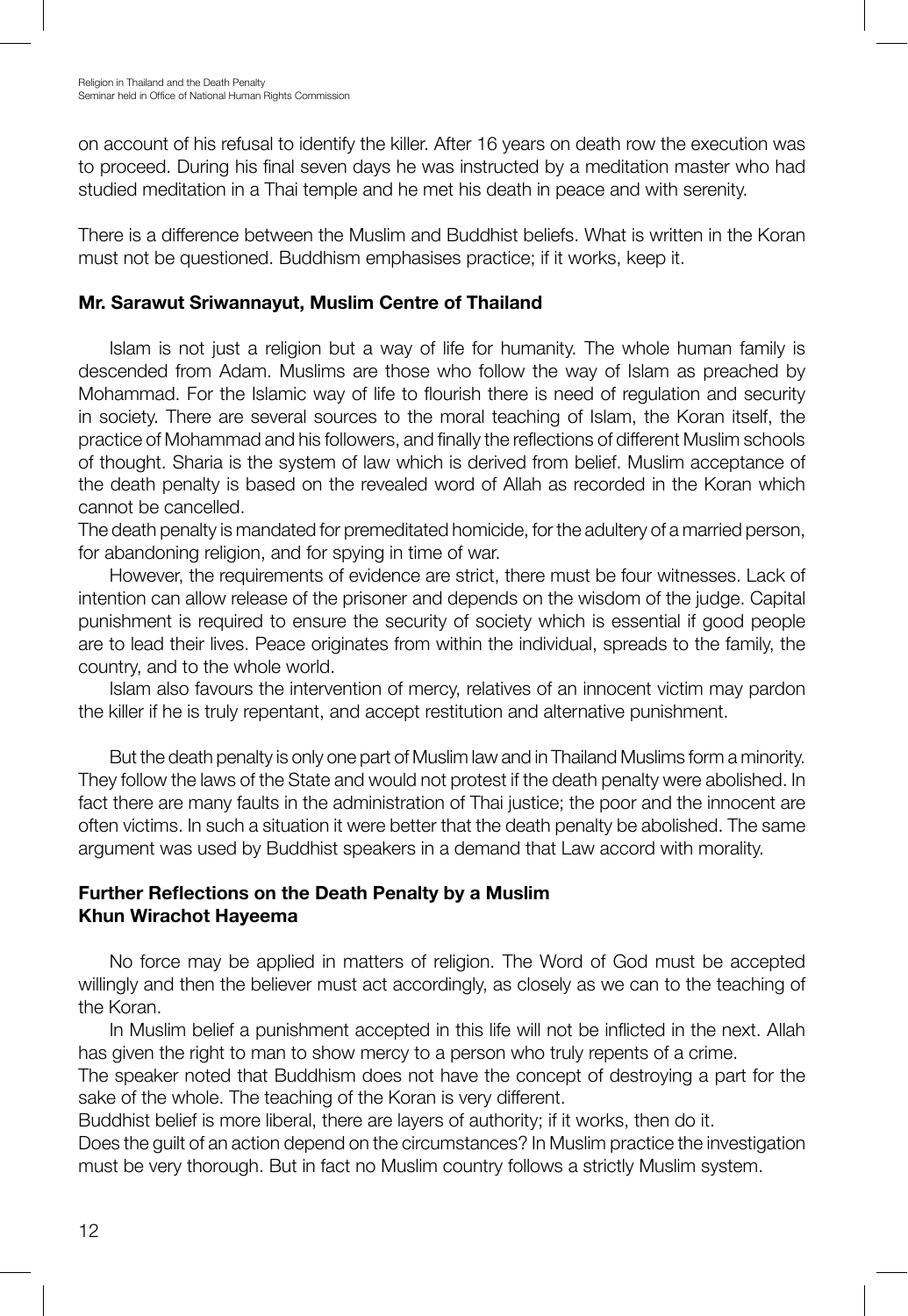In our own country the justice system is corrupt and out of date, investigation is inadequate. Often the wrong person is accused.

Especially in the South of Thailand there is no rule of law, people are abducted and tortured into making confessions. In such a situation it is appropriate that the death penalty be abolished.

The story of Jesus and the woman accused of adultery illustrates that everyone has done evil, but also that everyone has the possibility to repent.

The speaker asked whether George Bush is a Christian. No one has a right to act towards others on the basis of their system of religious belief. The speaker also alluded to the joint statement of Bush and Prime Minister Thaksin in June 2003 as an illustration of Thai adherence to immoral standards of justice associated with the US definition of 'terrorism' and its actions on the world stage in its pursuance of the 'war against terrorism'

(The joint declaration proclaimed; 'President Bush and Prime Minister Thaksin discussed recent developments in the war on terror in Southeast Asia, welcoming the enhanced cooperation among ASEAN nations that has helped disrupt terror plots and apprehend members of the Jemaah Islamiyah (JI) terrorist network. While noting that substantial progress has been made in eliminating terrorist threats from the region, the two leaders agreed that the war on terror is far from over. The President and the Prime Minister agreed on the need to further strengthen bilateral and multilateral cooperation to combat terrorism…'

The joint statement also contains the blatantly false claim by Prime Minister Thaksin:

'Regarding recent press allegations that Thai security services carried out extrajudicial killings during a counter narcotics campaign in Thailand, Prime Minister Thaksin stated unequivocally that the Thai Government does not tolerate extrajudicial killings and assured President Bush that all allegations regarding killings are being investigated thoroughly.')

In concluding, Mr. Wirachot expressed agreement for abolition of the death penalty in circumstances where the justice system is defective

#### **Mr. Tanadech Kantachote, lawyer**

Speaking from experience of wrongful imprisonment, further reflections on the state of Thai legal practice were presented by Mr. Tanadech Kantachote who graduated in law while imprisoned in Bang Kwang prison. He related cases he had known of wrongful conviction. In one example, police were ordered to make an arrest in a case involving a bomb attack against a police station in Haadyai. Six days after the event they arrested an innocent man who had helped rescue victims of the attack - Mr. Tanadech explained that in the Thai legal system the protestation of innocence of a poor and near illiterate villager is worth little in face of police assertion of guilt. Apart from the police witness there was no other evidence, but the accused was found guilty in the first court. However, the accused had been accompanied at the time of the bombing by his nine year old daughter. The Court of Appeal dismissed the case in the absence of real evidence, by refusing to accept that a person carrying a bomb would have brought with him a nine year old daughter.

Condemned persons are permanently shackled and sleep 20 persons together in a room measuring approximately 3 metres by 4 metres. Those executed are the most unfortunate with little access to legal representation.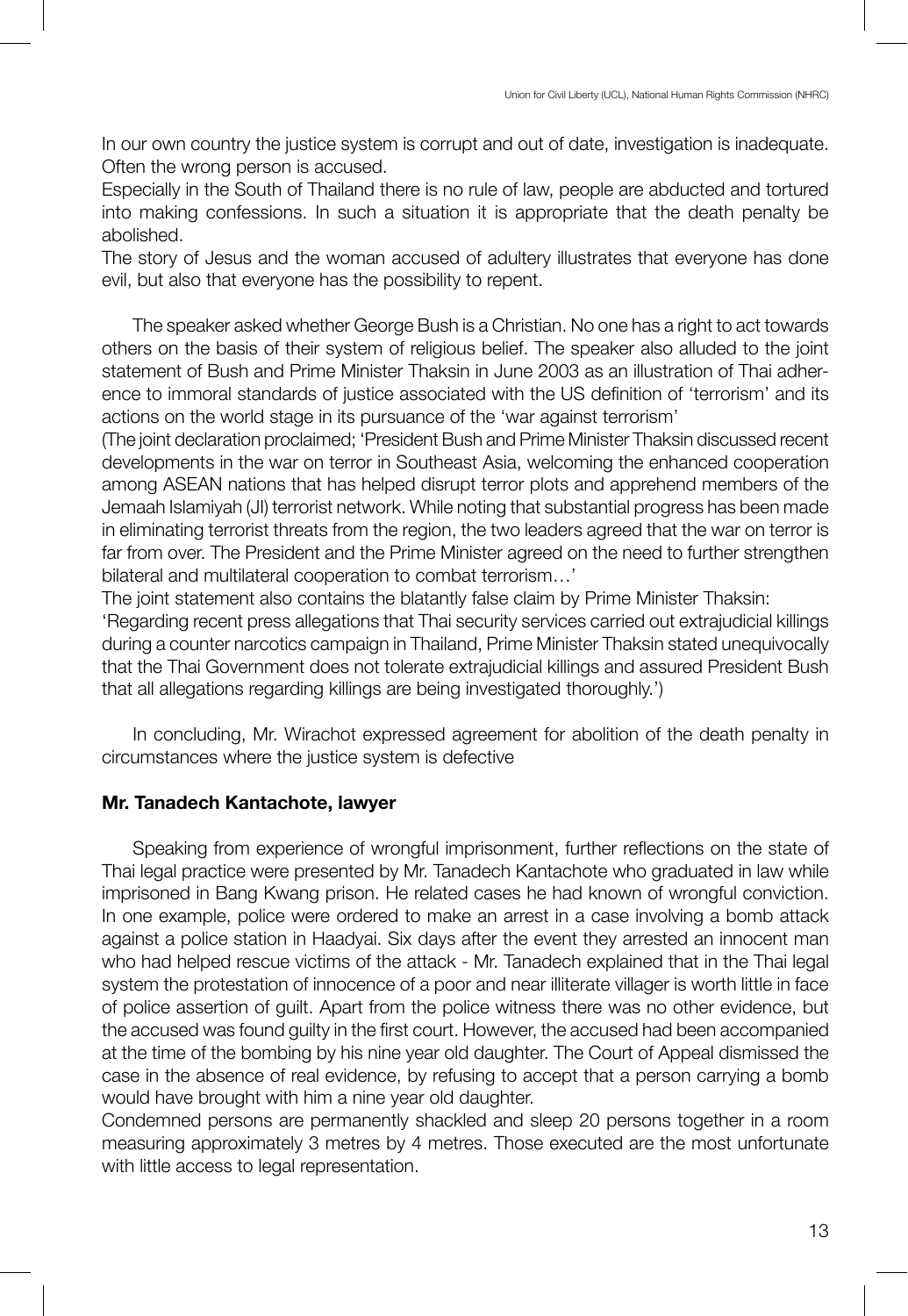He pointed out that the argument favouring the death penalty as a preventive against repeating a crime ignores the fact that repetition of crime occurs in such minor crimes as small robberies, but very rarely in cases of serious crime.

Mr. Tanadech asserted his firm rejection of the death penalty and pleaded that all prisoners be given another chance in life.

In the current series, no seminar was conducted on the Christian attitude to the death penalty but it was appropriate to include consideration of such an aspect in this seminar devoted to comparison of religious aspects. The speaker was:

### **Ms. Sylvie Bukhari de Pontual**

International Federation of Action by Christians for the Abolition of Torture (FIACAT)

Ms. Sylvie related the long road followed by Christian believers to a present majority support for abolition. The Christian religion is unique in having a founder who was arrested, accused, tortured, condemned to death, and executed. By reaction, early Christians were for four centuries totally opposed to the death penalty. Finally, as Christians achieved acceptance in the State of Rome they accepted the death penalty in Roman legislation, recognizing the Old Testament approval of capital punishment. It was only in the 13th century that the first voice was raised against capital punishment by a Christian sect, which recalled the words of Jesus Christ, 'I do not want the death of a sinner…'. The outstanding theologian Thomas Aquinas favoured the death penalty for the protection of society. Rejection to the death penalty grew, and was voiced in the 17th century by George Fox, founder of the Quaker movement, 'Life is blessed by God'. In the 18th century Caesare Baccaria published an influential work on the concept of punishment, where he stated that the certainty of punishment, not the death penalty, was an effective deterrent.

From that time, beginning with the Grand Duchy of Tuscany in 1786, states began to abolish the death penalty. Today, apart from some evangelical churches who take inspiration from the Old Testament, such as the Southern Baptists in the US, almost all Christians oppose the death penalty. The World Council of Churches and the Catholic Church have made the strongest declarations against Capital Punishment. The clearest statement was made by Cardinal Martino in a speech to the UN General Assembly in 1999, 'The right to life is a right of a human being'. In Christian thinking moral education and good policing must support legal abolition of the death penalty.

The long history of the growth of Christian opposition to the death penalty illustrates the immense task involved in changing human perception and the need for great patience in its achievement.

(The full paper of the talk given by Ms. Sylvie Bukhari de Pontual is printed as an appendix)

# **Abolition of death penalty in international Law M. Michel Forst**

General Secretary, National Consultative Commission on Human Rights, France

Another key talk of the seminar was by M. Michel Forst on International Law relating to the death penalty and the recent vote on a Moratorium in the UNGA. His theme was that the death penalty is a breach of international human rights. He linked the increase in the number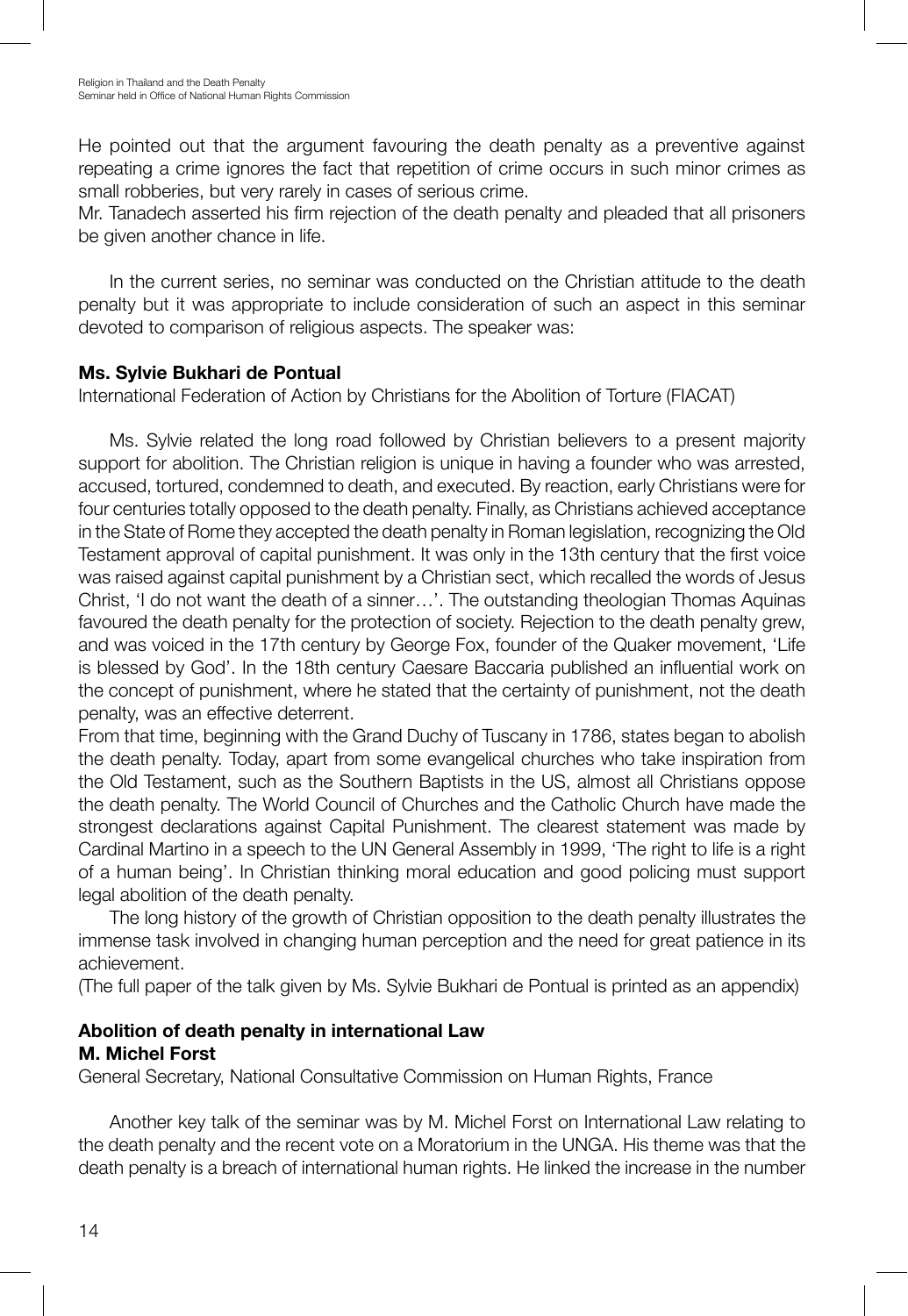of countries choosing abolition, to the development of human rights in the 60 years since the Universal Declaration of Human Rights. 60 years ago eight countries had abolished the death penalty, while today 133 countries have done so.

There are two fundamental human rights involved, the right to life, and the right not to be subjected to cruel, inhuman or degrading punishment. The death penalty is a premeditated killing of a prisoner for the purpose of punishment. As such it is the ultimate denial of the dignity and worth of the human person. Such is the human rights case against the death penalty. Michel Forst traced the development of human rights standards on the death penalty through a progressive restricting of the number of offences for which the penalty might be imposed. A definitive ruling is given in the International Covenant on Civil and Political Rights, 'sentence of death may be imposed only for the most serious crimes'. Further clarification has narrowed this limitation to premeditated homicide. 'Economic crimes and drug-related offences' cannot be considered as being 'most serious crimes'. It is significant that in the Statute of the Treaty of Rome the death penalty is not provided for what are arguably the most heinous crimes of all – genocide and other crimes against humanity.

Regarding the process of abolition, the speaker pointed out that the decision to abolish the death penalty has to be taken by the government and the legislators. This decision does not depend on a majority of the public being in favour of abolition. Nevertheless, statements from religious leaders and other respected public figures can create a moral climate in which legislators may dare to act without the support of majority opinion. The international dimension allows countries to learn from other countries' experience.

The majority vote by the United Nations General Assembly on 18th December of last year in favour of a worldwide moratorium on the death penalty carries considerable moral and political weight. It places an obligation on all member states to review their use of the death penalty and is an incentive to work towards abolition.

The full text of the talk given by M. Forst is included as an appendix)

### **Panel Discussion on Abolition of the Death Penalty in Thailand**

The final programme of the seminar was a discussion of the status of the movement for abolition in Thailand. The following are topics raised by the discussion panel and by questions from the audience.

It was agreed that the defective state of the Thai justice system is both a strong argument in favour of abolition, but also reason to doubt the effectiveness of life sentencing which would replace the death sentence.

Both Buddhists and Muslims agreed on the need for a moral renewal in society as basis for a more just legal system.

It appears that there is massive support for the death penalty, in the belief that it is an effective deterrent of serious crime. Up to 84% of Bangkokians favour capital punishment. More than 80% of Buddhist monks also favour the death penalty, a figure reflecting closely the statistic for the general population. The foundations of the majority opinion appear to be an unfounded acceptance of capital punishment as an effective deterrent, a culture of authoritarianism, an expectation of vengeance, and little appreciation of mercy and forgiveness. Monks do not change their thinking on withdrawing from society. While more than 80% of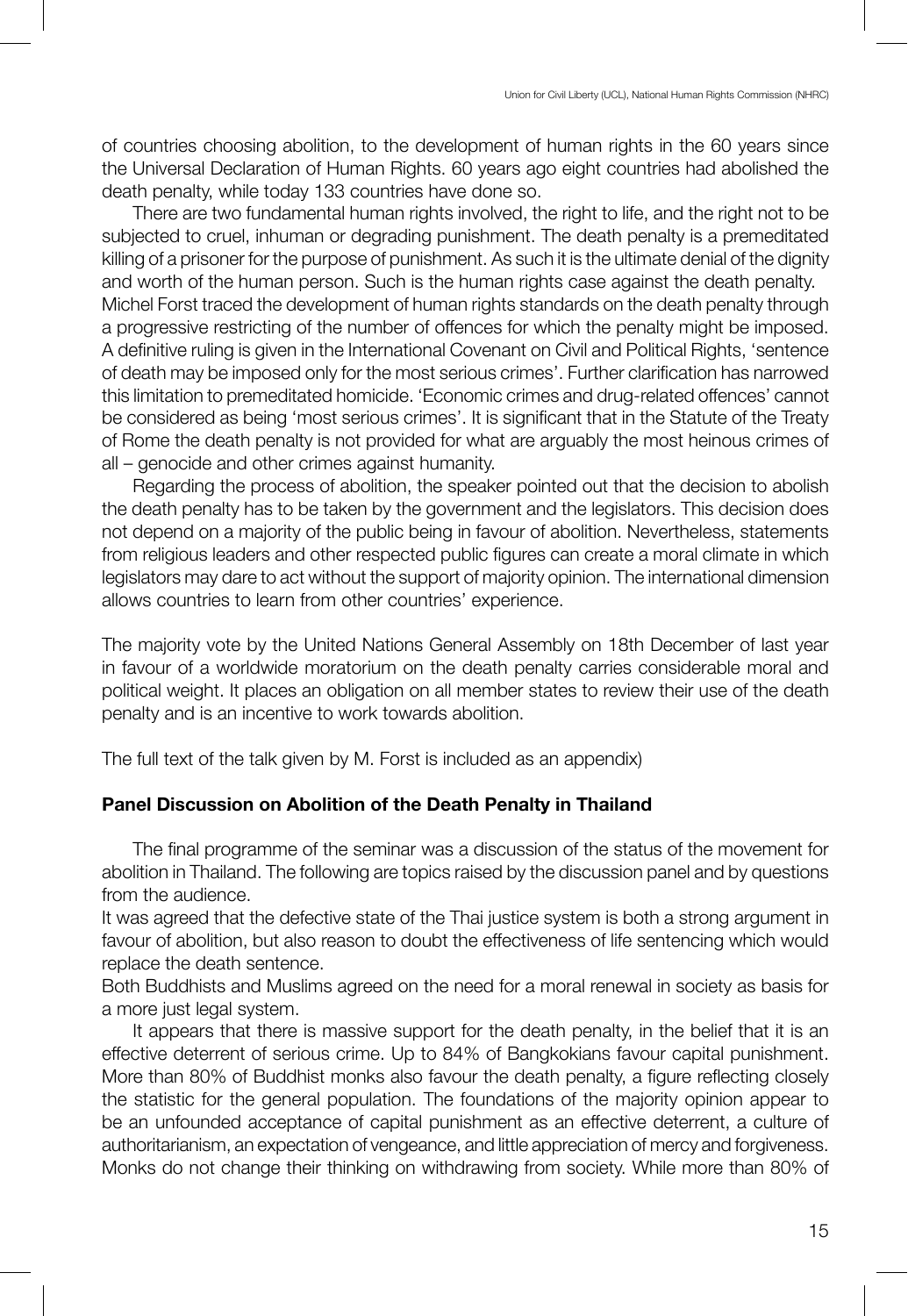monks favour the death penalty, abbots of temples who agree are in the range of 50%. Steps towards abolition are the effort to limit the application of the death penalty. At present 47 different kinds of crime can incur capital punishment. Life imprisonment must be seen to be real and the problem of violence in society must be tackled. The religious aspect explored in the present seminars has an important role in helping change.

In reply to a question about follow up to the UNGA vote in favour of a moratorium on the death penalty Ms. Sylvie replied that the UN itself will review the response at the end of December 2009. The World Coalition against the Death Penalty is also monitoring observance. All states where the death penalty is carried out have an obligation to begin discussion of the practice.

As throughout the seminar, it was emphasised that long imprisonment of vicious prisoners must be certain.

The problem of a fundamental difference in attitude to the death penalty between secular states and an ideal Muslim state was raised. It was stressed that the reality of a pluralistic society must be respected.

Speaking from her experience of a recent visit to Nepal Ms. Somsri Hanantasuk raised the example of Nepal which has abolished the death penalty. The maximum prison sentence is for 20 years. Prisoners have the right to vote in elections with the consequence that there is increased attention by the government to prison conditions.

In concluding the discussion a wide ranging survey of the problem of abolition in Thailand was given by **Mr. Phairoj Pholphet, Secretary General of UCL.**

1.The basis for the high proportion of the public favouring the death penalty is the groundless belief that the death penalty is an effective deterrent. In some areas of the country the practice of private vengeance is still extant. The exaction of a death for a death is still considered to be a requirement of justice. Forgiveness and mercy are also valued, but to a lessening degree.

The biggest obstacle to a change in mentality lies in a respect for authoritarianism, strongest in the eras of Sarit and Thaksin.

- 2. Justice is not effective, one cannot trust the system. Police work for reward rather than the service of justice, judges are presented with doubtful evidence. It is the poor who are imprisoned! In flagrant disregard for justice, extra-judicial killings by the police amounted to 2,500 persons over a 3 to 4 month period. The system of justice is es pecially defective in the South of Thailand.
- 3. What is to be done?

At present 47 kinds of crime are subject to the death penalty. For drug crimes, the death penalty may be imposed for possession of 20 gms. of drugs. The first step is to limit capital punishment to cases of premeditated homicide. The present moratorium should continue.

People do not trust the system of detention where criminals can achieve early release. Life sentences should be real.

The problems of violence in society must be tackled. In promoting respect for life religion can play an important role. Mercy should be practiced at every level of society.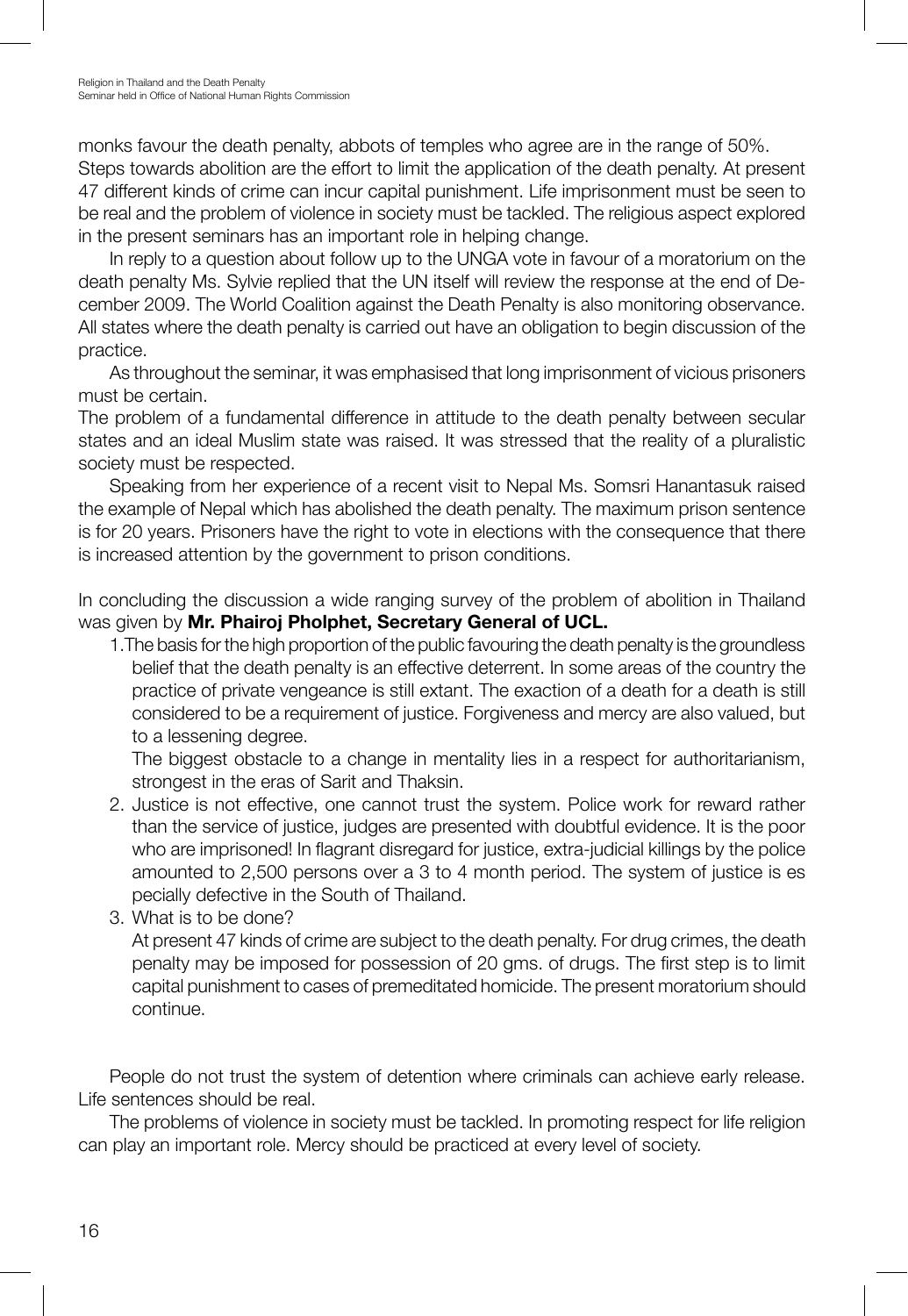### **Feedback Opinions During Seminars**

"I agree with abolition of the death penalty in Thailand as the majority are Buddhist. But it will take time. Success follows effort. Life has value and meaning, it has rights; freedom should be equal for all. In the words of the Buddha 'No one has the right to decide on the life of others'". Chiangmai

"Abolition of the death penalty would lead to a more peaceful society". Chiangmai

"I am glad to observe this movement which reveals the intention to improve society and create true unity. This movement should be extended throughout the country, to emphasize the value of life, making people appreciate their own lives and the lives of others. In summary, the best way should be found to improve investigation and establish real justice" Ubon Ratchathani

"Good thinking must be further applied to develop a good society. We need to unite people having different viewpoints to create a just society. This is not achieved by the death penalty which, in fact, creates even further divisions. Thus we must join together to achieve peace in the community and in our country" Ubon Ratchathani

"Buddhism is impartial, leaning neither to left or right, it should not be involved in the death penalty. Leave it to the law of karma. Good comes to those who do good, let those who do evil suffer the consequences" Ubon Ratchathani

"Whether there is the death penalty of not should depend on the ruling of God. People who administer the law established by God should do so in a just way" Foundation of the Islamic Centre of Thailand

"The issue of forgiveness is important for those who believe in Islam." Foundation of the Islamic Centre of Thailand

"People differ greatly, and are unlike each other. Therefore, they should meet and discuss with each other. But do not be disappointed or think that we are alien or a danger to each other. All of us are correct in some respects, mistaken in others. Such is the nature of humanity. I wish that through this cooperation for the good of society we can cooperate further in the future." Foundation of the Islamic Centre of Thailand

"Buddhism does not support the death penalty; but concerning the abolition of the death penalty there must be a fixed standard which creates confidence that crime and the transgression of the human rights of others will decrease and be eliminated from world society. However there is no teaching in Buddhism which concerns the existence or non-existence of the death penalty. The important point therefore is what is acceptable to society as a suitable punishment." Chachongsao

"This project is of great importance in promoting abolition of the death penalty; capital punishment is absolutely incapable of reducing crime. Instead ethics and moral standards should be improved.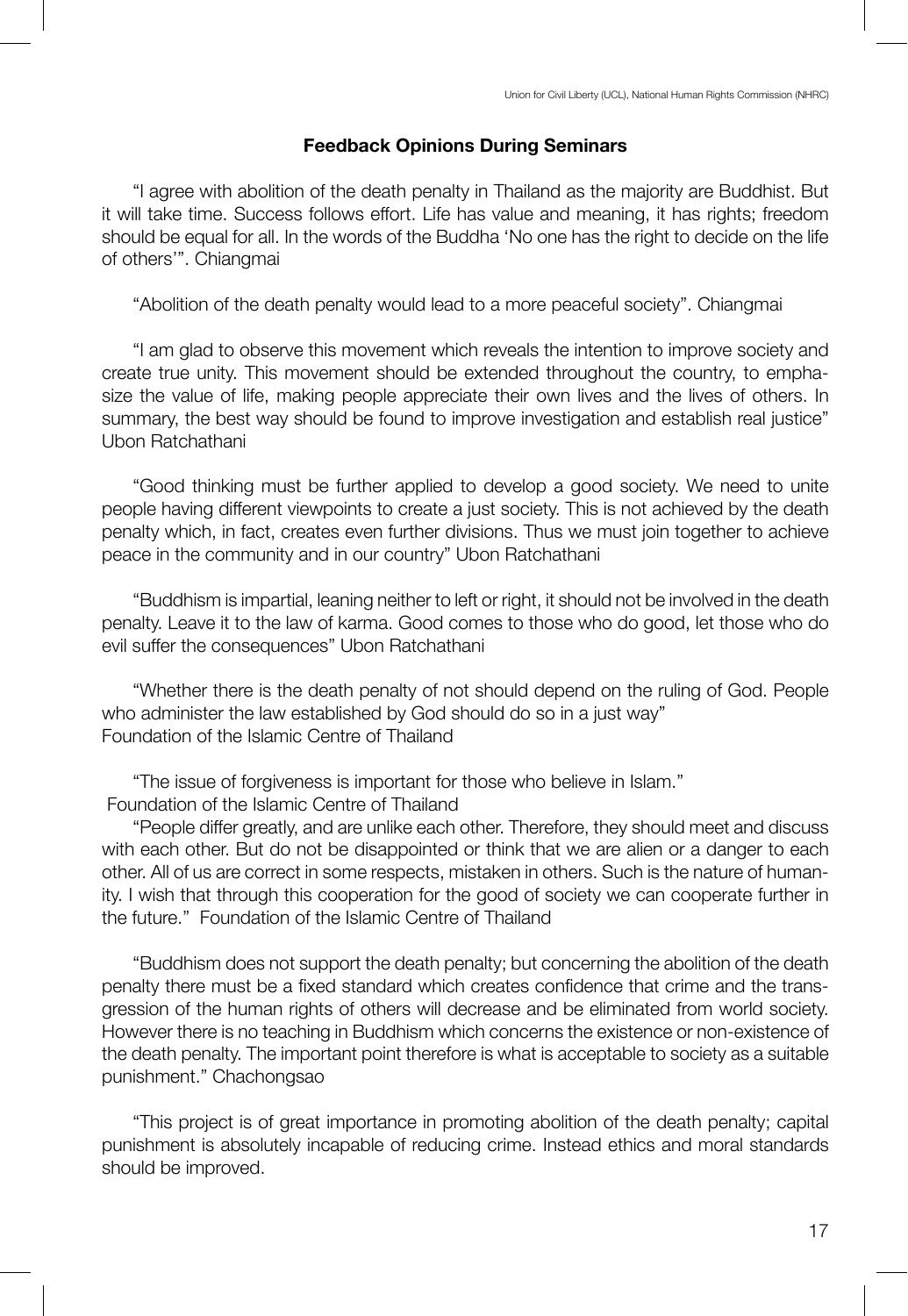I believe that the death penalty should be abolished, its effects are bad rather than good. The effect on relatives of the executed person is devastating, I cannot stop pitying them. I devote my life to teaching Buddhism to solve the problems, but it is a difficult task. The maximum sentence should be life imprisonment." Chachongsao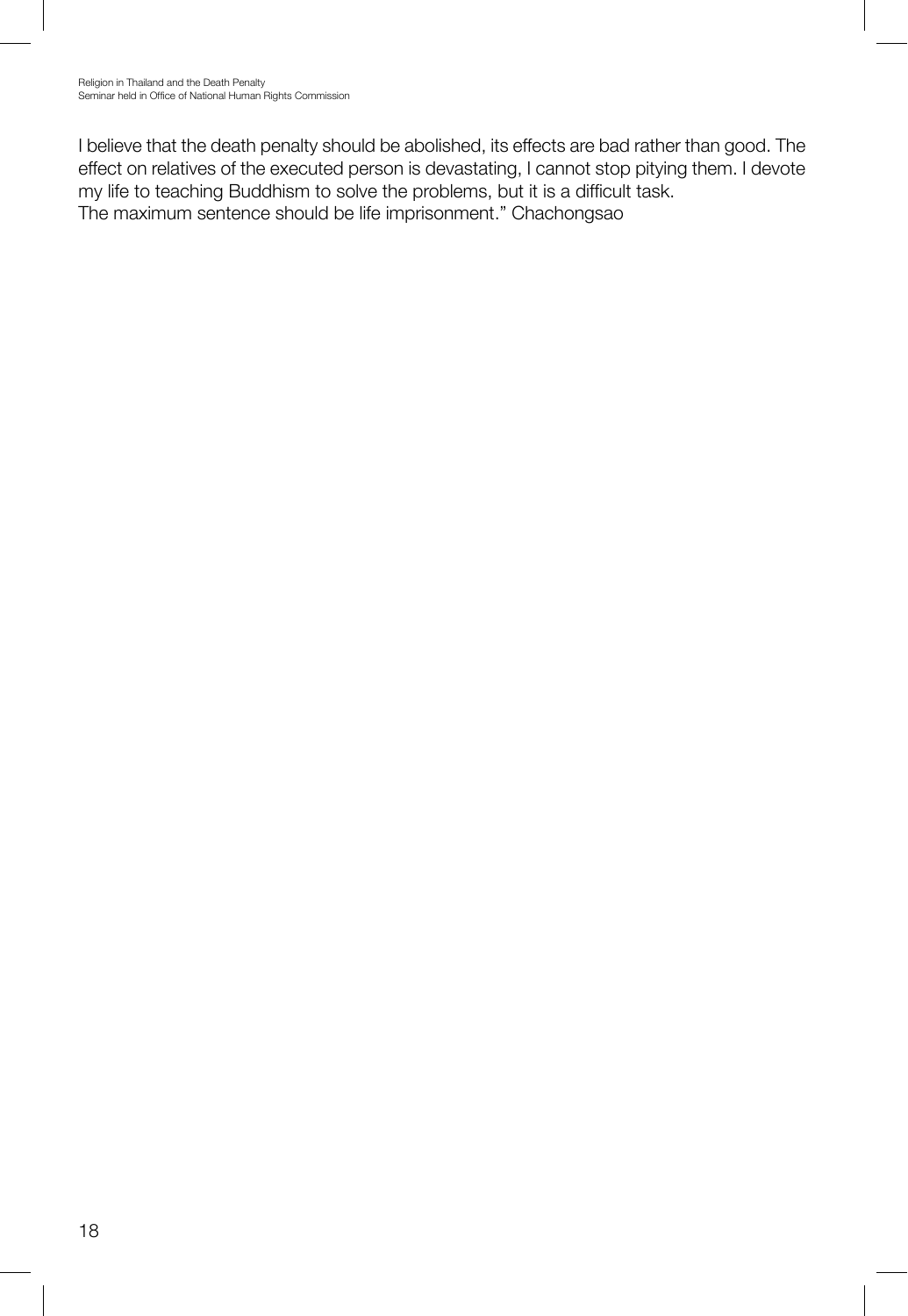#### **Appedix 1**

# **A Christian Perspective on the Death Penalty Sylvie Bukhari-de Pontual, President of FIACT**

### **Introduction**

We are in Asia, a continent with the sad record of being the world leader in terms of the number of death penalty executions. In this year when we are celebrating the 60th anniversary of the Universal Declaration of Human Rights, and a few months after the adoption on 18th December 2007, by the General Assembly of the United Nations of a universal moratorium on the death penalty, it is important that Thailand join the great majority of countries which have today abolished the death penalty.

Moreover, on the Asian continent change is happening and hope is possible. Thus:

- the Philippines abolished capital punishment in 2006
- South Korea and Taiwan are advancing on the road to abolition
- India is observing a moratorium

Thailand could well follow these examples.

Thailand is one of the 50 states in the world which maintains the death penalty in law and in practice. From 1988 until 1995 a moratorium was observed and there were no executions. On 9th May 2003 the Thai Senate approved a law prohibiting the death penalty and life imprisonment for minors, a submission which had been approved on a first reading in parliament on 20th November 2002. The heaviest sentences for minors are limited to 50 years of detention. But executions were resumed and in 2003 execution by machine gun was replaced by lethal injection. The number of death sentences have increased continually since 2001 and are applied for the most part to drug traffickers.

Suspects awaiting trial are often subject to bad treatment and of torture by police. Confessions obtained under torture are regularly used in the courts despite the protests of the accused that they confessed after torture. In the high security detention centres where prisoners condemned to death are detained, conditions are very severe, and inhumane, such as permanent shackling, insufficient food, brutality of the warders…

In fact the majority of capital sentences are commuted by royal pardon. If pardon is granted, execution is commuted to life imprisonment. When execution is carried out, the order is generally delivered in the morning, and execution takes place in the afternoon. A pregnant woman may not be executed until the child is born.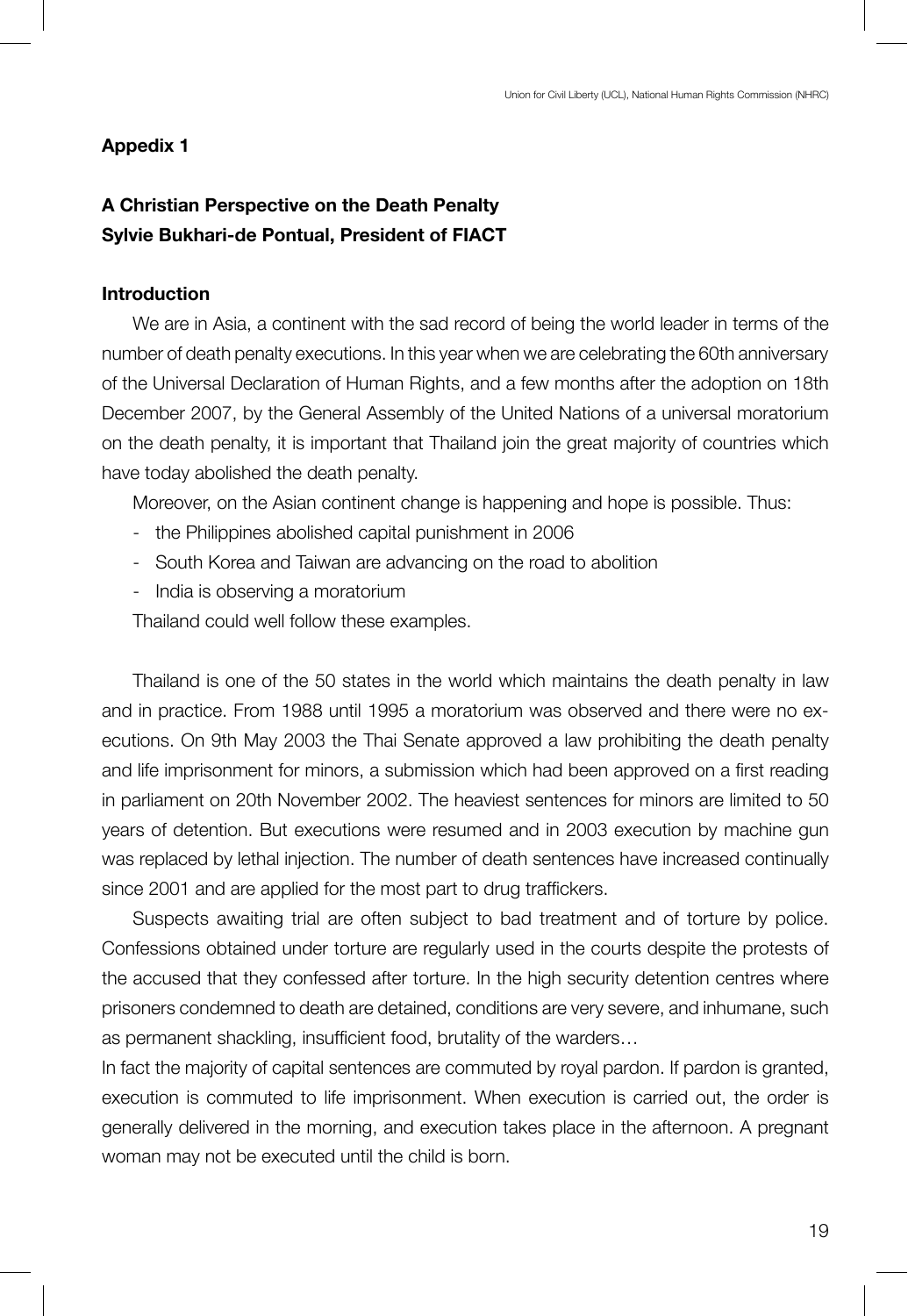Since the beginning of time the supreme punishment has been death. The law of the talion, which matches an offence with the same punishment was integrated into Babylonian law in the 18th century B.C. It is only recently in the history of humanity that the horror of capital punishment has been realised.

In the West we observe that punishment changed from a reflex of vengeance to a rational and scientific setting of the scale of sanction. The path of change was inspired by an intention to punish only actions which were in intolerable conflict with the moral and social values recognized by society. Throughout, political and religious aspects were closely combined. It is interesting to investigate how the Christian religion comprehends the question of the death penalty and to show that, not only has the perspective evolved over time, but that, even today, there are differences of attitude.

### **Plan**

- **I. Evolution of Christian positions on the death penalty**
- **II. The Christian arguments against the death penalty**
- **III.Strategy for achieving abolition of the death penalty**

# **I.Evolution of Christian positions**

### History of Christian positions

Until the 4th century A.D. The Church was completely opposed to the death penalty. But after its integration into the Roman state, the Church progressively replaced its condemnation by recognition of the right of the State to pronounce and carry out the death penalty.

In effect, Christianity inherited the Jewish tradition on the legitimacy of the death penalty on finding its daily practice in the Roman empire, the first area of Christian expansion. The rulers exercised divine power over men, that of taking life:

- "A life for a life, an eye for an eye, a tooth for a tooth, a hand for a hand" (Exodus 21, 23-25)
- "The avenger of blood will himself kill the assassin; when he meets him he will take his life" (Numbers 25, 19).

In spite of the law of the Church "Thou shalt not kill" (Exodus 20, 13), the Old and New Testaments envisage the death penalty for a certain number of crimes: "Whoever has spilled the blood of man, his own blood shall be spilled" (Genesis 9, 1-6).

The renaissance of Roman law in the 12th century discovered the legislative texts of the Christian emperors and suggested that in addition to reasons of State, there were also reasons of the Church. The Pope affirmed in the decree Vergentis in senium of 1199 that if "criminals of lese-majeste were condemned to death,, all the more should those who offend Christ be punished, because it is much more serious to offend the eternal majesty than the temporal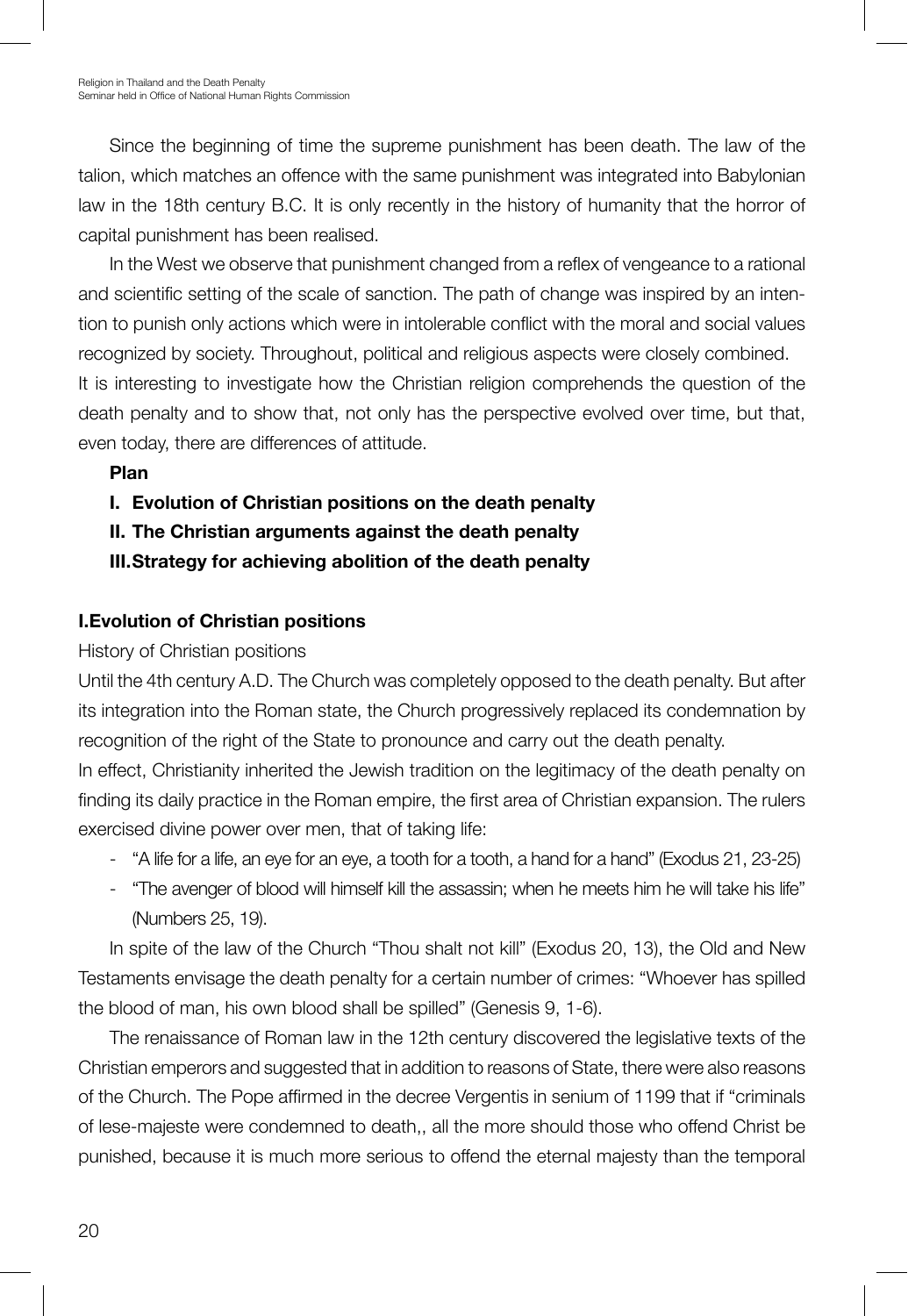majesty". In the Middle Ages, the Church delivered the condemned to the lay power which was obliged to inflict the penalty. The interdependence of religion and politics led to heresy being a political crime, punishable by death.

All the jurists of the Middle Ages, lay or ecclesiastic, shared this concept. In the 13th century, St. Thomas Aquinas wrote:

"If an individual becomes dangerous for society and his sin be contagious for others, it is praiseworthy and salutary to put him to death for the sake of the common good (Summa Theologica)

"If someone should voluntarily kill his like, it is an assassination. There exist, nevertheless, cases where the death penalty can be carried out without sin, such as when a soldier kills an enemy, or when a judge pronounces the death penalty against the author of a crime (On Free Will)"

The same teaching is found in all the theology and practice of the Church, as, for instance, at the time of the Reformation. Once the Catholic Church was officially recognised by the State, the suppression of crime by the lay power was legalised and could extend to the shedding of blood.

With the emergence of absolute monarchy, the responsibility for public order was entrusted to one sovereign, the nobility and urban authorities were deprived of the right of life and death. Heresy, before the responsibility of Church justice, became a royal responsibility. But the principles which guided the legislature and the courts were unchanged. The idea of the reform of criminals is totally absent. Such practice of the death penalty is not unique to France, practice in Russia, Spain, and Germany was the same.

George Fox (1624 -1691), founder of the Quakers, was imprisoned for his religious convictions in British prisons. He protested to the judges about the conditions of detention and the death penalty: thus the Quakers were one of the first Christian communities to take a position against the death penalty in the 17th century.

In 1764, the publication of the work of the Italian jurist, Cesare Beccaria, "Crime and Punishment" which questioned the concept of punishment in European countries had immense influence. During the 18th century the cause of abolition made gains in several intellectual circles. Abolition of the death penalty became an issue of dispute and of an ideology of social progress. One consequence was the official abolition of the death penalty for the first time in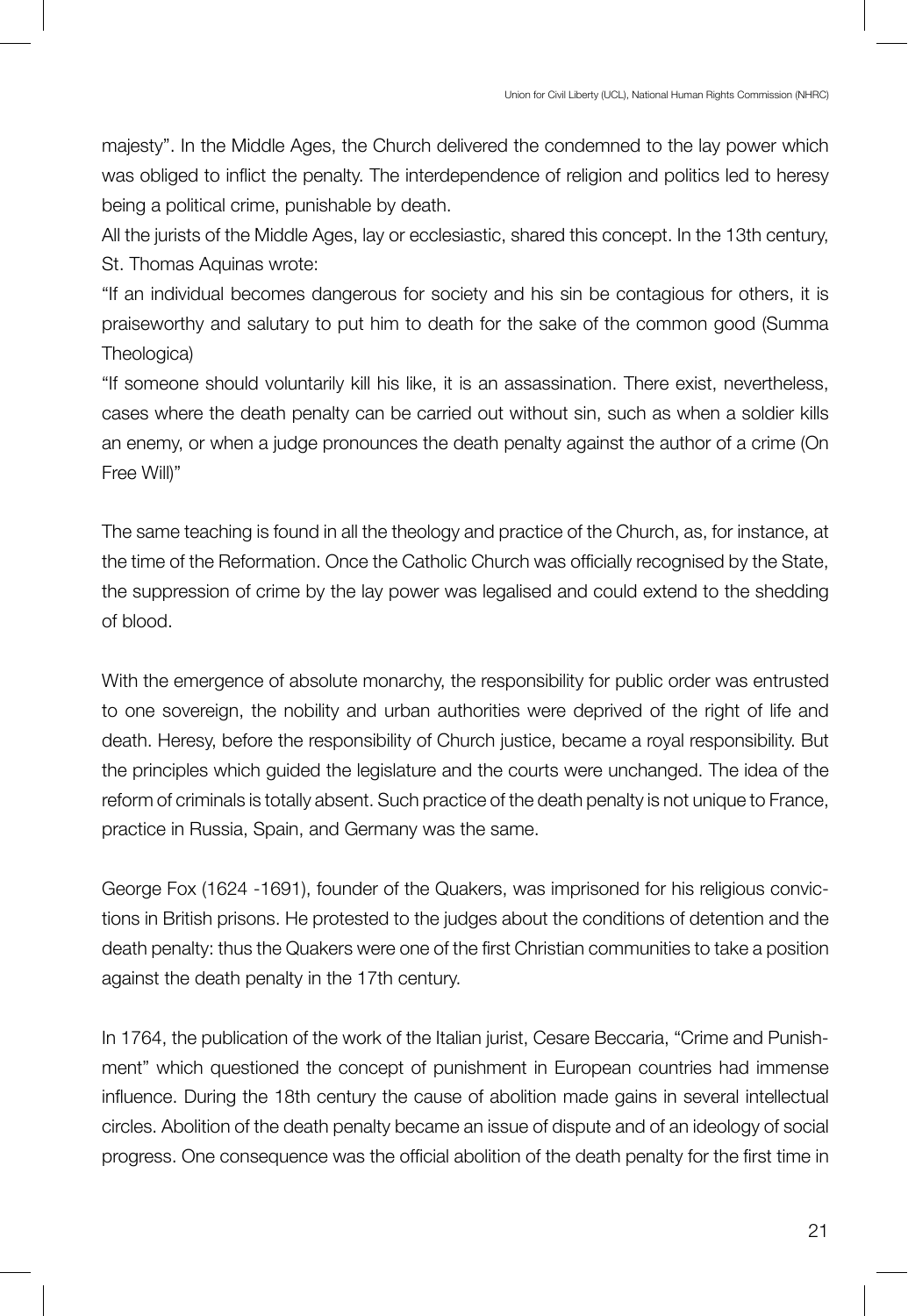the Duchy of Tuscany (Italy). Nevertheless, executions continued in Europe throughout the 19th and 20th centuries.

In the New World, the pragmatism of several governments led to total disappearance of the death penalty, judged to be ineffective or barbarous, sometimes in the 19th century (essentially in Latin America, then in Canada), or partially (such as in certain States of the US).

Those in favour or against the death penalty were divided by their concept of the role of the death penalty in society:

- for the former, the penalty serves uniquely to safeguard juridical order and to maintain moral order in society.
- for the latter, one of the functions of every punishment was reform of the criminal. The death penalty appeared absurd as it definitively excluded a person from society, making correction impossible.

# **B. Actual Positions of Christian Churches**

After having gained ground largely in Protestant theologies, the extension in the profane world of the abolitionist movement caused, little by little, the evolution of Catholics. The Second Vatican Council promoted among Catholics an understanding of the men of their time and of the values most relevant to them. Meanwhile certain of the Orthodox Churches are still far from participating in the abolitionist movement. One may thus observe, in surprise or in sadness, that it has taken centuries for the Church of Christ to liberate itself and then only partially, from political influence and to return to a more humanist vision.

# **1.The Protestant Churches**

The world reformed Alliance affirmed its position in 1989: "Where the death penalty prevails, the redemptive and reconciliatory love of God is violated"

In March 1990 the Ecumenical Council of Churches, created in 1948 and grouping together most of the Protestant and Orthodox Churches, adopted a declaration, proclaiming unconditional opposition to the death penalty:

"Recognising that all created human beings are created in the image of God, the State, in taking a human life, usurps the will of God". It declared "its unconditional opposition to Capital Punishment, and demands that it be abolished by all states." It urges governments to quickly sign and ratify the second optional protocol relating to abolition of the death penalty of the International Covenant on Social and Political Rights." It "demands that member churches, as far as possible in cooperation with persons of other creeds and non government organizations;

- a) to advocate abolition of the death penalty in countries where it remains legal
- b) to oppose efforts to re-establish the death penalty in States which have already abolished it
- c) to support international efforts in favour of a universal abolition of the death penalty
- d) to develop theological and biblical arguments for their own members and for others, as part of their efforts to abolish this punishment, and to refute the biblical and theological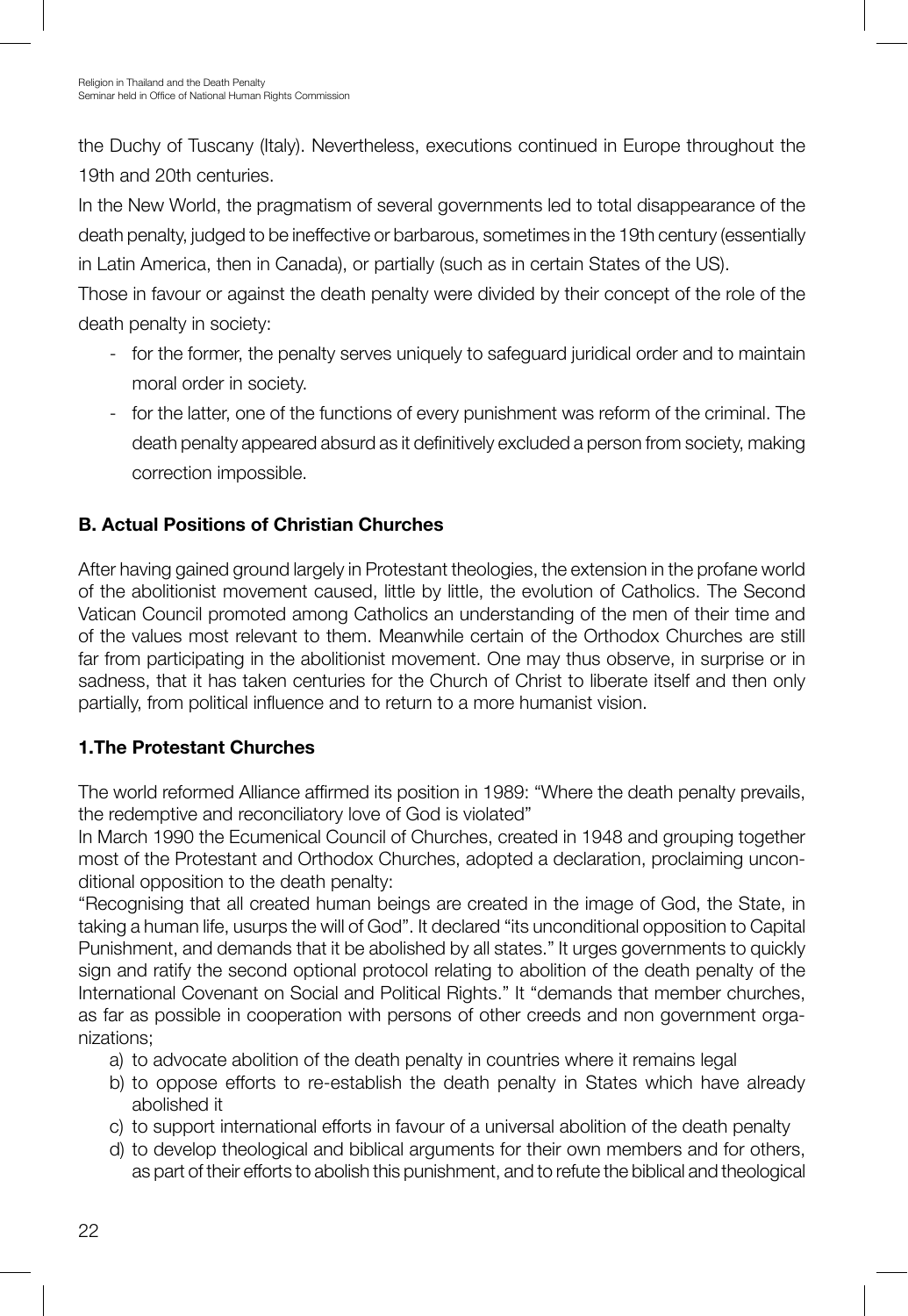arguments advanced by the numerous proponents of the death penalty e) to encourage and rely on each other in sharing these ideas, their resources and solidarity." Nevertheless, while in the United States one observes that the Churches of the Reform, the "classical" Protestant churches, are resolutely opposed to the death penalty, certain, but not all, churches identified as evangelical, such as, for example, the Convention of Southern Baptists, are militant supporters for maintenance of the death penalty, relying particularly on the Old Testament law of the talion.

### **2.The Roman Catholic Church**

In 1969 the Vatican State suppressed the death penalty for all crimes. But, actually, the Roman Catholic Church continues to recognise the right of civil authorities to pronounce and carry out the death penalty. In reality, one should know that the Vatican, while against the death penalty in principle, does not exclude it completely.

In effect, the new Catechism of the Catholic Church of 1992, which appeared in 1993, drawn up under the responsibility of Cardinal Joseph Ratzinger, who became Pope Benedict XVI in 2005, does not exclude, "in cases of extreme gravity" recourse by the public authority, to the death penalty. It considers that the death penalty may only be inflicted on rare occasions, almost "nonexistent", reads the text – against an aggressor" who would continue to be a threat to lives, a position which makes the moral question equivalent to a matter of legitimate defence.

In the edition of 1997, the Catholic Catechism, evolves a little in affirming that "traditional Church teaching does not exclude that when the identity and responsibility of the guilty person have been fully verified, the death penalty may be the only method practicable to protect human lives from the unjust aggressor. But if non lethal methods suffice to defend and to protect the security of persons against the aggressor, the authority should employ such means, which better correspond to the common good and are more conformed to the human person. Today, in effect, given the possibilities available to the state to effectively repress crimes, without definitively removing the possibility of repentance, the cases of an absolutely necessity to execute the guilty are so rare that they are practically non-existent."

It is time that for such declarations which remain ambiguous, all hesitancy by removed in line with papal statements which have unequivocally supported abolition of the death penalty.

On 2nd November 1999 a programme accompanying the abolition of the death penalty was proposed in a speech given to the United Nations General Assembly by the permanent delegate to the Assembly:

"Effective punishment is required by criminal activity. But there is no definitive evidence to encourage the belief that the death penalty reduces the probability of new crimes of extreme gravity. A populist exploitation of fear or insecurity, cannot replace hard evidence. Crime will be overcome significantly by a policy of moral education, of effective police work, and by addressing the roots of criminality. The punishment must be certain and proportional to the crime, but it should also allow the criminal, insofar as that is possible, to become a constructive member of society."

From this date, the position of the Catholic Church has been constant: it is always against the death penalty. The declarations in this sense by the Pope have been repeated in different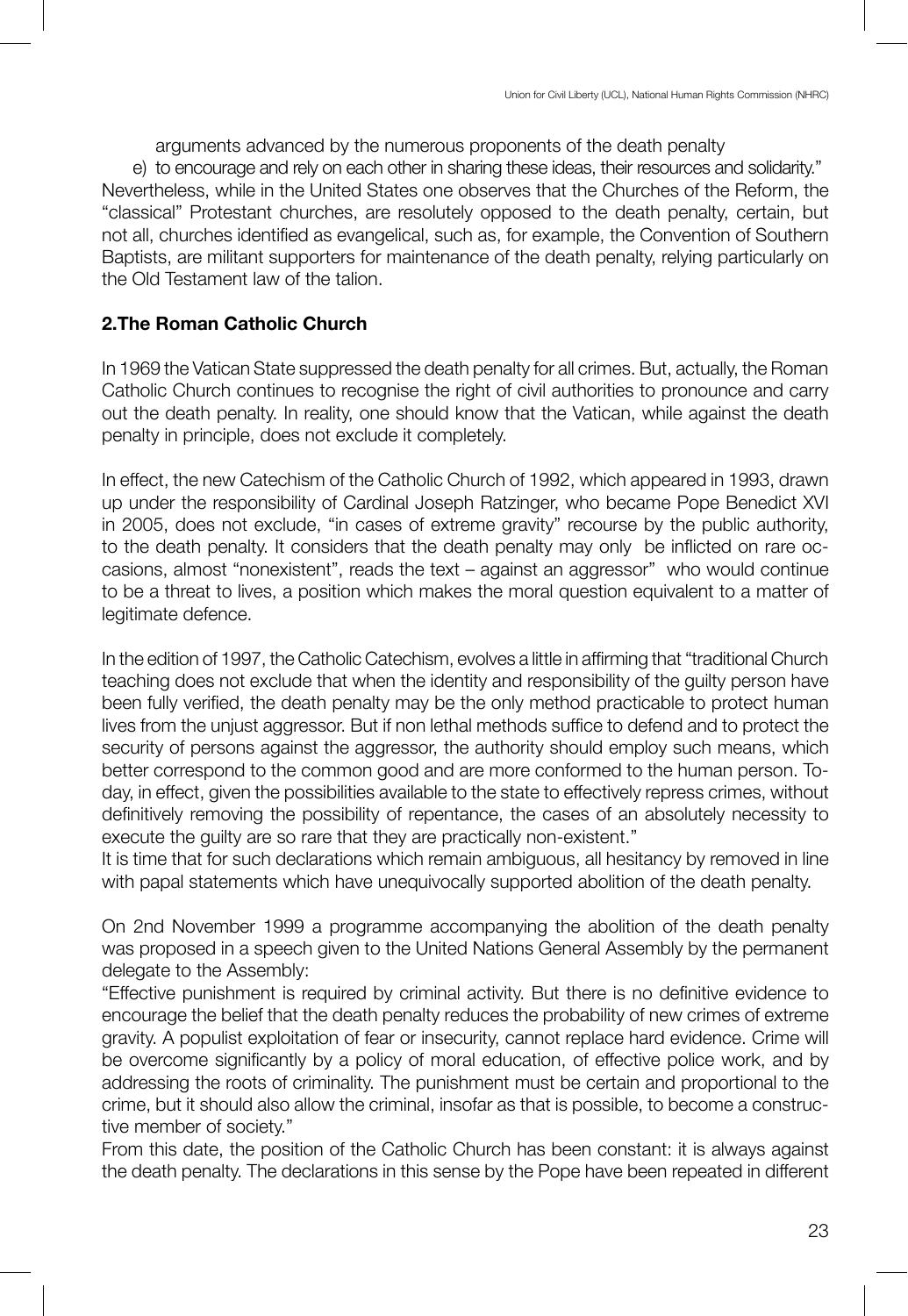words by assemblies of bishops throughout the world: "The death penalty is a tragic illusion that life may be defended by taking it" (Conference of American bishops, 2nd April 1999).

# **3.The Orthodox Churches**

Up to the present the Orthodox Churches which are independent of each other, have no unified position.

Nicholas Berdiev, an orthodox theologian of the first part of the 20th century wrote: "No one person can be an incarnation or a personification of evil. Each one bears only a part of evil so that it is impossible to make a definitive judgement on any person. It is this fact which puts a limit to the principle of punishment. A man may well commit a crime, but a man cannot be completely criminal and one may not treat him as the incarnation of crime; he remains a person, and carries in himself the image of God." (cf "Of the slavery and the liberty of man".)

In May 1998, Alexis II, patriarch of Moscow, declared; "Capital Punishment is premeditated homicide and violates the biblical commandment forbidding the killing of another". However, historically the Orthodox Russian Church has been closely bound to authoritarian and centralised political power and in recent years has been influenced by the security aspects of the campaign against terrorism. Even though Russia observes a moratorium on the death penalty, the Orthodox Church supports the war in Tchetchene, referring to it as a holy war and a patriotic struggle. Today the Russian Orthodox Church is not totally against the death penalty. It considers it legitimised again by the present state of criminality.

It appears therefore that even though the majority of Christians are against the death penalty, there remain certain groups especially among evangelical and fundamentalist Christians as well as some Orthodox Churches which continue to support the death penalty for the punishment of the most grave crimes. For this reason it may be interesting to recall the arguments of Christian abolitionists against the death penalty.

# **Christian Arguments against the Death Penalty**

# **A.The death penalty does not respect the right to life**

The death penalty denies the most fundamental right of man, the right to life, such as is announced in the Universal Declaration of the Rights of Man, and which should be respected above all by the State. It is the ultimate form of cruel, inhumane, and degrading treatment. The years passed on death row are a form of torture and as such forbidden by the Convention against torture of 1984.

The right to life is an inviolable right, the foundation of all other rights and by its nature, universal. This concept is in accord with the Christian concept that life is a gift of God. Man is created in the image of God. The dignity of the person is the core of our convictions. A person condemned to death is first of all a suffering being. It is not forgotten that he may be a murderer, guilty, judged, and condemned legally. But a visitor could verify who that person is, that he has an education, and a history. The Gospel uses the word 'visit': 'I was in prison and you visited me' (Matthew 25). For every person created by God there is always the possibility of renewal.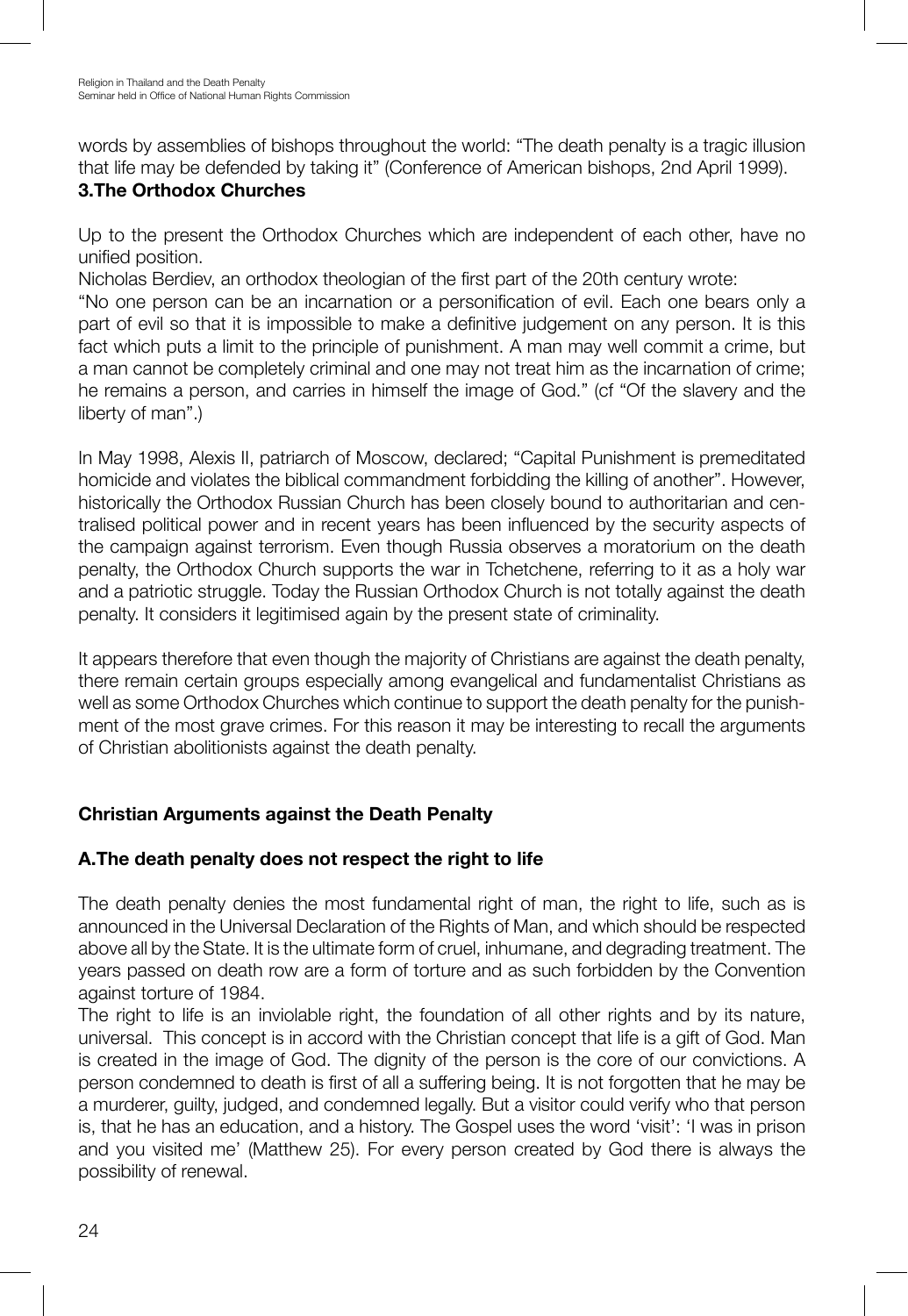The death of a criminal does not heal the sorrow of those who have brutally been deprived of one of their own. No one, whether individual, group, State, or nation has the right to take a life, as recalled in both the Old and New Testaments.

'The Lord has placed a sign on Cain so that no person who meets him may strike him' Genesis 4,15

'You have heard it said: an eye for an eye, a tooth for a tooth, but I tell you do not resist the evildoer. You have heard it said, love your neighbour. But I tell you, love your enemy…'

The Churches have the mission to humanise our societies, to announce a culture of life.

### **B.The death penalty does not permit the guilty to reform**

The death penalty is irreversible. It interrupts all healing and reinsertion into society. To kill a human being is to suppress, not to punish them.

The life of men in society requires laws and sanctions. But the proclamation by Jesus that mercy is a source of happiness should inspire jurists and politicians to search other sanctions than death.

Scripture confirms confidence in the capacity of a human being to modify his life. Time brings change. A person being executed is not the same person who, before, killed another. An individual cannot be identified with an act performed in the past.

### **C.The death penalty: a moral choice**

The Catholic Church believes that the only efficacious antidote to a developing culture of death is the promotion of a culture of life, which puts in place more effective social protection, a process of social reinsertion, what one might call a culture of repair. A state of public protection depending on the death penalty would choose vengeance as a system of social relation. Rather than a system of punishment such a system would be a system of 'one life for another'. When other solutions are available to provide justice and to protect society there is no moral legitimacy for the choice of the death penalty. While a State may establish its own law of capital punishment it thereby sacrifices all moral authority. Its action can no longer be considered as a defence of human life.

There can be no restriction or reserve on the right to life. Capital punishment may not be justified by the weakness of victims or the supposed greater risk they might incur: all victims are pitiable and all deserve compassion. No man is totally responsible, nor is any system of justice completely infallible, the death penalty is morally unacceptable. For abolitionists a penalty of death anywhere in the world is intolerable. Every execution offends our conscience and distorts our humanity.

The world proclaims the rights of man as universal and indivisible. The task is to restore to each their rights in the human community. Society is founded on values opposed to those which society condemns, the first of these values being a respect for the human person, for life and human integrity.

The campaign against the death penalty is not limited to within any national frontiers nor to any time scale. It must continue as long as any single state persists in killing. Why? Because, the abolition of the death penalty will affirm that the rights of man proceed from a single voice that forbids death. Because the abolition of the death penalty is an affirmation that we all partake of the same humanity: "I do not know how anyone dare claim the right to suppress life. In Auschwitz too, an appeal was made to authority. The reasoning is the same: one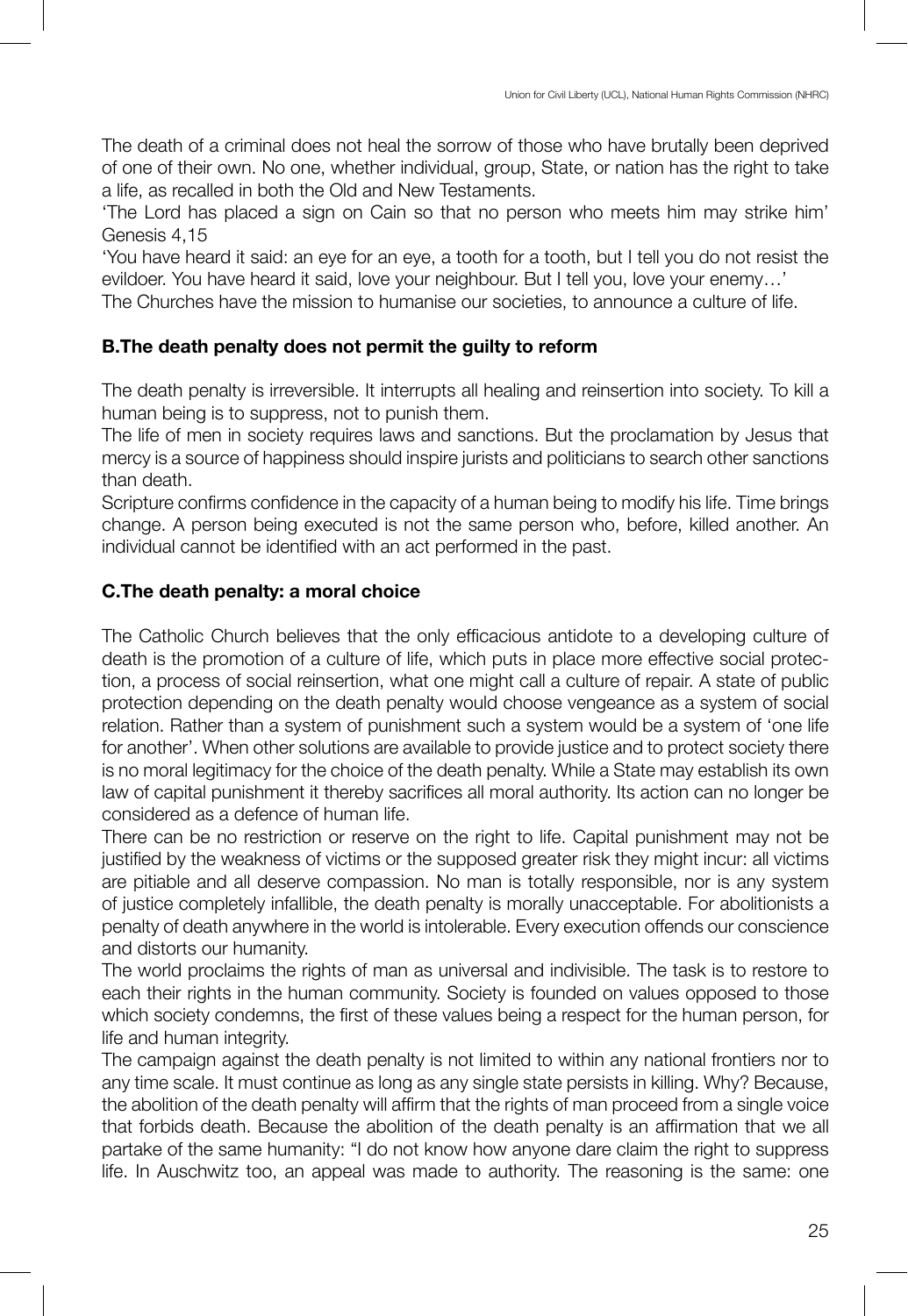eliminates the sub-humans. For me a sub-human does not exist. Even in those who commit the most frightful crimes, humanity is still there, however hidden", (Sister Helen Prejean, American abolitionist in 1999).

The same teaching is in the words of the Buddha 'You shall not kill', words which should make capital punishment unacceptable to all Buddhists. The opposition of Buddhism to every form of violence is also shown in the great Buddhist virtues of compassion, patience, equanimity, wisdom, etc. The Buddhist understands that to inflict violence to another is to inflict violence on oneself.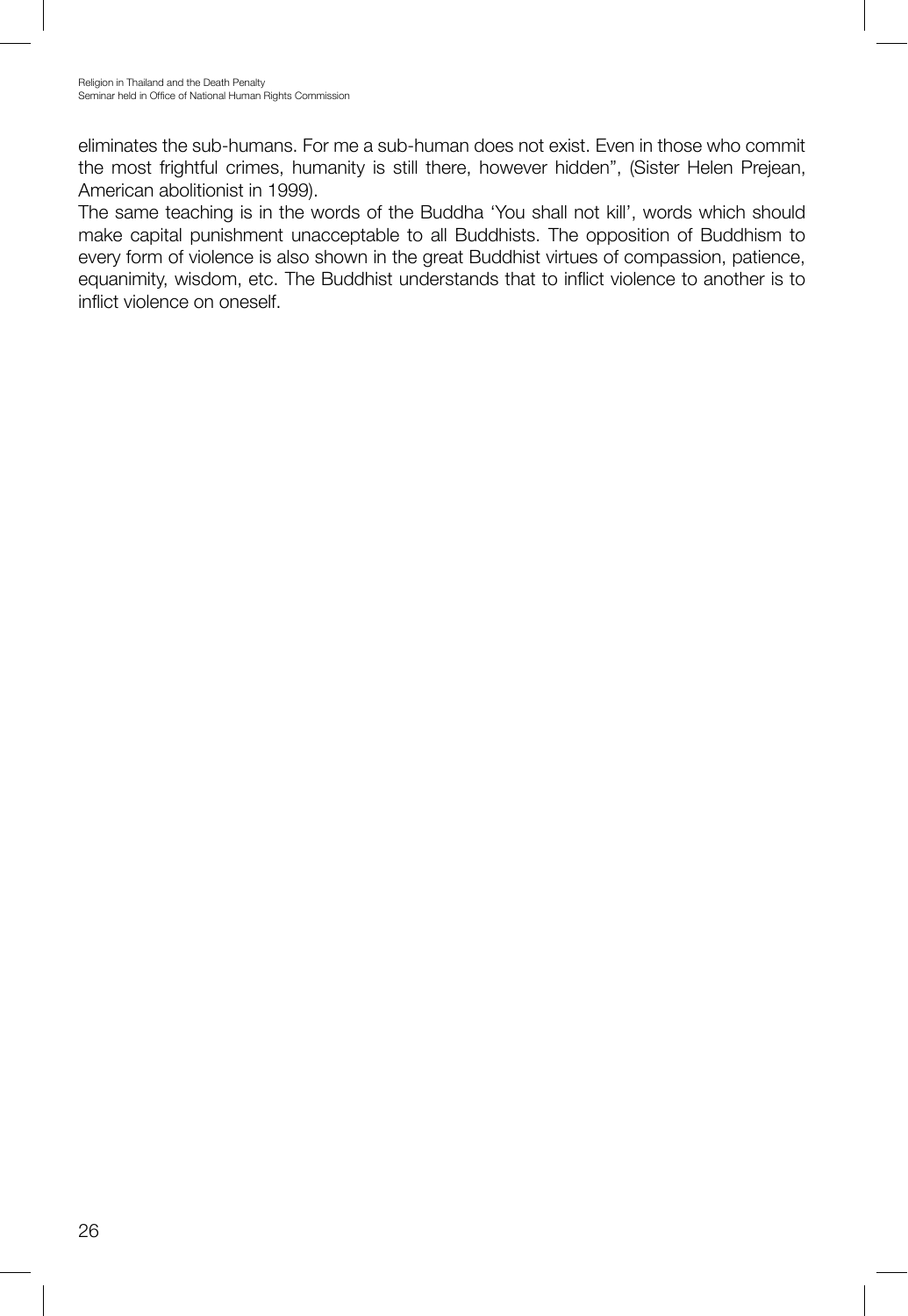# **III Strategy to abolish the death penalty**

There are lessons to be learned from the slow and difficult evolution of thinking about the death penalty in the Christian religion. On reflecting on Thailand one may make suggestions for actions to promote abolition:

- identify the obstacles, whether in fact or in law, to abolition of the death penalty; problems whether they be political, religious, or cultural, the number of crimes subject to the death penalty, cost of the death penalty, reality of deterrence effect, frequency of unsafe convictions, existence of judicial errors, alternatives to the death penalty.
- Identify the key actors in Thai society who would support a movement in favour of abolition, religious and political figures, human rights organizations, trade unions, professional associations of magistrates, lawyers, police and prison personnel, celebrities, families of victims, and sensitise them to the scandal of the death penalty
- Promote exchanges among such groups providing them with arguments and material on the issue.
- Create a national network to elaborate a common strategy which will connect with the world coalition
- On the basis of the appeal of the UN General Assembly for a universal moratorium, promote an actual moratorium
- Refer to the example of the Philippines which with the support of religious groups abolished the death penalty in 2006
- Support the action of abolitionists
- Encourage a public stance by all those who oppose the death penalty in opposition to arguments that the death penalty must be maintained in deference to the fierce support of public opinion.
- What else is the role as leader, guide, educator of politicians, religious figures, civil society, if they do not act with courage and determination, if they are hesitant in speaking out in public. (In France, for example, Robert Badinter, future minister of justice suc ceeded in convincing Francois Mitterand, in 1981 when he was candidate for the Presidency to become an abolitionist in the face of a majority public opinion in favour of the death penalty)
- Achieve a reduction in law of the number of crimes subject to the death penalty
- Study alternative punishments to the death penalty
- Adopt a law for abolition of the death penalty, and ratify the relevant international juridical instruments such as:

2nd Protocol to ICCP

Statute of the International Criminal Court which prohibits recourse to the death penalty And see that they are incorporated in Thai law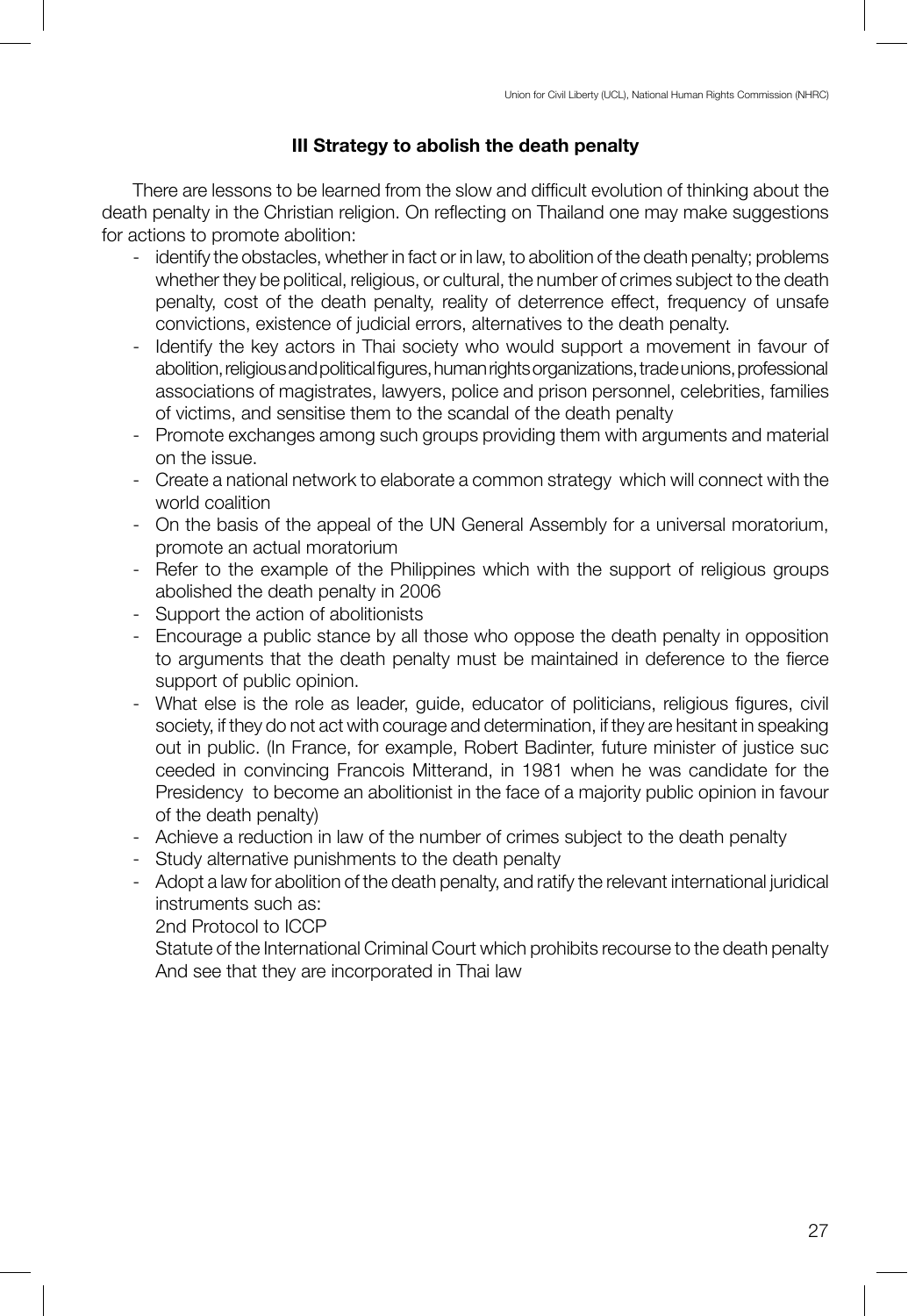# **Conclusion**

This overview of Christian history reveals that in earlier times the interdependence of politics and religion prevented a humanist reflection on the death penalty. However, the modern age has seen the emergence of a rejection of executions both from a political and from a religious perspective, a point of view which is closer to the values defined in the Christian scriptures. The initiative of the catholic community of Sant'Egidio in promoting a campaign at international level for a moratorium on the death penalty is a vivid example. The campaign won the support of the Anglican Archbishop Carey, the Swedish Lutheran Church, the Evangelical Churches of Bavaria and Saxony, of the world Methodist Council, numerous Catholic bishops and cardinals, and numerous non-governmental organisations such as FIACAT. What became an inter-religious campaign won the support of President Wahid of Indonesia, Japanese Shintoists, Korean Buddhists, the Union of Jewish communities of Italy and a wide spectrum of political figures.

This solidarity between political representatives and the religions is a sign of optimism which shows that it is possible to work together at world level for abolition of the death penalty. A further proof is the recent resolution of the UN General Assembly for a universal moratorium..

We can only hope that Thailand will follow this path, however long it may be, leading to abolition of the death penalty. In particular, we heartily encourage religious authorities to take on the responsibility of leadership.

One must not forget that from the viewpoint of the Universal Declaration of Human Rights, the death penalty is an aberration. It is inhumane and degrading. It pertains to vengeance and not to prevention. It kills rather than healing. It has no dissuasive effect. It perpetuates violence. It does not provide justice but denies it. The death penalty is a brutal, absolute, and irreversible violation of the rights of man.

The death penalty remains today, in whatever context a cruel and unjust punishment which violates in an unacceptable manner the fundamental rights and dignity of man. Its legal mask makes it even more intolerable. It is inadmissible that in certain countries, justice still claims the right to kill, and to abuse the physical and moral integrity of an individual to the extent of depriving him of life.

For Christians it is against the thinking of the Churches to promote the return of the death penalty. It is also against the Gospel.

More than ever it is necessary that the inalienable dignity of human life be universally respected. The Papacy has engaged to continue to work for the abolition of the death penalty and to defend human life at all stages of development in the face of every support for a culture of death.

**Where the death penalty is a sign of despair, civil society is invited to have faith in a hope which is threatened by the ills which invade our world. The universal abolition of the death penalty would affirm, in a courageous manner, the conviction that humanity can succeed in solving the problem of criminality. Our refusal to succumb to despair in the face of such forces will give birth to new in our humanity.**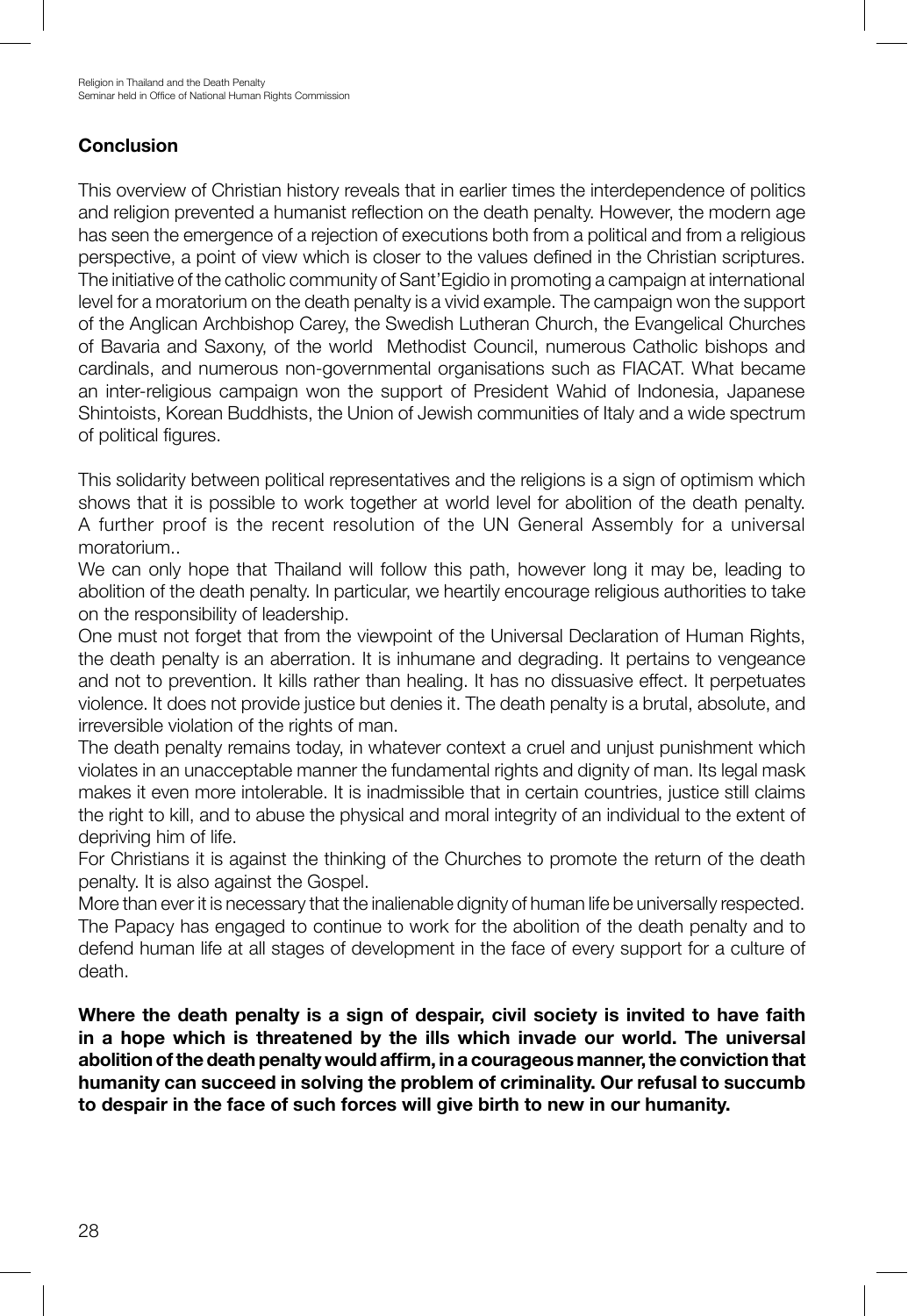# **Appendix 2**

### **Abolition of death penalty in international Law M. Michel Forst General Secretary, National Consultative Commission on Human Rights,**

### **Introduction**

I would like to thanks the organisers for the kind invitation to share with you some views on how the question of the abolition of the death penalty is dealt in the framework of International Law. I have also been asked to briefly inform on the recent moratorium which has now been endorsed by the UN General Assembly, although some member states have refused to vote in favour of the resolution tabled.

I would like to apologize, as I have not been able to attend the entire seminar, I shall probably repeat things or figures that have already been said by others. My presentation is based on different sources of information and publications from a wide range of specialists that I shall of course quote in the written document that I intend to edit in the coming weeks.

I will do my presentation in a very simple approach, with two parts and will hopefully leave enough time and space for a general discussion, as I do believe that there is a need for discussion on such a critical matter, precisely on this very year of the sixtieth anniversary of the Universal Declaration on Human Rights.

Of course I do not intend to intervene and to discuss the position of Thailand on death penalty but just to give some food for thoughts.

In the first part, I intend to show why and how death penalty is a breach of international human rights.

In a second part I will focus on some international or regional statements as well as on some international and regional instruments, mainly the second optional protocol to the International Covenant on Civil and Political Rights and try to answer some of the main questions raised by the second Protocol.

Sixty years after the adoption of the Universal Declaration of Human Rights, the trend towards worldwide abolition of the death penalty is unmistakable. When the Declaration was adopted in 1948, eight countries had abolished the death penalty for all crimes; now the situation has dramatically improved, you probably have all the figures in your folder:

133 countries have abolished the death penalty in law or practice. Only 25 countries actually carried out executions in 2007.

In 2007, 91% of all known executions took place in China, Iran, Iraq, Pakistan, Sudan and the USA.

In the Americas only the USA has carried out executions since 2003.

Europe is almost a death penalty free zone the main exception being Belarus.

In Africa only six states carried out executions in 2007.

AI's statistics also show an overall decline in the number of executions 2006: AI recorded 1591 executions compared to 2,148 in 2005.

What do these matters have to do with human rights? And how far should the death penalty be understood as a human rights violation?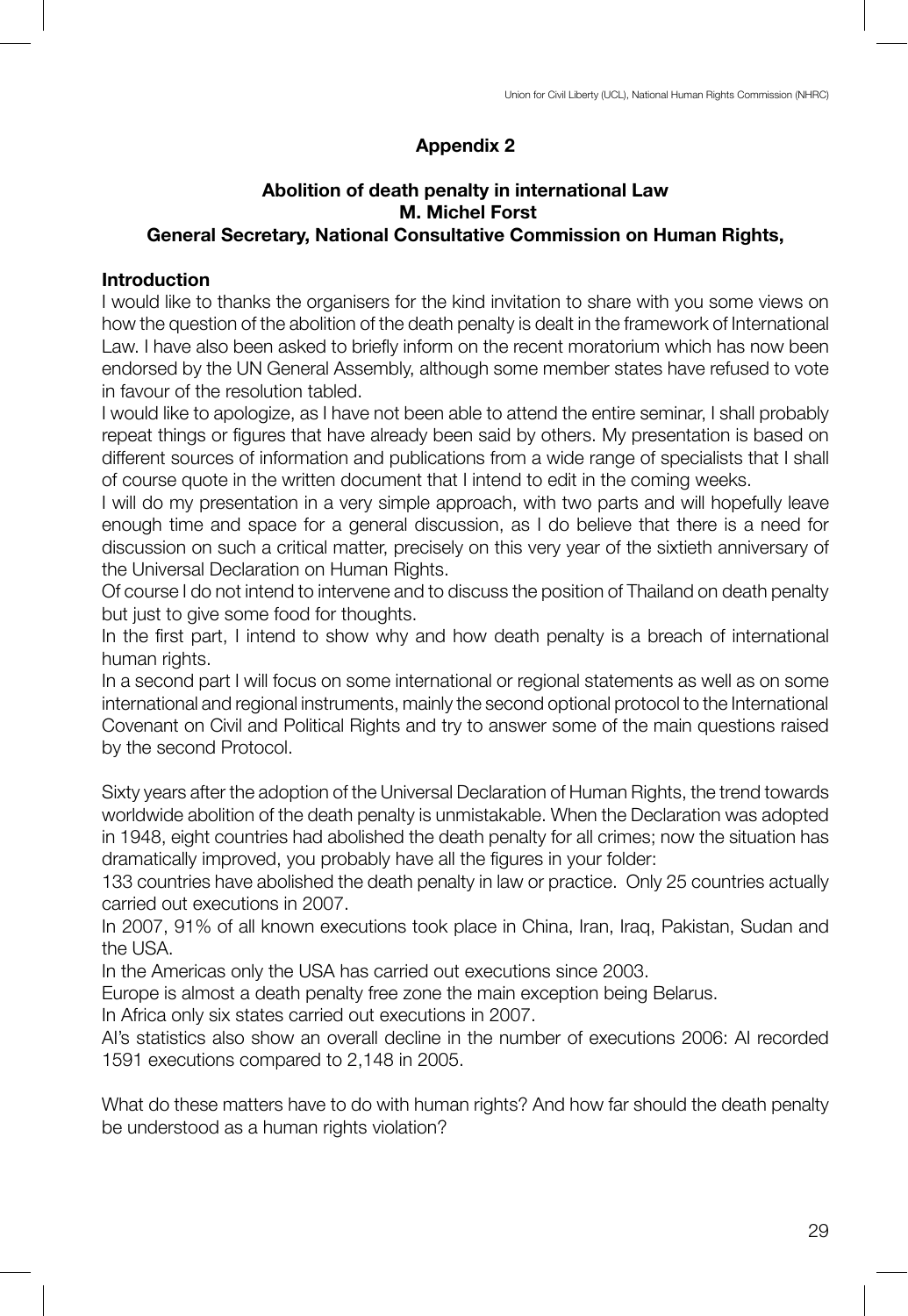# **UNDERSTANDING THE DEATH PENALTY AS A HUMAN RIGHTS VIOLATION**

The international community largely opposes the death penalty as a violation of fundamental human rights - the right to life and the right not to be subjected to cruel, inhuman or degrading punishment. Both of these rights are enshrined and recognized in the Universal Declaration of Human Rights, other international and regional human rights instruments and national constitutions and laws.

Defence of life and defence of the state may be held to justify, in some cases, the taking of life by state officials; for example, when law-enforcement officials must act immediately to save their own lives or those of others or when a country is engaged in armed conflict. Even in such situations the use of lethal force is surrounded by international standards of human rights and humanitarian law to inhibit abuse.

The death penalty, however, is not an act of defence against an immediate threat to life. It is the premeditated killing of a prisoner for the purpose of punishment - a purpose which can be met by other means.

The cruelty of torture is evident. Like torture, an execution is an extreme physical and mental assault on a person already rendered helpless by government authorities.

The cruelty of the death penalty is manifest not only in the execution but in the time spent under sentence of death, during which the prisoner is constantly contemplating his or her own death at the hands of the state. This cruelty cannot be justified, no matter how cruel the crime of which the prisoner has been convicted.

If it is impermissible to cause grievous physical and mental harm to a prisoner by subjecting him or her to electric shocks and mock executions, how can it be permissible for public officials to attack not only the body or the mind, but the prisoner's very life?

Threatening to kill a prisoner can be one of the most fearsome forms of torture. As torture, it is prohibited. How can it be permissible to subject a prisoner to the same threat in the form of a death sentence, passed by a court of law and due to be carried out by the prison authorities?

The cruelty of the death penalty extends beyond the prisoner to the prisoner's family, to the prison guards and to the officials who have to carry out an execution. Information from various parts of the world shows that the role of an executioner can be deeply disturbing, even traumatic. Judges, prosecutors and other officials may also experience difficult moral dilemmas if the roles they are required to play in administering the death penalty conflict with their own ethical views.

The right to life and the right not to be subjected to cruel, inhuman or degrading punishment are the two human rights most often cited in debates about the death penalty. But the death penalty also attacks other rights.

As indicated by the annual reports of the UN Special Rapporteur on extrajudicial, summary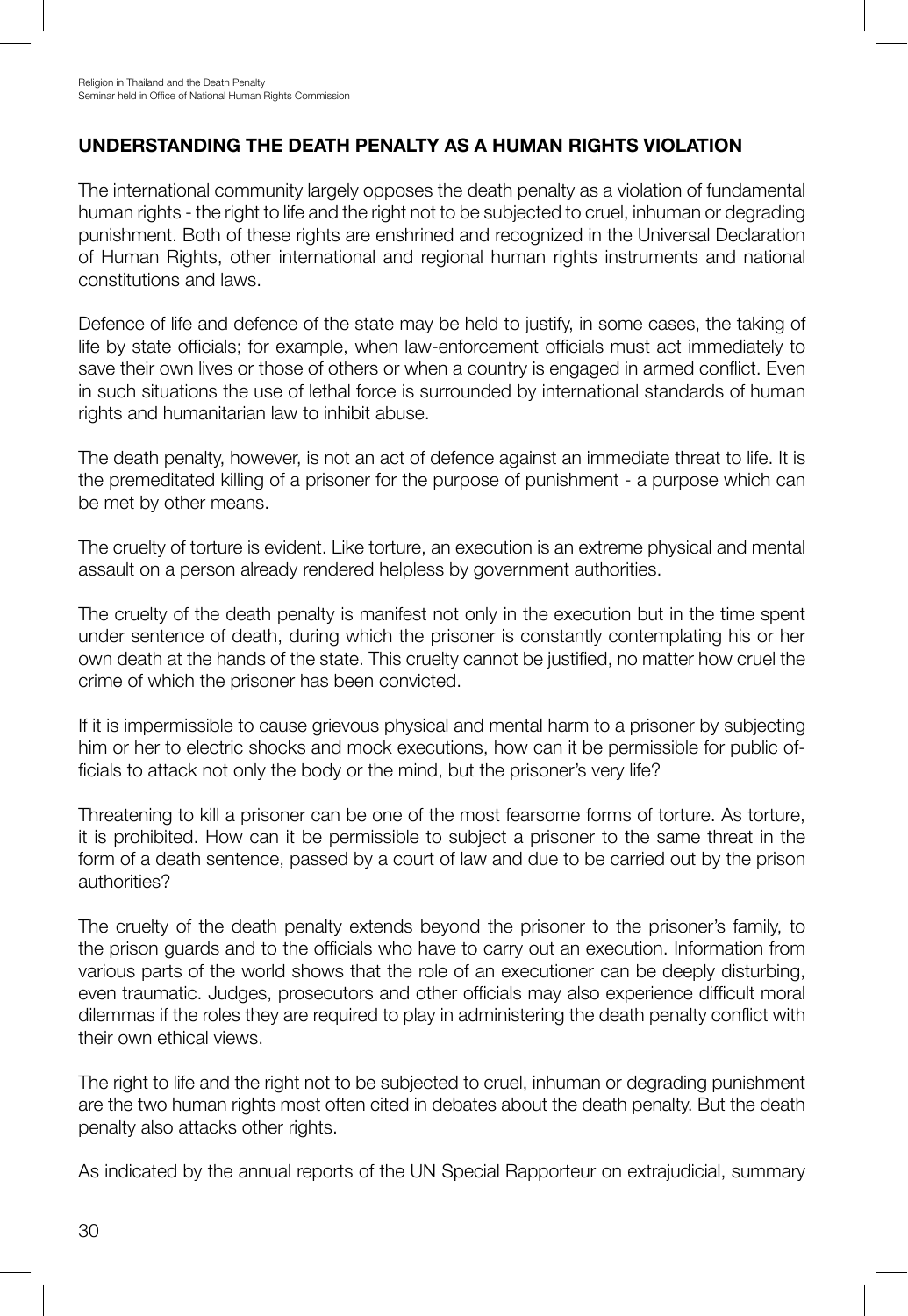or arbitrary executions and by several human rights organisations information, in many cases prisoners are sentenced to death in trials which do not conform to international norms for a fair trial. Prisoners facing a possible death sentence are often represented by inexperienced lawyers, and sometimes by no lawyer at all. The defendants may not understand the charges or the evidence against them, especially if they are not used to the language used in court. Facilities for interpretation and translation of court documents are often inadequate. In some cases prisoners are unable to exercise their right to appeal to a court of higher jurisdiction and the right to petition for clemency or commutation of the death sentence. In some jurisdictions, capital cases are heard before special or military courts using summary procedures. Such practices undermine the right to a fair trial and are in violation of standards recognized in international human rights instruments.

The death penalty is often used against members of disadvantaged social groups, and thus in a discriminatory fashion, contrary to Articles 2 and 7 of the Universal Declaration of Human Rights. It is the ultimate denial of the dignity and worth of the human person, affirmed in the preamble to the Universal Declaration of Human Rights.

# **RESTRICTION THROUGH INTERNATIONAL STANDARDS**

International human rights standards have developed in a way that favours ever tighter restrictions on the scope of the death penalty. This progressive narrowing of the death penalty is mirrored by actual practice in most states, which still use the capital punishment.

### **Progressive restriction as a goal**

In a resolution on capital punishment, the UN General Assembly in 1971 affirmed that "in order fully to guarantee the right to life, provided for in article 3 of the Universal Declaration of Human Rights, the main objective to be pursued is that of progressively restricting the number of offences for which capital punishment may be imposed, with a view to the desirability of abolishing this punishment in all countries1. The goal of progressive restriction of capital offences was reiterated by the General Assembly in 19772, by the UN Commission on Human Rights in resolutions every year since April 19973 and April 19984, and by the European Union in the Guidelines to EU Policy towards Third Countries on the Death Penalty, adopted in 1998 and recently evaluated.

In resolution 727 of 22 April 1980, the Parliamentary Assembly of the Council of Europe stated that "capital punishment is inhuman" and appealed to the parliaments of member states which retained the death penalty for peacetime offences to abolish it. It widened the appeal in resolution 1044 (1994) of 4 October 1994, calling "upon all the parliaments in the world which have not yet abolished the death penalty, to do so promptly following the example of the majority of Council of Europe member states". It stated that it "considers that the death penalty has no legitimate place in the penal systems of modern civilized societies, and that its application may well be compared with torture and be seen as inhuman and degrading punishment within the meaning of Article 3 of the European Convention on Human Rights" (recommendation 1246 (1994)).

The EU Guidelines, cited above, state that "abolition of the death penalty contributes to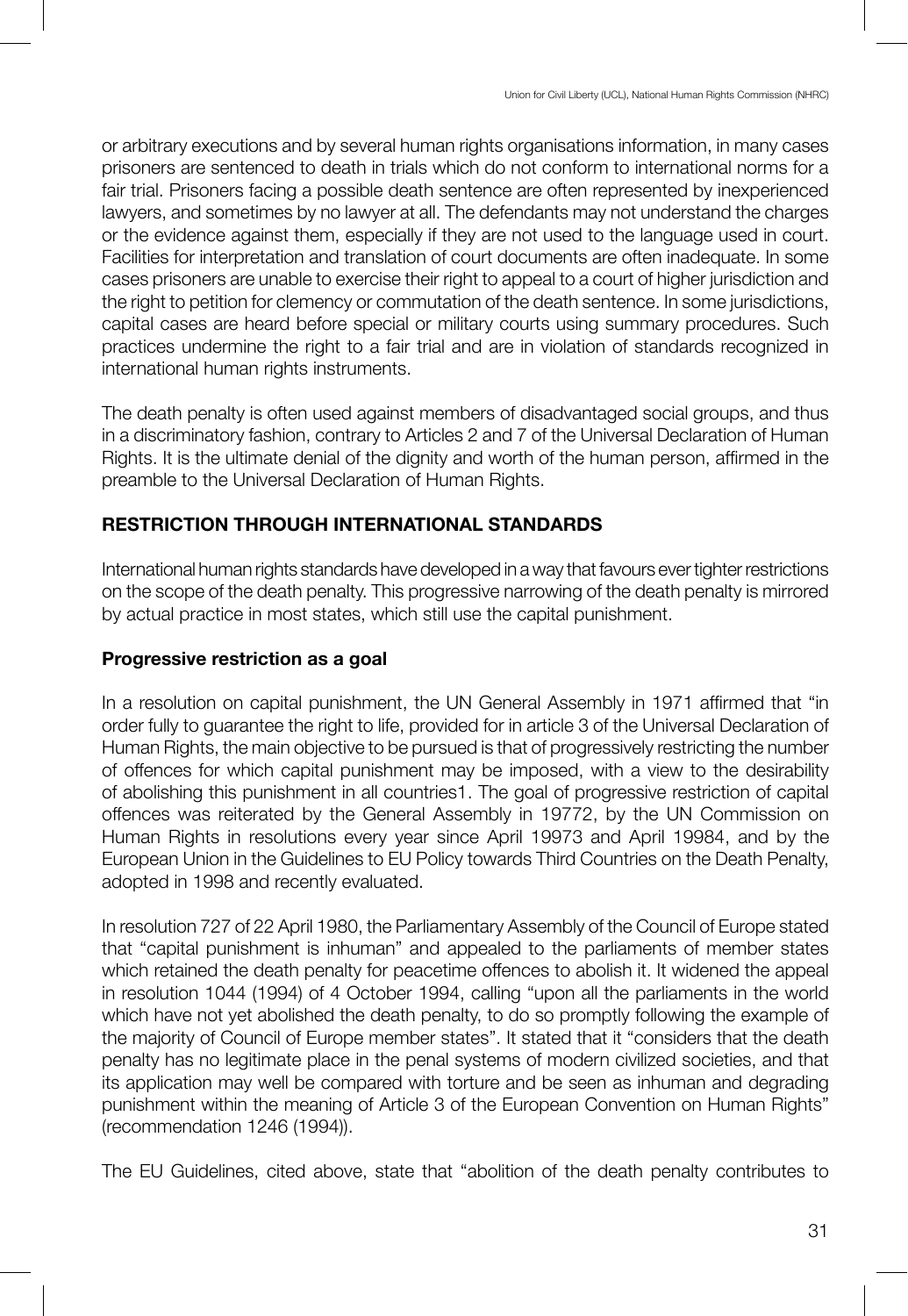the enhancement of human dignity and the progressive development of human rights". The Guidelines establish as an EU objective "to work towards universal abolition of the death penalty as a strongly held policy view agreed by all EU member states".

### **Restriction to the most serious offences**

The International Covenant on Civil and Political Rights (ICCPR), adopted by the UN General Assembly in 1966, states in Article 6(2): "In countries which have not abolished the death penalty, sentence of death may be imposed only for the most serious crimes".

In a general comment on Article 6 of the ICCPR, the Human Rights Committee5 established under that treaty stated "the expression 'most serious crimes' must be read restrictively to mean that the death penalty should be a quite exceptional measure".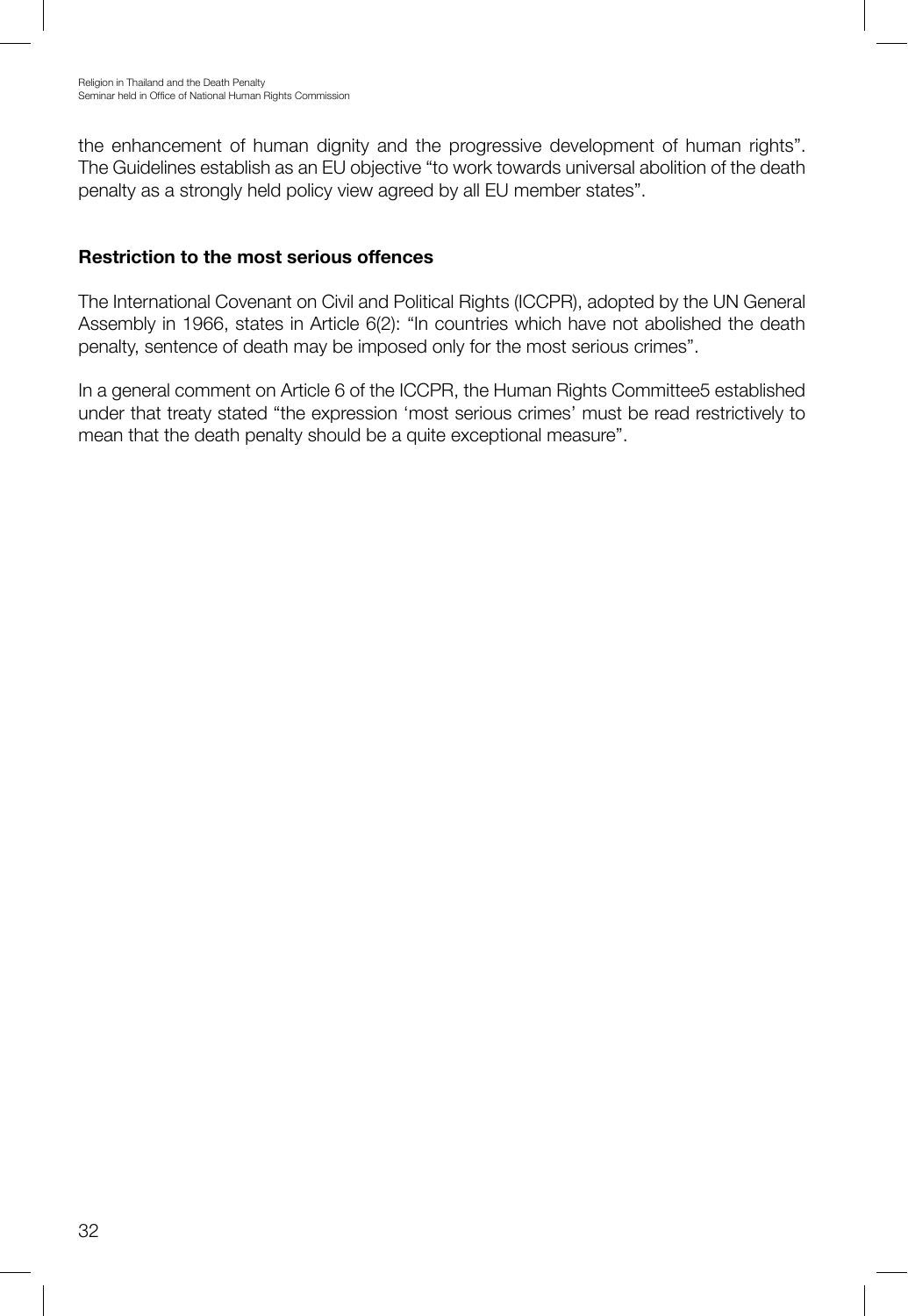In the Safeguards Guaranteeing Protection of the Rights of Those Facing the Death Penalty, adopted in 1984 the UN Economic and Social Council (ECOSOC) repeated that the death penalty should be imposed only for the most serious crimes and stated that the scope of these crimes should not go beyond intentional crimes with lethal or other extremely grave consequences.

There have been various specific standards and statements about the crimes for which the death penalty should not be used. Article 4(4) of the American Convention on Human Rights (ACHR) states that the death penalty shall not be inflicted "for political offences or related common crimes." The Human Rights Committee has stated that "the imposition ... of the death penalty for offences which cannot be characterized as the most serious, including apostasy, committing a homosexual act, illicit sex, embezzlement by officials, and theft by force, is incompatible with article 6 of the Covenant"1. The UN Special Rapporteur on extrajudicial, summary or arbitrary executions has stated that the death penalty "should be eliminated for crimes such as economic crimes and drug-related offences"2.

The international standard of restricting the death penalty to the most serious crimes, in particular to those with lethal consequences, is broadly reflected in practice. Most states which continue to carry out executions today do so only for murder, although they may retain the death penalty in law for other crimes. Moreover, the rate of executions in most such countries has declined to a point where it represents only a tiny fraction of the number of reported murders. (The most outstanding exception is China, which carries out more executions than all other countries combined, and continues to execute prisoners for non-violent offences including theft and embezzlement.)

A further development in the restriction of capital offences is the adoption by the international conference in Rome in July 1998 of the Statute of the International Criminal Court, in which the death penalty is not provided for what are arguably the most heinous crimes of all genocide, other crimes against humanity and war crimes. Similarly, the UN Security Council excluded the death penalty for these grave crimes in 1993 and 1994 when it established the International Criminal Tribunals for the former Yugoslavia and for Rwanda. If these decisions are read together with the well-established standard that the death penalty should be used only for the most serious crimes in countries which have not abolished it, the implication is that the death penalty should not be used at all. If the use of the death penalty is excluded for the most serious international crimes, it can hardly be applied for lesser crimes.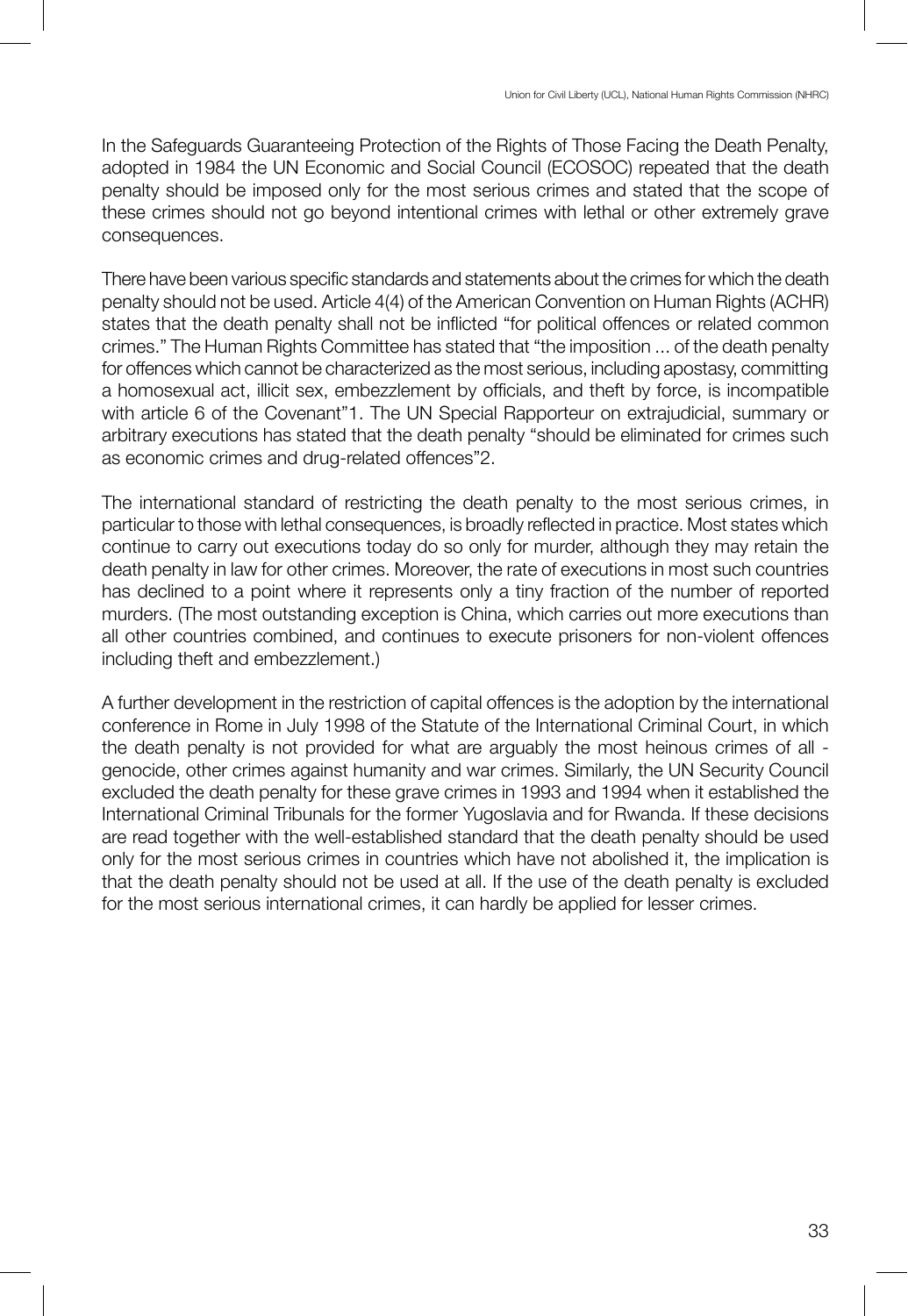### **Restriction of applicable offenders**

International standards have also developed in such a way as to exclude more and more categories of people from those against whom the death penalty might be used in countries which have not abolished it.

The exclusion of juvenile offenders - those under 18 years old at the time of the offence - is so widely accepted in law and practice that it is approaching the status of a norm of customary international law. The prohibition of sentencing juvenile offenders to death has been set forth in the International Covenant on Civil and Political Rights1 the African Commission on Human and Peoples Rights,2 the ECOSOC Safeguards, the Fourth Geneva Convention of 1949 relative to the Protection of Civilian Persons in Time of War and the two Additional Protocols of 1977 to the Geneva Conventions of 1949 and - also- in the Convention on the Rights of the Child3 which has been ratified by all but two UN member states. The prohibition is widely observed in practice. Since 1990, juvenile offenders are known to have been executed in only seven countries: China, Democratic Republic of Congo, Iran, Pakistan, Yemen, Nigeria, Saudi Arabia, and the United States. Half of the executions were carried out in just one country, the United States of America.

The exclusion of pregnant women, new mothers, and people over 70 years old, set forth in the ICCPR, the ACHR and the ECOSOC Safeguards are also widely observed in practice.

The ECOSOC Safeguards also state that executions shall not be carried out on "persons who have become insane", and in resolution4, adopted on 24 May 1989, ECOSOC recommended that UN member states eliminate the death penalty "for persons suffering from mental retardation or extremely limited mental competence, whether at the stage of sentence or execution" These exclusions are less widely observed. Amnesty International and other human rights organisations have documented many cases of prisoners sentenced to death and - sometimes - executed, particularly in the USA, who were of extremely limited mental ability.

### Procedural safeguards

Procedural safeguards to be followed in all death penalty cases have been set forth in Article 6 of the ICCPR and Article 4 of the ACHR and reiterated and elaborated upon in the ECOSOC Safeguards and other UN resolutions. They include all international norms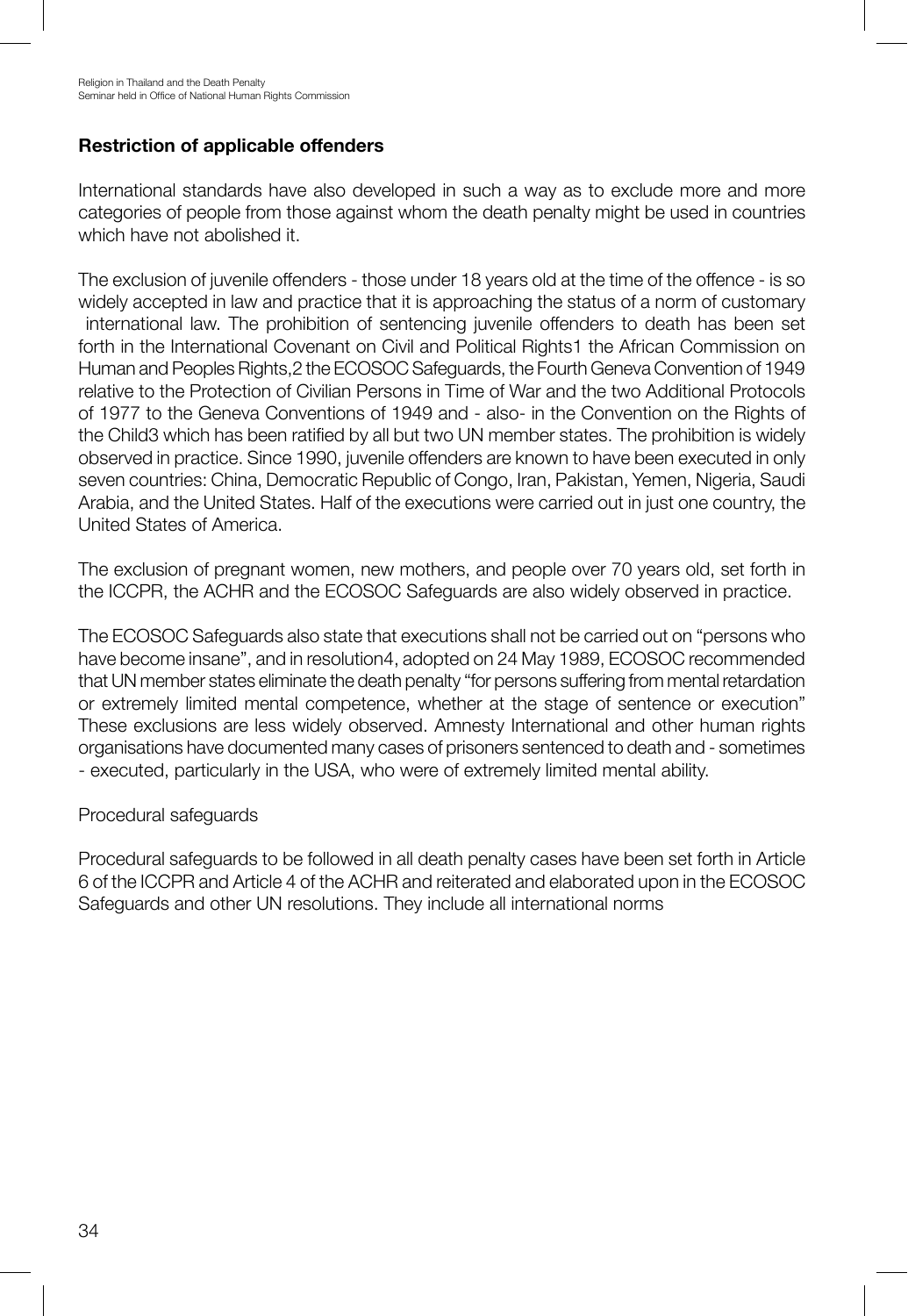for a fair trial, including the right to appeal to a higher court, and the right to petition for clemency. In General Assembly resolution1 of 26 November 1968 and successive resolutions, the UN has repeatedly stated its wish to ensure the most careful legal procedures and the greatest possible safeguards for those accused in capital cases in countries where the death penalty has not been abolished. The need to respect minimum standards in death penalty cases is also reflected in the EU Guidelines.

Although the safeguards exist in principle in many countries which retain the death penalty, they are often not fully observed in practice, and even where an effort is made to observe them, the use of the death penalty often remains arbitrary. Factors such as inadequate legal aid and prosecutorial discretion result in some defendants being sentenced to death and executed while others convicted of similar crimes are not. The safeguards have failed to prevent the arbitrary use of the death penalty or to preclude its use against people innocent of the crimes of which they were convicted.

Let us move now to the second part of my presentation, which will be shorter and mainly focus on the most recent international treaties.

### **International abolitionist treaties**

The community of nations has adopted three international treaties providing for the abolition of the death penalty. One is of worldwide scope; the other two are regional. In order of adoption, they are Protocol No. 6 to the European Convention for the Protection of Human Rights and Fundamental Freedoms concerning the abolition of the death penalty, adopted by the Council of Europe in 1982; the Second Optional Protocol to the International Covenant on Civil and Political Rights, aiming at the abolition of the death penalty, adopted by the UN General Assembly in 1989; and the Protocol to the American Convention on Human Rights to Abolish the Death Penalty, adopted by the General Assembly of the Organization of American States in 1990.

Protocol No. 6 to the European Convention on Human Rights provides for the abolition of the death penalty in peacetime; the other two treaties provide for the total abolition of the death penalty but allow states parties to retain the death penalty in time of war if they make a declaration to that effect at the time of ratification or accession.

Protocol No. 6 is the most widely ratified of the three in comparison to the number of states parties to the parent treaty; as of today it had been ratified by 46 states and signed by another one. The Second Optional Protocol to the ICCPR had been ratified by 66 states as of the same date and signed by another eight, while the Protocol to the American Convention on Human Rights to Abolish the Death Penalty had been ratified by eight states and signed by two. The numbers of signatories and states parties continue to grow year after year.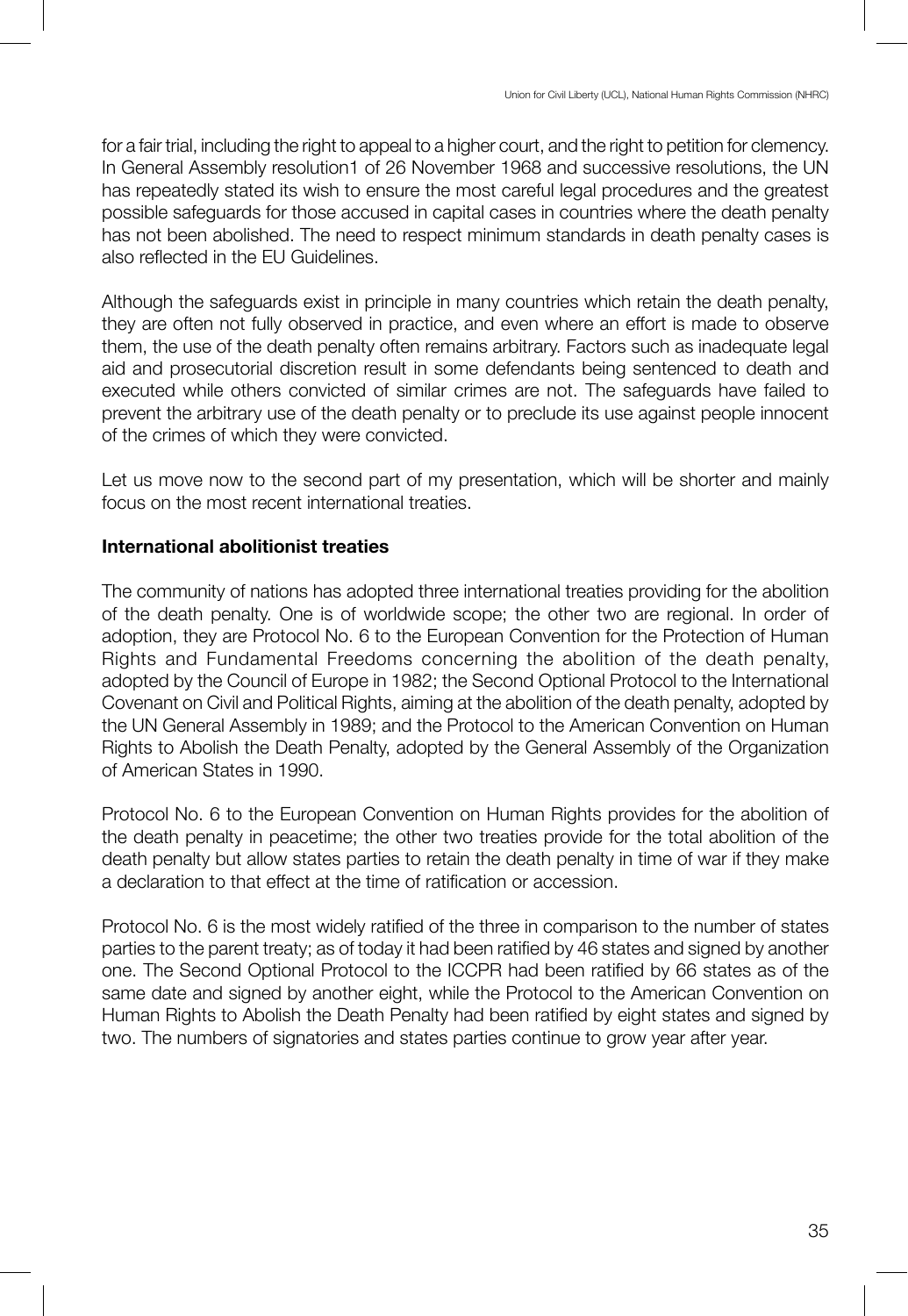# **THE PATH TO ABOLITION**

The pace of abolition has accelerated in the second half of the 20th century, and especially in the past 20 years.

Alongside the countries which have abolished the death penalty for all crimes or for ordinary crimes only, there are 34 which can be considered abolitionist de facto, in that they retain the death penalty in law but have not carried out any executions for the past 10 years, or have made an international commitment not to do so. And so the death penalty in these countries has a far greater symbolic than practical significance.

The trend to abolition seems inexorable, yet the battle has to be fought over and over again. Each country has to go through a process which is often long and painful, examining for itself the arguments for and against, before finally - we hope - rejecting the death penalty.

Even after abolition, there may be calls to bring the death penalty back. If the calls are serious enough, the arguments have to be gone through again.

The decision to abolish the death penalty has to be taken by the government and the legislators. This decision can be taken even though the majority of the public favour the death penalty. Historically, this has probably almost always been the case. Yet when the death penalty is abolished, usually there is no great public outcry; and once abolished, it almost always stays abolished.

This must mean that although a majority of the public favours the death penalty in a given country, it is also the case that a majority of the public is willing to accept abolition. This is a feature of public opinion which is not usually revealed by polls asking respondents to state their position on the death penalty. If the questions were more sophisticated, the polls would probably give a better sense of the complexities of public opinion and the extent to which it is based on an accurate understanding of the actual situation of criminality in the country, its causes and the means available for combating it.

The assertion that the death penalty deters crime more effectively than other punishments is now largely discredited by the lack of scientific evidence despite the many studies that have been made. Yet many members of the public believe that it does. Their belief flies in the face of the scientific evidence. In other words, the public does not have a scientific understanding of the deterrent effect of the death penalty.

As the UN Secretariat suggested as long ago as 1980, governments should take on the task of educating the public on the uncertainty of the deterrent effect of capital punishment. A better public understanding of crime prevention and criminal justice would produce more support for anti-crime measures which are genuine and not merely palliative. At the very least, politicians should not make demagogic calls for the death penalty, misleading the public and obscuring the need for genuine anti-crime measures.

For many abolitionists, the human rights argument is paramount. But in practice, it is only one of several powerful arguments against the death penalty which need to be part of the national debate.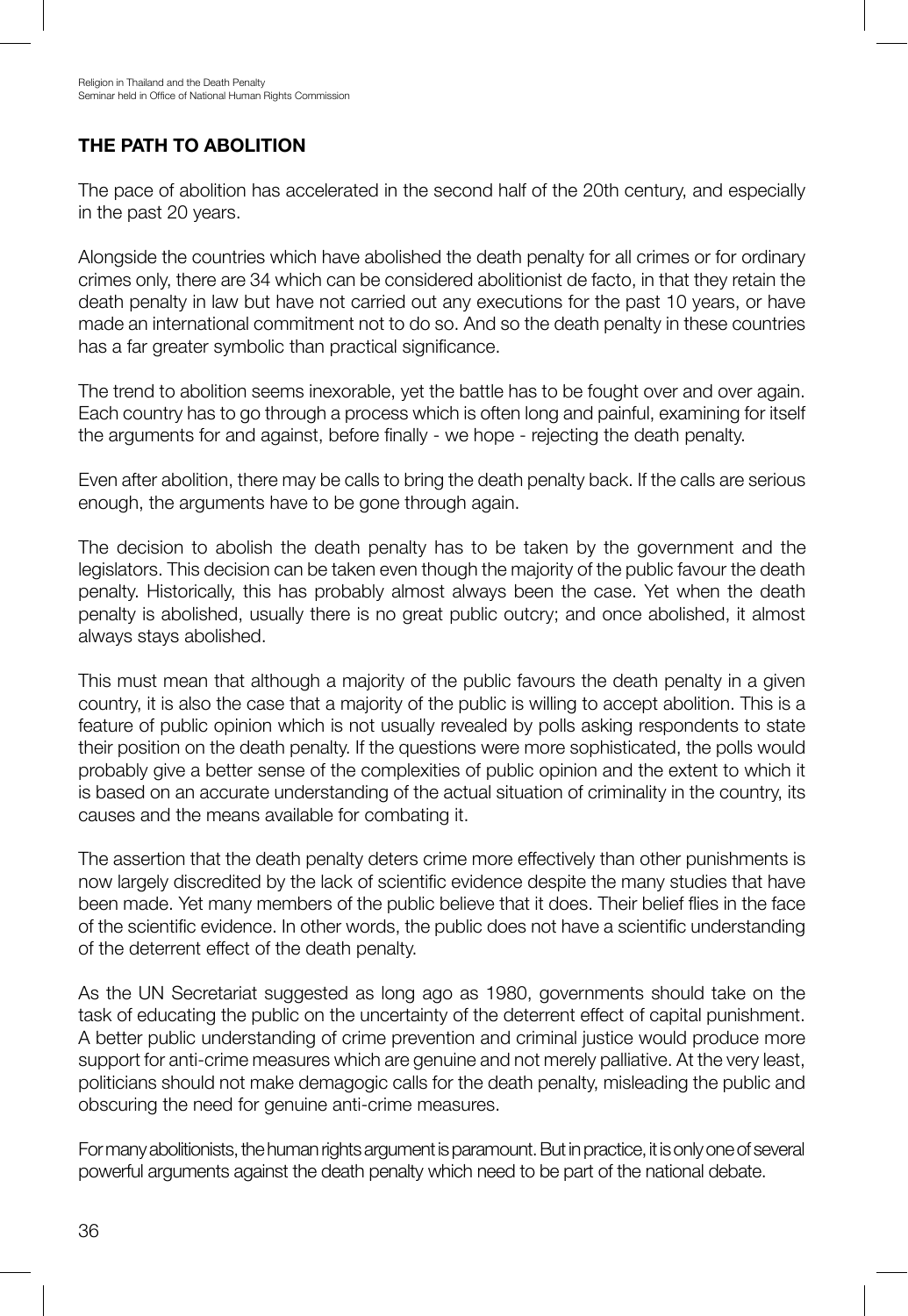While Amnesty International is making the human rights argument, others need to make the other arguments. Statements from religious leaders, other respected public figures, influential organizations and the news media can create a moral climate in which the legislators will be more willing to vote in a way which they know will be unpopular with many of their constituents.

Often the national debate on the death penalty is conducted in purely national terms. The international dimension needs to be brought in. Countries can learn from other countries' experience.

Over the centuries, laws and public attitudes relating to torture have evolved. It is no longer permissible to use thumbscrews or the rack as legally sanctioned means of interrogation and punishment. Attitudes toward the death penalty are also changing, and as more and more countries abolish capital punishment, the guillotine, the garrotte and the noose are being relegated to the museums, alongside the medieval instruments of torture.

Bringing about abolition requires courageous political leadership, leadership which will be exercised in the defence of human rights. The requirement of respect for human rights has to include the abolition of the death penalty. It is not possible for a government to respect human rights and retain the death penalty at the same time.

#### Bas du formulaire

Statements by both the UN Secretary-General and the High Commissioner for Human Rights have supported the "trend in international law and in national practice towards a phasing out of the death penalty."And the world welcomed China's recent Supreme Court review for all death sentences and its statement before the UN Human Rights.

Council on 12 March 2007 that it was developing a policy which would reduce the implementation of the death penalty, ultimately leading to its abolition.

Before we move to the conclusion and the moratorium adopted by the UN on executions as a step towards abolition of the death penalty, let us highlight some of the characteristics of the recently adopted standards to limit the application of the death penalty and safeguards to protect the rights of those facing the death penalty, namely the Second Optional Protocol to the International Covenant on Civil and Political Rights, aiming at the abolition of the death penalty. 66 states have now ratified this Protocol and a further 6 are signatures to it.

### **What this Protocol is about in a few words?**

Quite simply, it says that the State parties undertake not to pass the death penalty or to execute it. The first paragraph of Article 1 is directed at the State parties as they must take all the necessary steps to abolish the death penalty in their legislation. The second paragraph grants individuals the right not to be executed.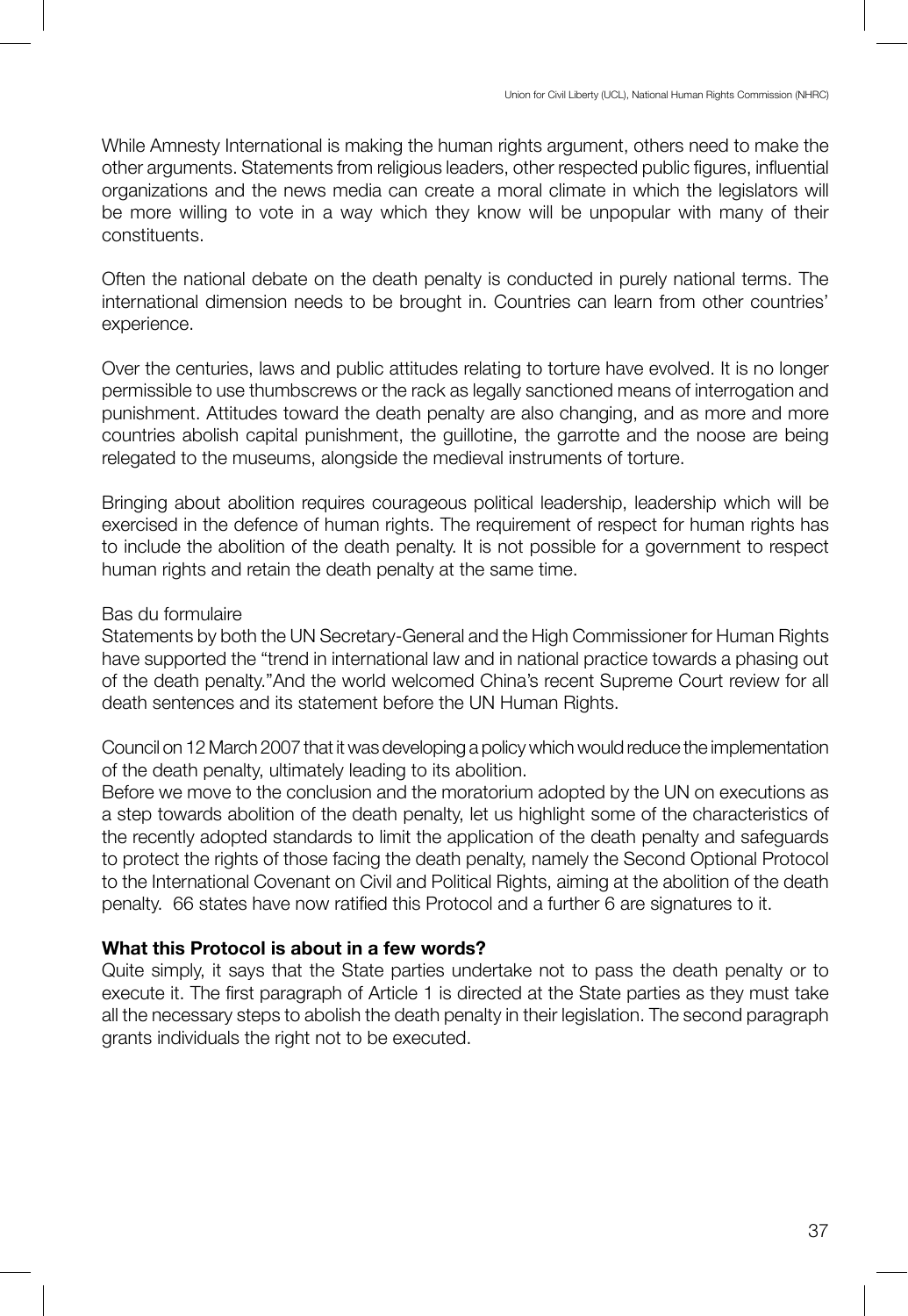### **When did the international community first start to see the death penalty as a human rights issue?**

This issue was actually first examined in the 1950s when the International Covenant on Civil and Political Rights, adopted in 1966, was being prepared. The creators of this Covenant did not go so far as abolishing the death penalty, but in paragraph 2 of Article 6 they made application of this punishment subject to serious non-retroactive legal and procedural conditions in conformity with the provisions of the Covenant and the Convention on Genocide. Further, they encouraged States not to perform the death penalty (in paragraph 4), they excluded those under 18 and pregnant women from this punishment (in paragraph 5) and they recommended that it be abolished by stipulating (in paragraph 6) that none of the provisions in paragraph 6 may be invoked to delay or prevent abolition of capital punishment.

Similarly, the Human Rights Committee noted in its general observations with regard to Article 6, adopted on 27 July 1982, that abolition is referred to in terms which unambiguously suggest that abolition is desirable. The Committee concluded that "all steps taken to abolish the death penalty must be viewed as progress towards the enjoyment of the right to life". Some States contested the usefulness of this Protocol because they considered that all States could abolish the death penalty without becoming party to such a Protocol, which is indeed true.

This text has two main aims: from a political point of view, it is a rallying point for all those who are against the death penalty, enabling them to campaign for abolition, making the objective clearer and specifying how it can be achieved. Legally speaking, the State parties undertake both not to apply capital punishment and not to restore it.

The definitive nature of abolition posed some problems, particularly in France where the Constitution needed to be revised following a decision made by the Constitutional Council on 13 October 2005.

The Federal Republic of Germany played a leading role because it took the initiative, along with other nations from Europe and Latin America, to move towards abolition very early on. The context was very interesting because the text was adopted in December 1989 when all the changes in Eastern Europe had just begun. The Soviet Union and its allies had supported capital punishment, so this issue was used to demonstrate changes within the framework of the perestroika.

When the General Assembly voted, an intensive campaign by the Federal Republic of Germany was required because many States which could have opposed the Protocol or supported a request to delay the vote abstained. In a way there were a number of coincidental changes: ten years earlier it would have been very difficult because the Communist countries would not have supported the project; a few years later the Americans might have campaigned more intensively to prevent its entry into force, including procedurally.

**Of the 66 States which are party to the Second Protocol today, only two (Azerbaijan and Greece) issued reservations which are still in force.** Originally, the reservations had two objectives. On the one hand, at the time when the Protocol was being prepared, capital punishment had still not been excluded at European level during times of war for military crimes. It therefore appeared difficult, even idealistic, to propose a universal instrument which went further than the conventional state of affairs in Europe at that time.

On the other hand, the reservations were there to provide some flexibility with regard to what was imposed to reject any absolutism and make it easier to sign up to the Protocol.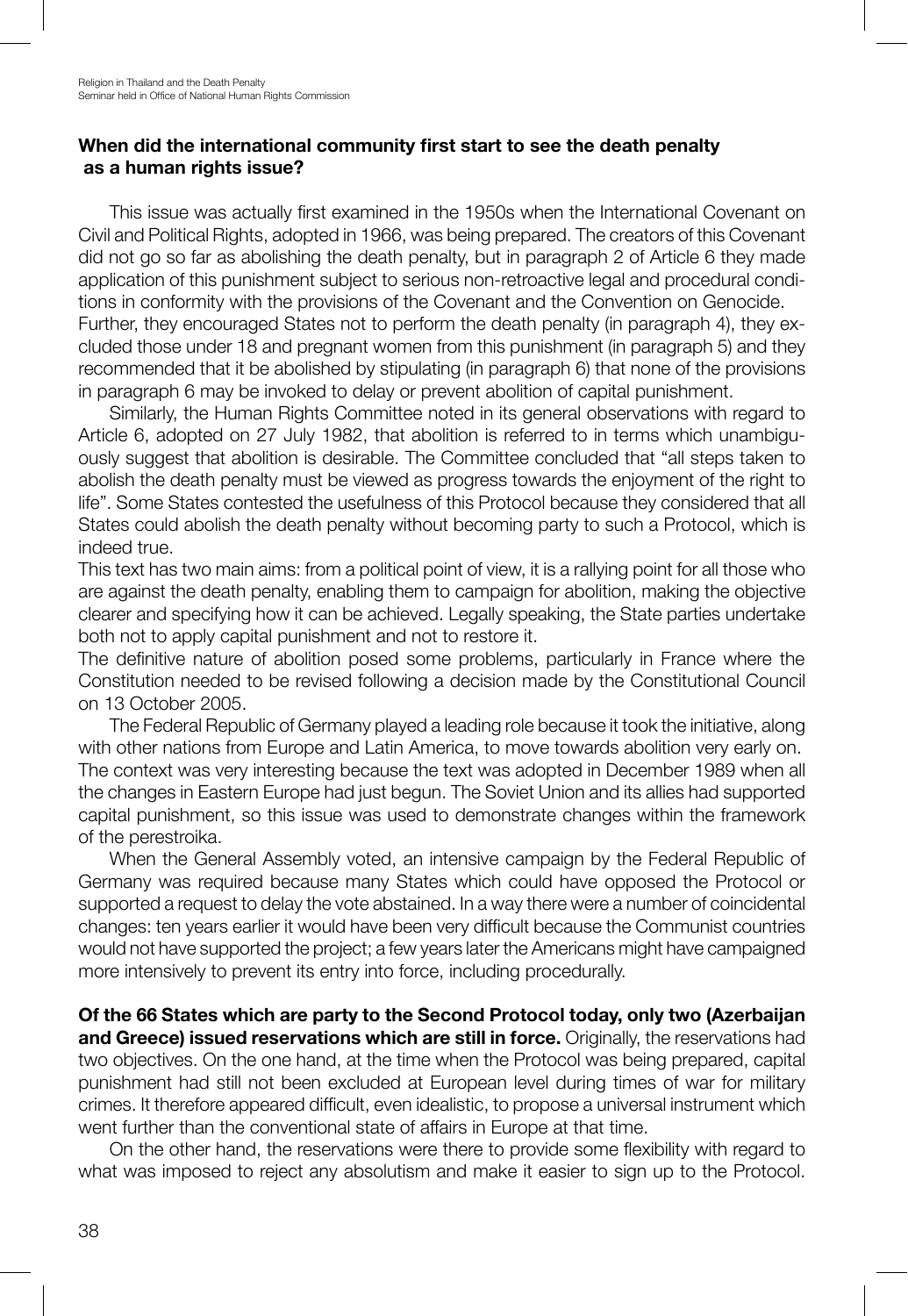Today, hardly any States use these reservations and I would be tempted to say that this is a welcome development - it proves that, in the end, the disadvantages of accepting the possibility of making such reservations are very tenuous.

Now the last question that I would like to address, before I conclude this presentation is whether universal abolition of the death penalty possible? And if so, how can the States which retain the death penalty be convinced?

My strong belief, based on the experience of the past years is that it can only be a progressive process. We must ensure that those who have not signed up to the Second Protocol feel increasingly isolated so that States which support human rights are ill at ease about not supporting the Protocol. Perhaps we should set our sights on the United States, the only large Western country which has still not signed up to the Protocol.

When the Protocol was adopted in 1989, most States still retained the death penalty and now, almost 20 years later, we have progressively reached a situation where a large majority has abolished it. Great progress has therefore been made and that is surely to be welcomed.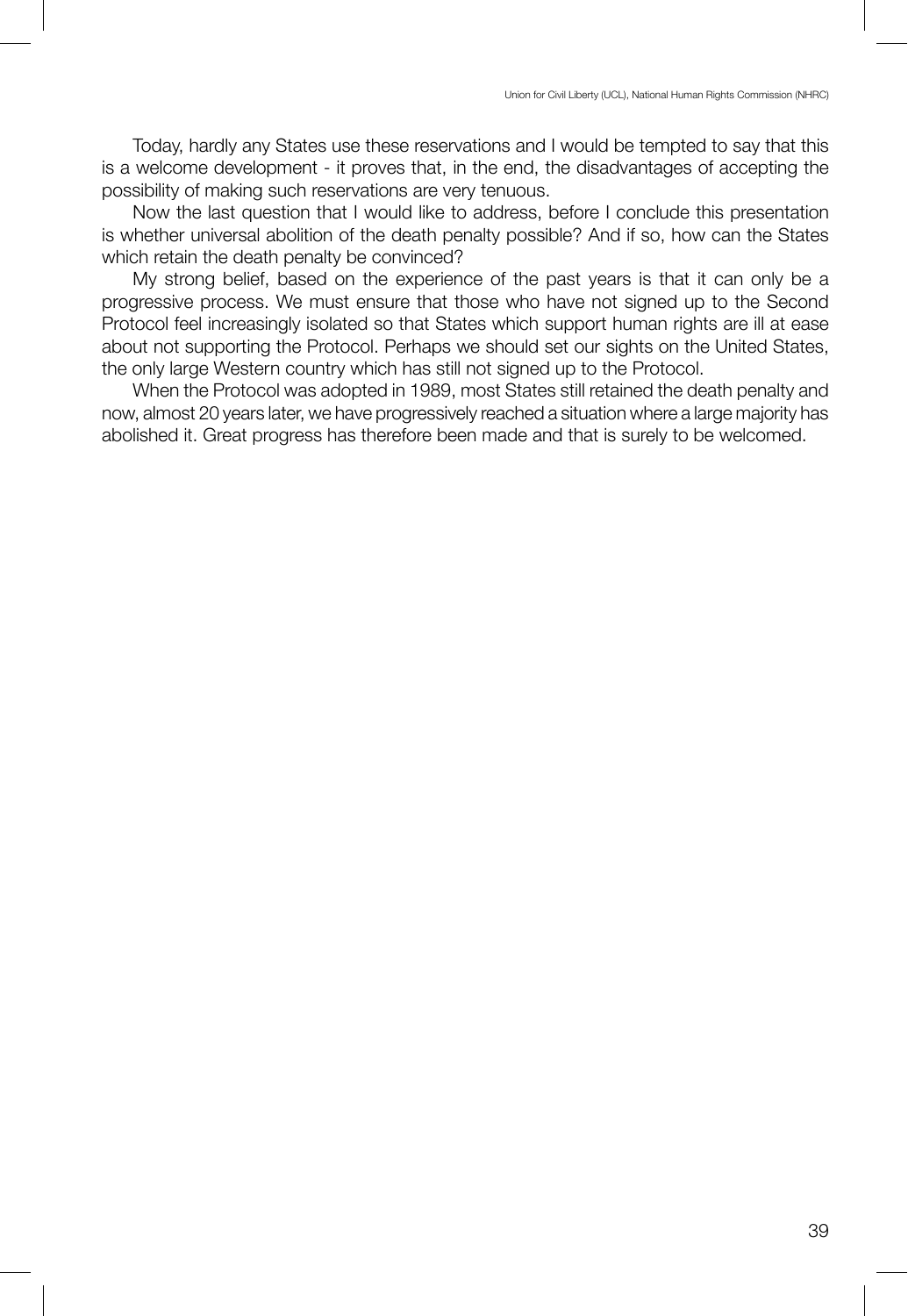### **The moratorium**

Let us end with a brief overview on the moratorium decided by the UN on 18th of December last year.

The idea came from Italy, with a strong lobby from an Italian NGO called "Hands off Cain". After a wide consultation amongst member states of the UN, because Italy and the EU wanted to make sure that a resolution on death penalty would not be defeated at the UN, which would have been a very severe shock against the cause of abolition, in June 2007 the European Union (EU) Council of Ministers decided to table a resolution against the death penalty at the UN General Assembly (UNGA) 62nd session. The EU had decided to launch this initiative with an alliance of states from other regions. The resolution was expected to call for a global moratorium on executions as a step towards worldwide abolition of the death penalty. This initiative has been of course supported by a wide range of NGOs and National Institutions and making sure that this initiative would enjoy cross-regional ownership and would not be seen as solely EU-led.

A pronouncement in the UNGA, the universal body representing the entire UN membership, that the death penalty is a violation of the right to life has been an important international milestone in the campaign to abolish the death penalty worldwide.

We, within National Institutions, were amongst those who believe that the call for a moratorium on executions should be open-ended. We knew that it will take time for states to review their laws on the death penalty and then to take the necessary measures for its abolition. And in the same time we were aware that, some states may only agree to a time bound moratorium. In those cases, the fixed term of the moratorium had to be of sufficient length to allow a full review of the issue and the introduction of legislation to abolish or at the very minimum significantly restrict application of the death penalty.

We also thought that the UN Secretary-General should keep the moratorium under regular review and report to the UNGA on progress made. The UN Office of the High Commissioner for Human Rights could also provide guidance to states as they review their laws to abolish the death penalty.

I remember that I saw the emails coming from the French permanent mission to the UN in New York, explaining that the moratorium had been adopted by a strong majority of 104 against 54 and that even member states who retain the death penalty in their domestic legislation decided to vote in favor of the moratorium or not to oppose and abstained.

Although not legally binding, the UN moratorium on executions carries considerable moral and political weight. The resolution is a reminder of member states' commitment to work towards abolition of the death penalty. It is also an important tool to encourage retentionist countries to review their use of the death penalty.

This landmark resolution is a major step towards ending this cruel and inhuman punishment and an important contribution to protecting human rights. A death penalty free world is increasingly becoming a real possibility but to achieve that goal there must be strong political leadership and a well-crafted strategy to create global support.

Thank you.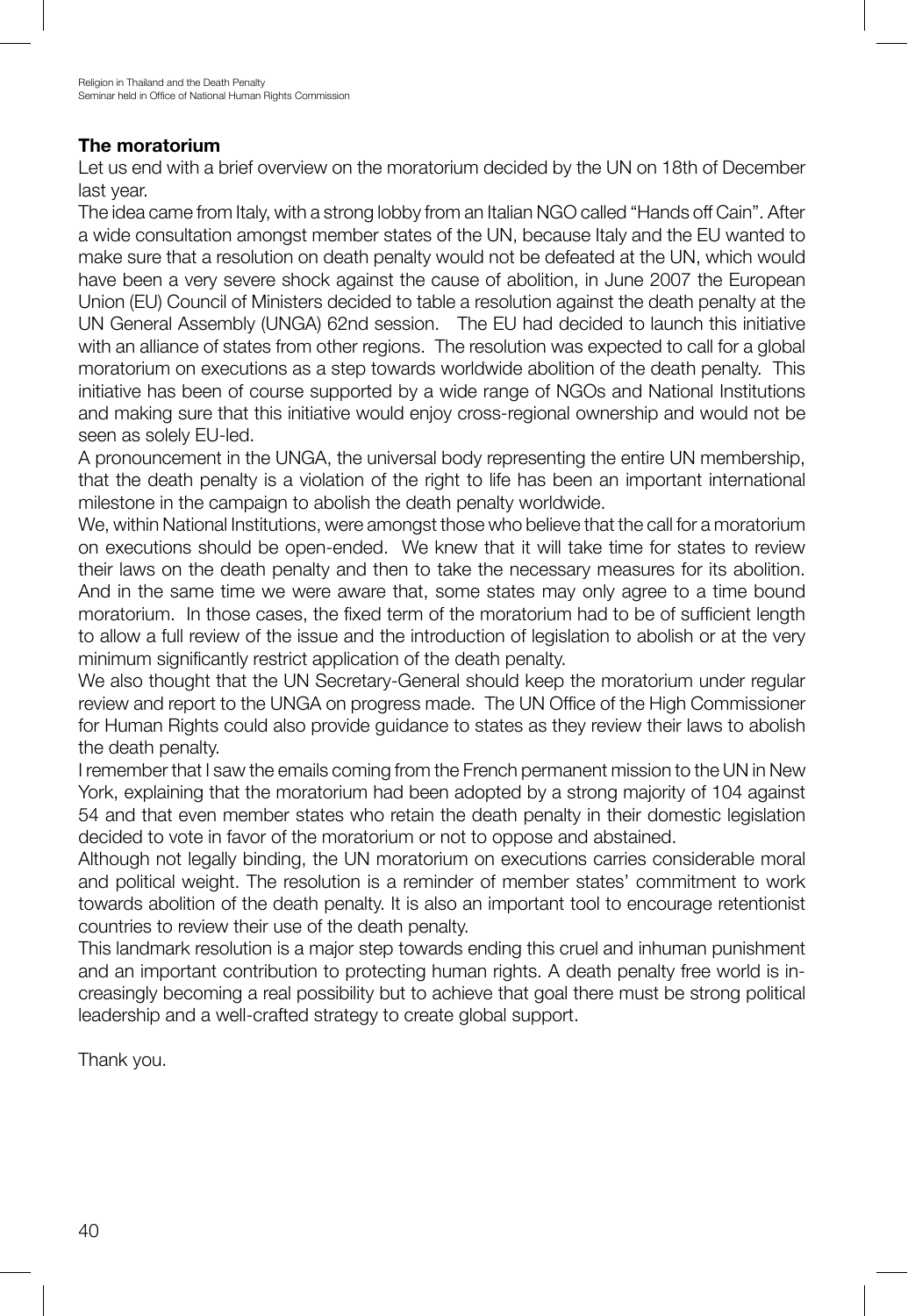### **Appendix 3**

### **The Death Penalty and Thai Religions: Article published in Bangkok Post on 1st October 2008**

"Buddhism considers it wrong to kill even a mosquito, haw can we accept it right to execute a human being". These words were part of an uncompromising rejection of capital punishment addressed to a gathering in Wat Suan Dok, Chiangmai, by a senior monk. He enlarged on the theme in even stronger words: "According to the teaching of the Buddha, every living being has a right to life; even to think of harming any creature is a mistake." He explained that in Buddhist thinking, harmful thoughts lead to bad speech, and hence to bad action. It is impossible to prevent harmful thoughts from resulting in crime. The inevitable outcome of crime from bad thoughts cannot be prevented by fear of death. But, shame can disable the harmful intention, change thought and develop a human being. Every prisoner can change his nature to become pure.

In recent months, seminars have been taking place in several locations throughout Thailand to examine religious perspectives on the death penalty. Three seminars were devoted to a Buddhist perspective, in Chiangmai, in Ubon Ratchathani, and in Ayutthiya provinces with a total audience of up to 150 monks. A seminar in a Muslim Centre considered capital punishment from a Muslim perspective. Finally, the perspectives of Buddhism, Islam, and Christianity were presented together in a seminar held at the Office of the National Human Rights Commission in Bangkok.

This year is the 60th anniversary of the Universal Declaration of Human Rights, the agreed formulation of basic human rights held by all members of the United Nations. There are 30 articles to the declaration and the foundation of all other rights is that stated in the 3rd article, "Everyone has the right to life". These six simple words rejected the monstrous murder of innocents known as the Holocaust, but extended to all killing everywhere, and at every time. When the declaration was being composed there were some who wished to include an exception to justify judicial execution, but after months of debate, the instinct to prohibit all killing prevailed. The war trials at Nuremberg which established for the first time in history the category of crimes against humanity had just ended with the execution of 10 of the defendants. It was as if accounts had to be settled before anger and the need for vengeance could be exhausted. The six words had to wait for future generations to fulfil their promise.

At the time when the Universal Declaration was drafted, only eight countries in the world had renounced the death penalty. Today, that number has grown to 133. From the rate of growth in recent years in the number of abolitionist countries, one can estimate the day and hour when the barbaric practice of judicial execution is likely to go the way of slavery and end for ever.

On 18th December of 2007 the General Assembly of the United Nations took up again the issue of the right to life and by a majority vote of 104 to 54 declared in favour of a Moratorium on the Death Penalty. The motion was bitterly opposed by some member countries, and the decision is not mandatory. But a majority vote of the General Assembly carries immense authority. At the least, all members of the UN are mandated to consider their practice of the death penalty and to take account of a world opinion that increasingly favours abolition. Thailand was one of the minority countries opposing the Moratorium. The Thai delegate had earlier explained his stance by asserting that there are worthless people who do not deserve to live! His sentiment cannot be justified by the religious beliefs of the people of Thailand.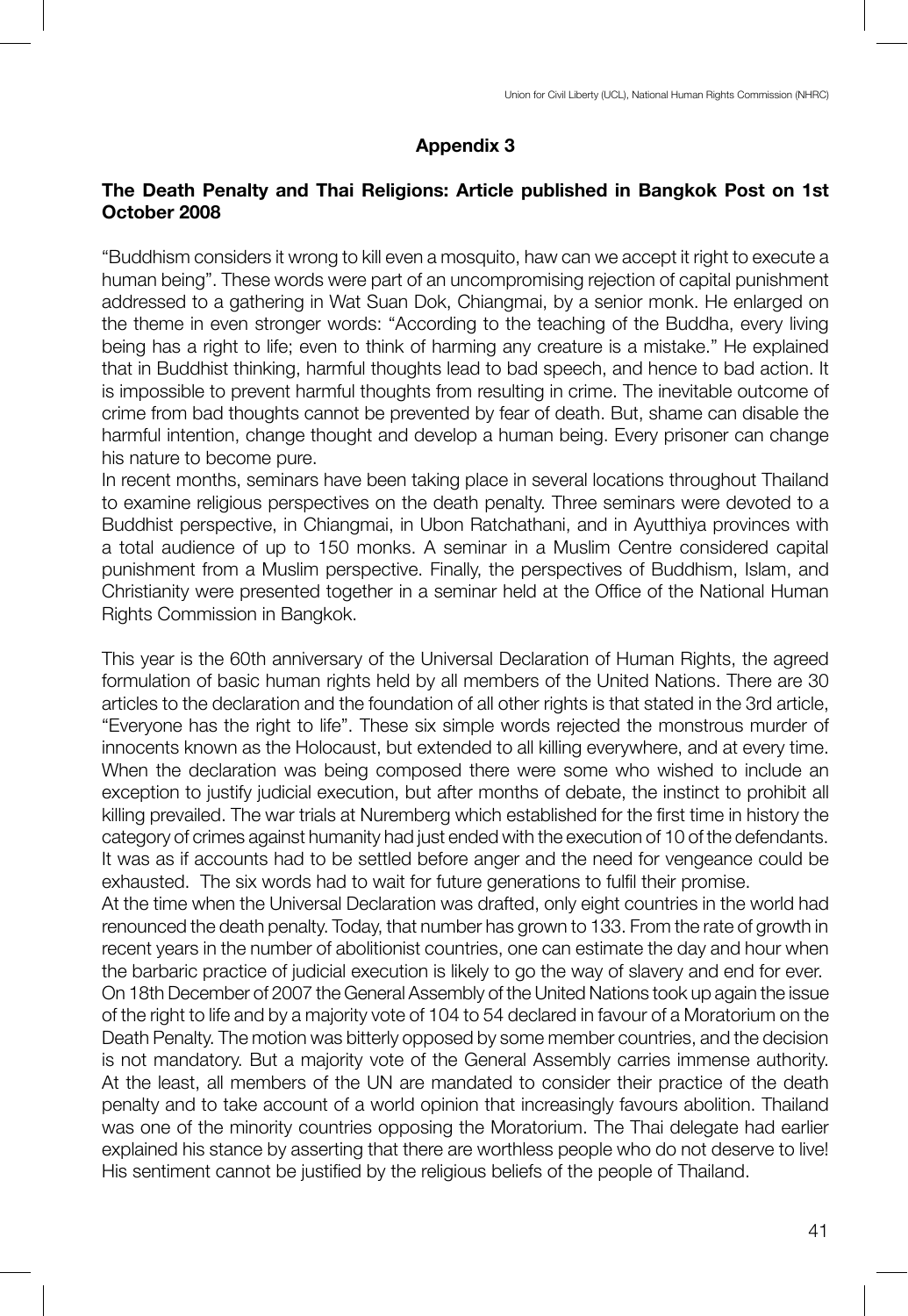The monk in Chiangmai continued his discourse, "Execution is a legal crime that is not different from illegal crime. A judge who orders execution by word or document is also guilty according to Buddhism. There is no exception"

The seminars have been organized by the Union for Civil Liberty in cooperation with the National Human Rights Commission, with funding provided by the European Union, the Netherlands, and France. The death penalty is an issue of ethics and morality, areas of primary interest in religion and in the humanism which goes hand in hand with religion. Religions have grappled with the issue of the death penalty throughout their history. All religions value the life of the individual, and affirm the human potential for reform of a wrongdoer. On the part of the injured, they teach mercy and forgiveness as the only exit from pain and the wrong done. It is perhaps only in China which carries out 80% of all executions in the world that the condemned person is considered a pest to be eliminated as expeditiously as possible.

Traditionally, religions have lived with the death penalty by separating themselves from actual executions. Buddhist monks attending the seminars who accept the death penalty, defined their objective as teaching people how to be good. Those who listen to the teaching do not incur the death penalty. If they ignore the teaching and commit serious crime then the death penalty is their fate. There was an old rule in the monkhood that a monk must make a detour to avoid walking through a place where executions were carried out, emphasizing the separation of monks from justified secular punishment. A similar practice in the past allowed Christian courts to find a person guilty of a capital crime, but the condemned criminal had to be handed over to secular authority to be executed. Can guilt be so delegated? And what if an innocent person is condemned, with whom does responsibility lie?

From an Islamic perspective the death penalty for certain crimes is commanded by Allah as recorded in the Koran. At first sight this might appear an end to the discussion. But Islam is a highly developed and nuanced religion. Muslim speakers emphasized that Islam is part of the human heritage belonging to the whole human race, not just to Muslims. It contains an immense font of wisdom. The full expression of Muslim law, Sharia, is found only in a majority Muslim society where peace and security reign. The first condition of judgement is a strict requirement of evidence which all but eliminates the possibility of wrongful conviction. The defining quality of Allah is that He is merciful. Repentance and the forgiveness of the wrongdoer are always possible. Even as an executioner raises a sword to carry out sentence, he looks to the relatives of the victim. If they give a sign that they accept repentance and offer forgiveness the sentence of death is suspended, to be substituted for by restitution and a lesser penalty. Allah will reward them for their gesture of mercy. A story is told from the life of Muhammed where he tried again and again to extend pardon to a woman who had committed adultery but who herself insisted on execution. The Prophet continued to question her executioners, fearing that they had perhaps ignored some sign of repentance.

However, there is a contrast between practice in a Muslim state where peace and prosperity reign, and the imperfect situation elsewhere. In Thailand, Muslims are a minority who obey and respect the law of the country. But recognising the shortcomings of a prevailing imperfect system of justice, they are ready to agree that a suspension of the death penalty is to be preferred.

There is much to be learned from the value placed by Islam on forgiveness, which aims to undo the harm due to wrongdoing. In several cultures, a crime is seen, not just as the harm done by one individual to another, but as a harm which involves a community. Can the death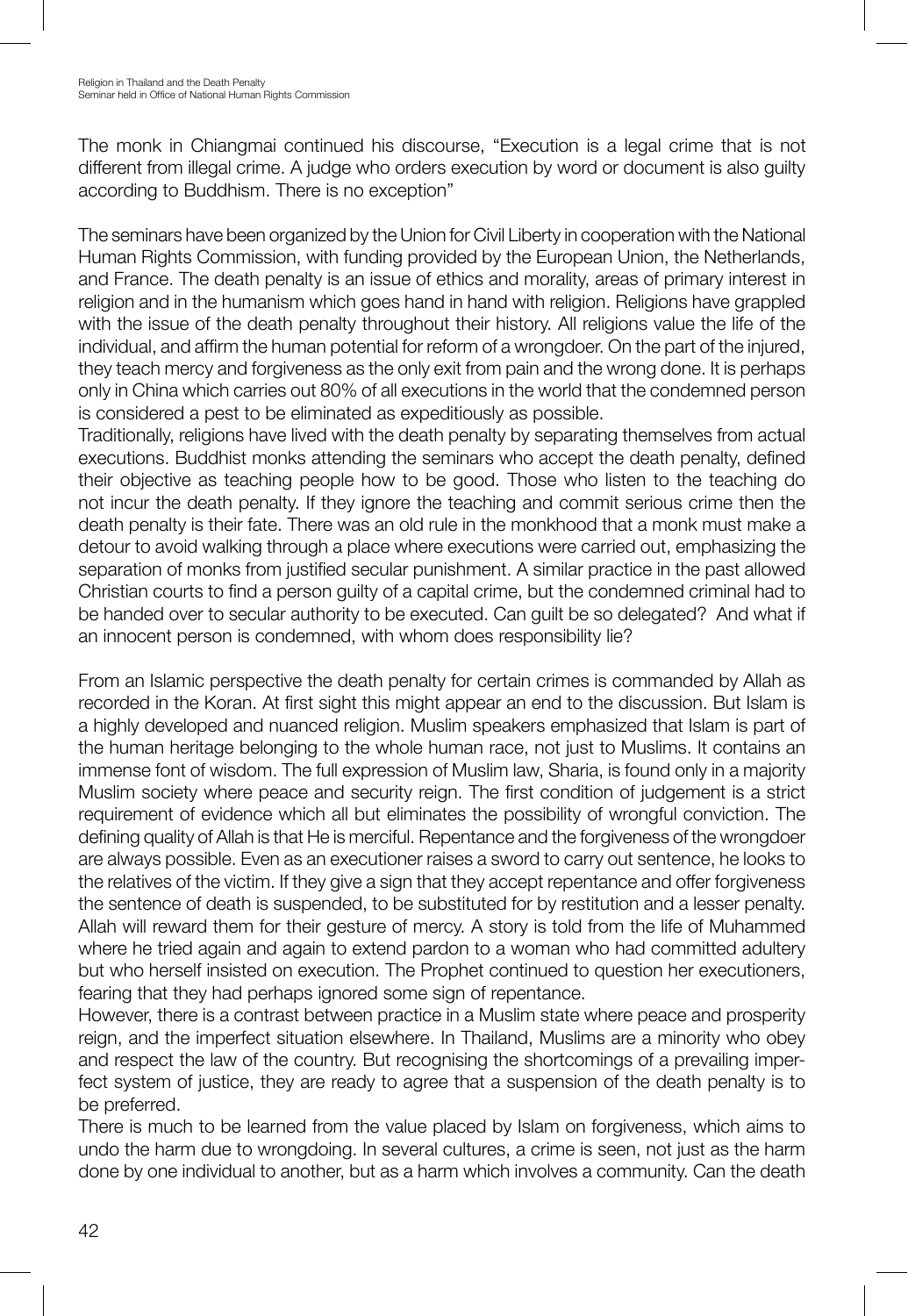penalty heal a community? Can it reconstruct damaged relationships? Can it bring back those whose lives were lost? On the contrary, if forgiveness is extended to a culprit who genuinely repents, a community can implement 'correction', not just in the sense of punishment, but in working to make things right.

A speaker on the Christian perspective towards the death penalty, recalled the unique experience of Christianity whose Founder was condemned and executed. Based on this memory, Christians strongly rejected the death penalty in the first four hundred years. They accepted the death penalty as part of Roman law, only when they were given citizenship in the Roman state. Many centuries passed before the majority of Christians could return to their first belief. Today, the majority of Christians strongly oppose the death penalty and support the movement for abolition. A long and tortuous history of progressing from an acceptance of the death penalty to its rejection, in spite of the clear example and teaching of their Founder, illustrates the difficulty in changing perception and waking to the implications of religious belief.

The seminars have strongly presented to religious believers in Thailand the dilemma of holding to beliefs on the unique value of human life, on the primacy of mercy and forgiveness, and at the same time assenting to the taking of life in their name by a process of justice rejected by the highest authority on earth, the UN General Assembly. It is time to weigh the arguments which suggest that the death penalty is not a solution to crime, that it does not deter more than the punishment of long imprisonment, and that the life of any human being has a value which cannot be taken away.

Danthong Breen, Chairman of Union for Civil Liberty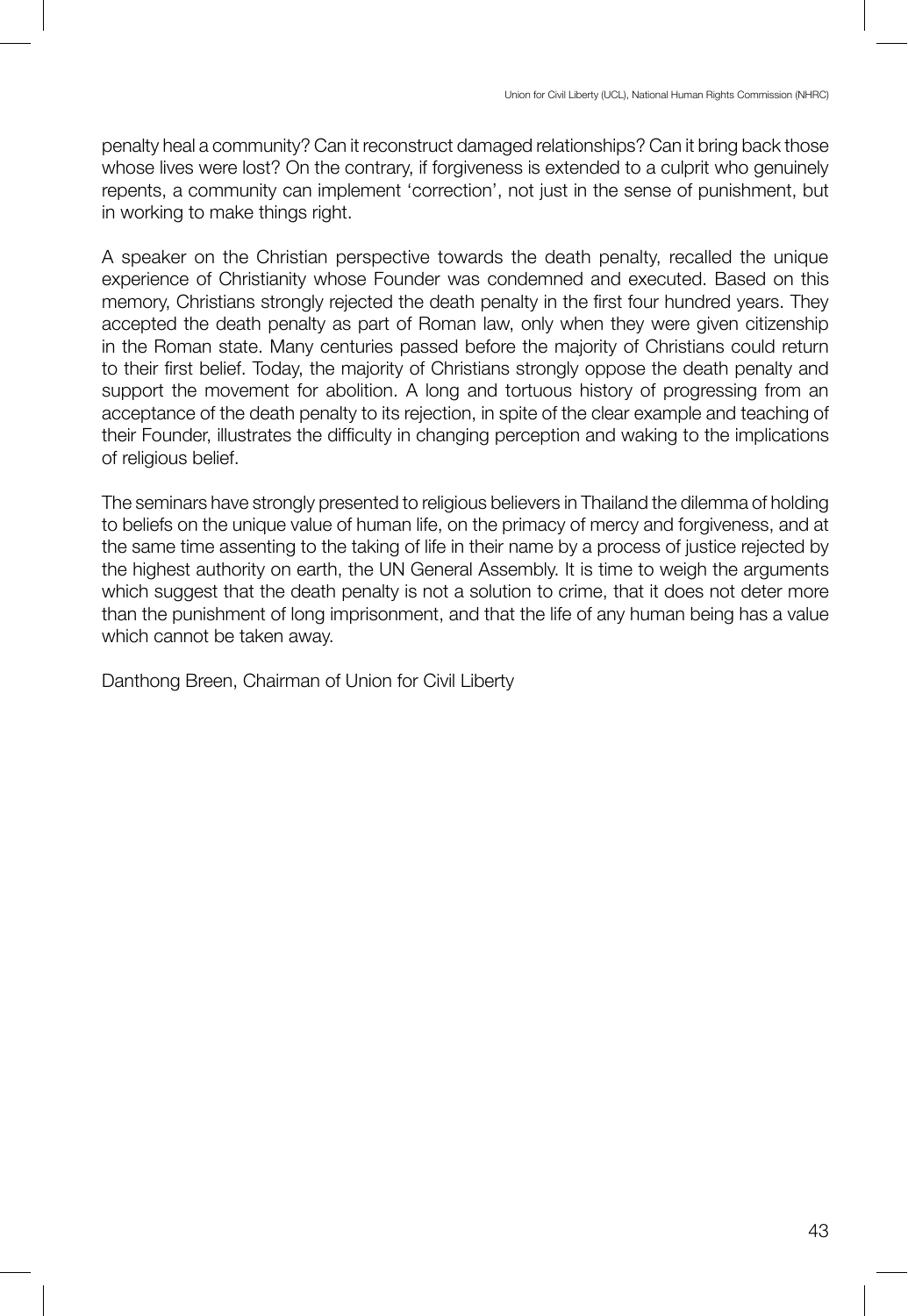Religion in Thailand and the Death Penalty Seminar held in Office of National Human Rights Commission



# **Opening Ceremony**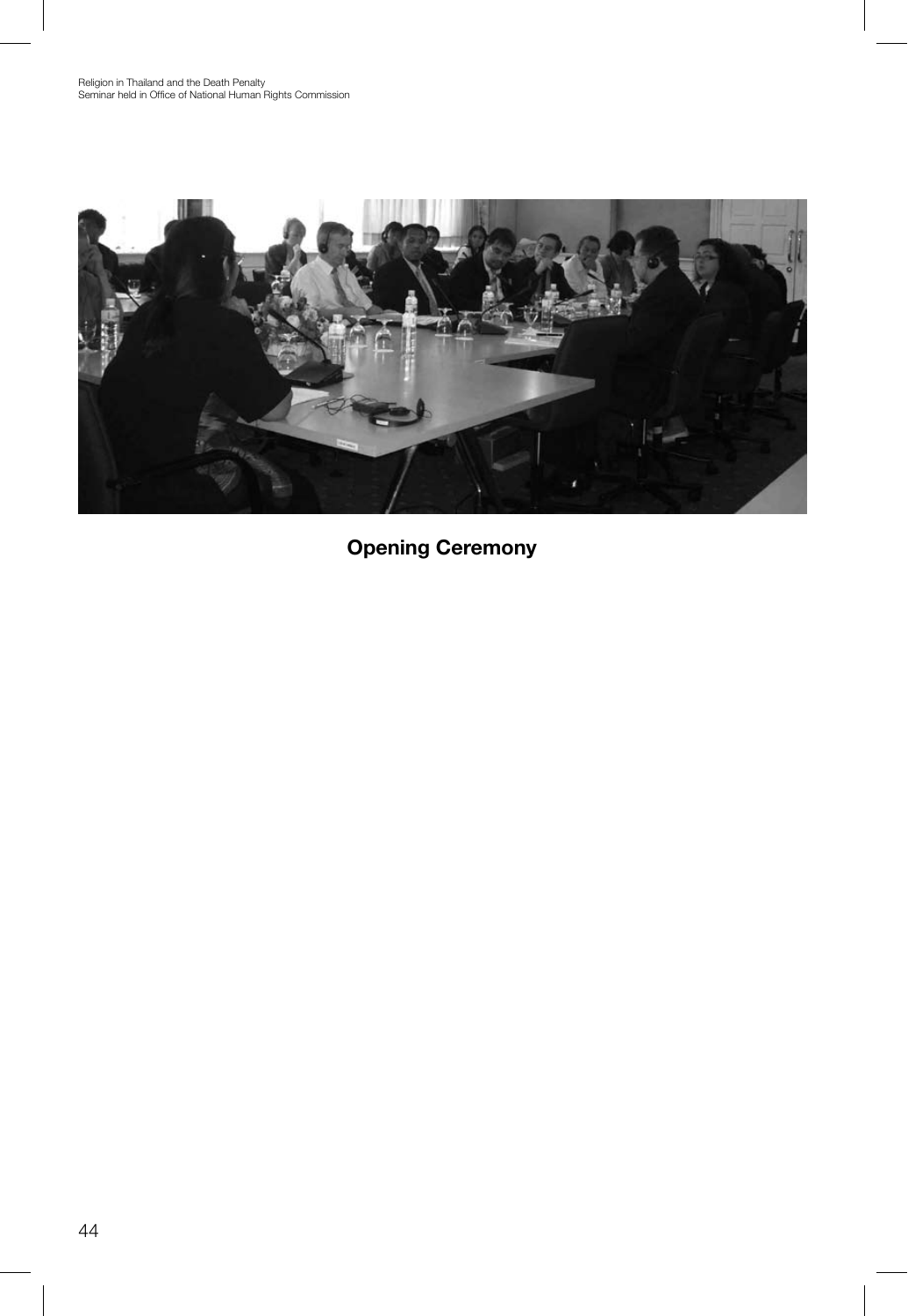Union for Civil Liberty (UCL), National Human Rights Commission (NHRC)



**Buddhist Viewpoint**



**Muslim Viewpoint**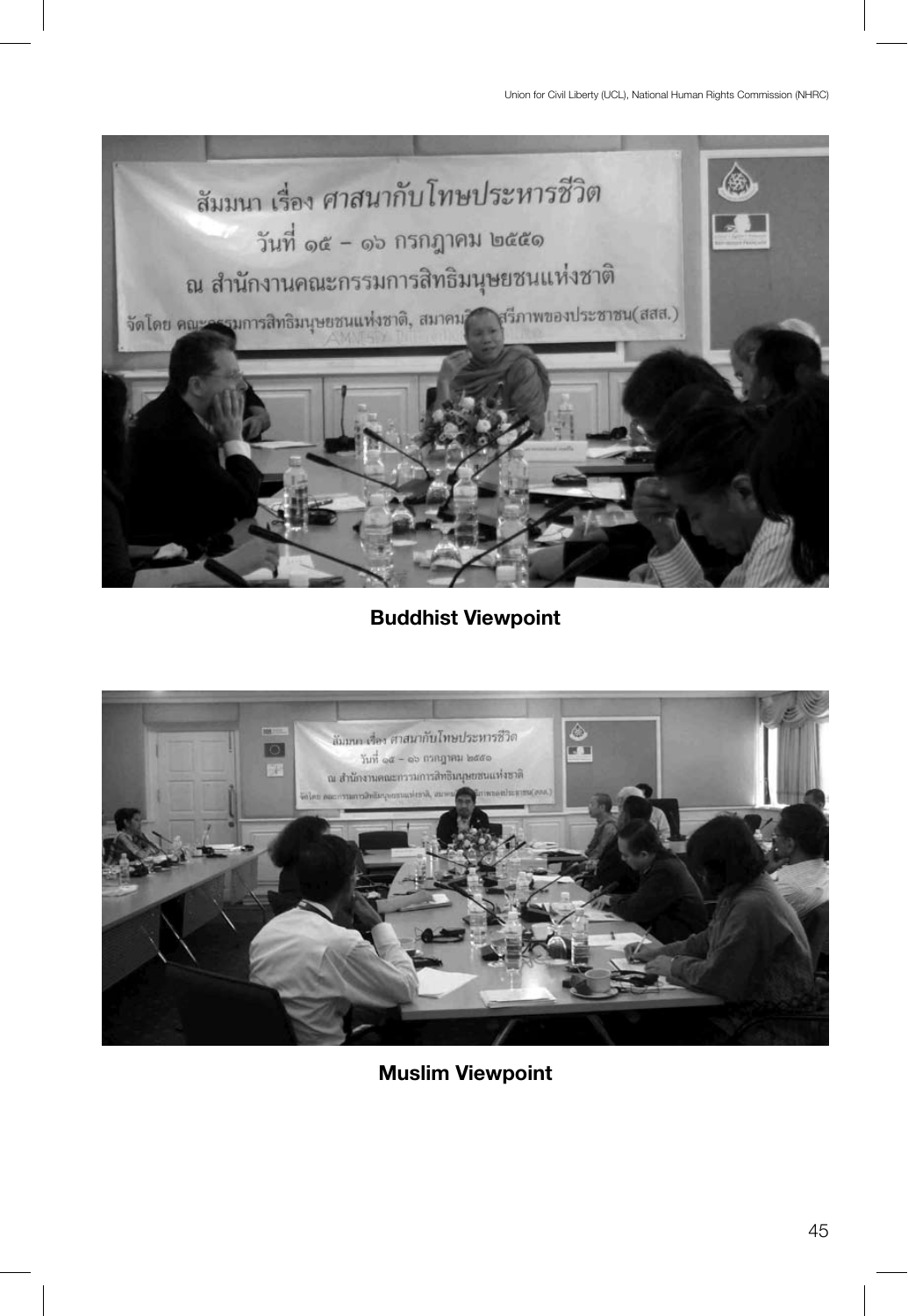Religion in Thailand and the Death Penalty Seminar held in Office of National Human Rights Commission

I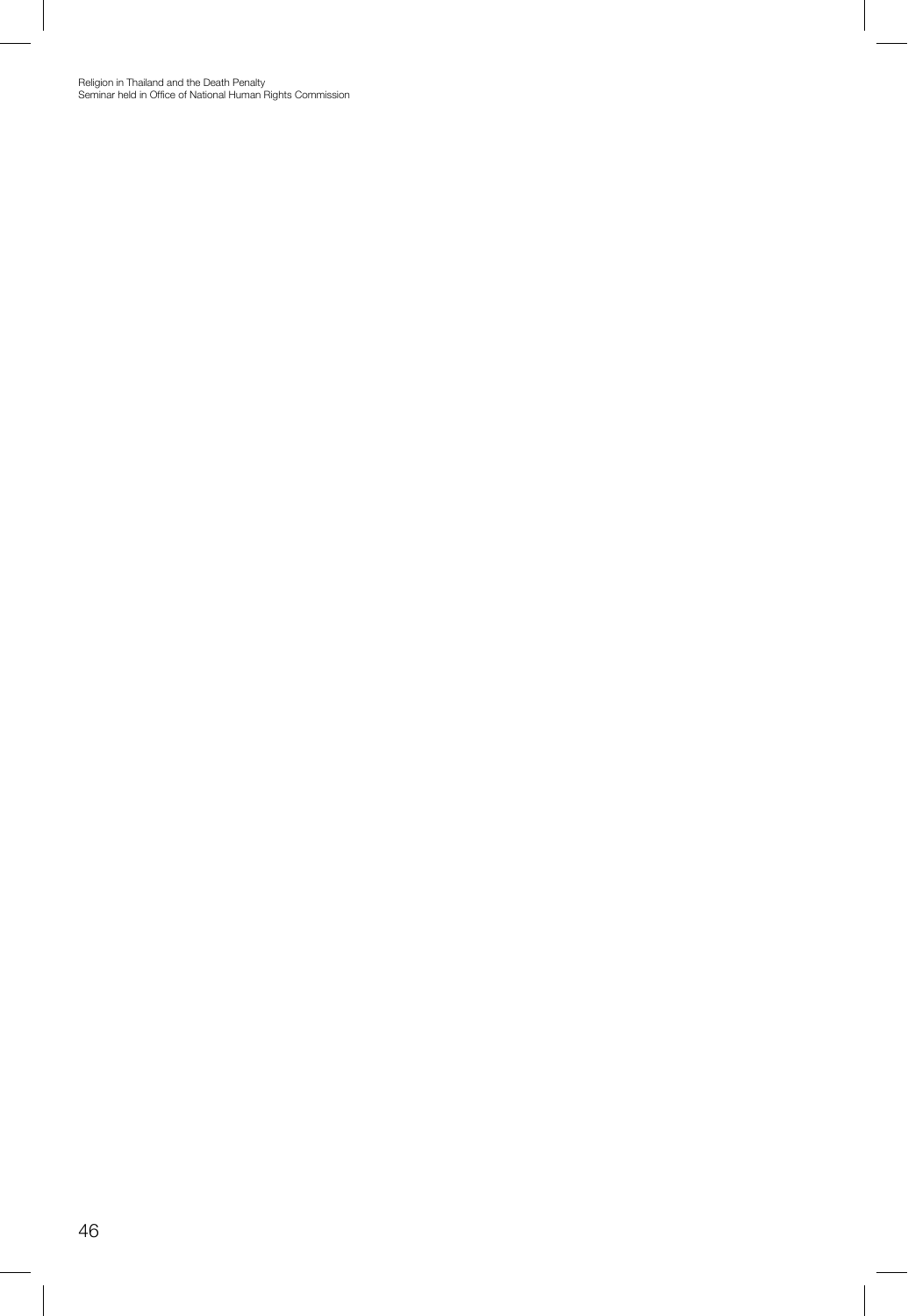Union for Civil Liberty (UCL), National Human Rights Commission (NHRC)